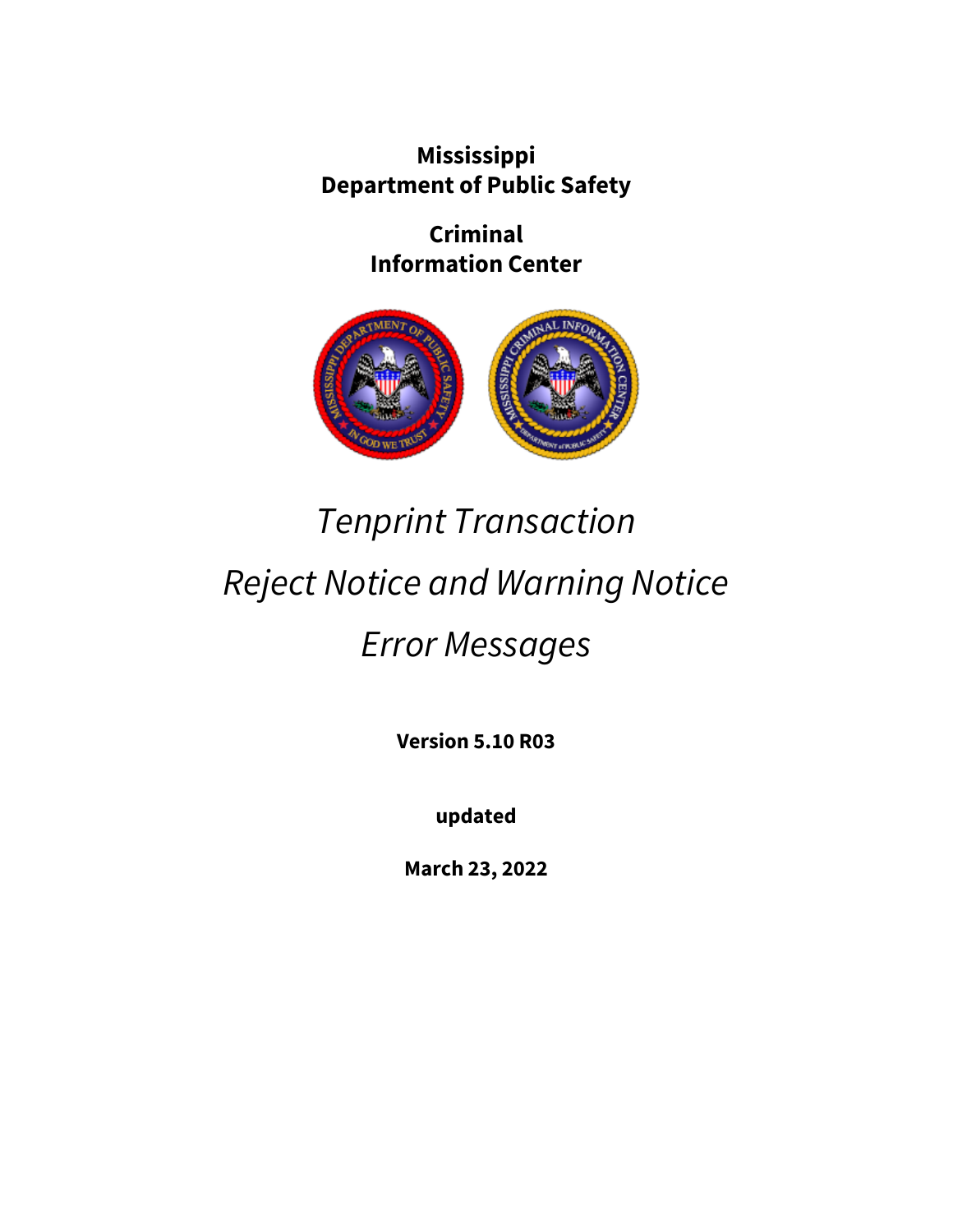## **TABLE OF CONTENTS**

| 3.1   |  |
|-------|--|
| 3.1.1 |  |
| 3.1.2 |  |
| 3.2   |  |
|       |  |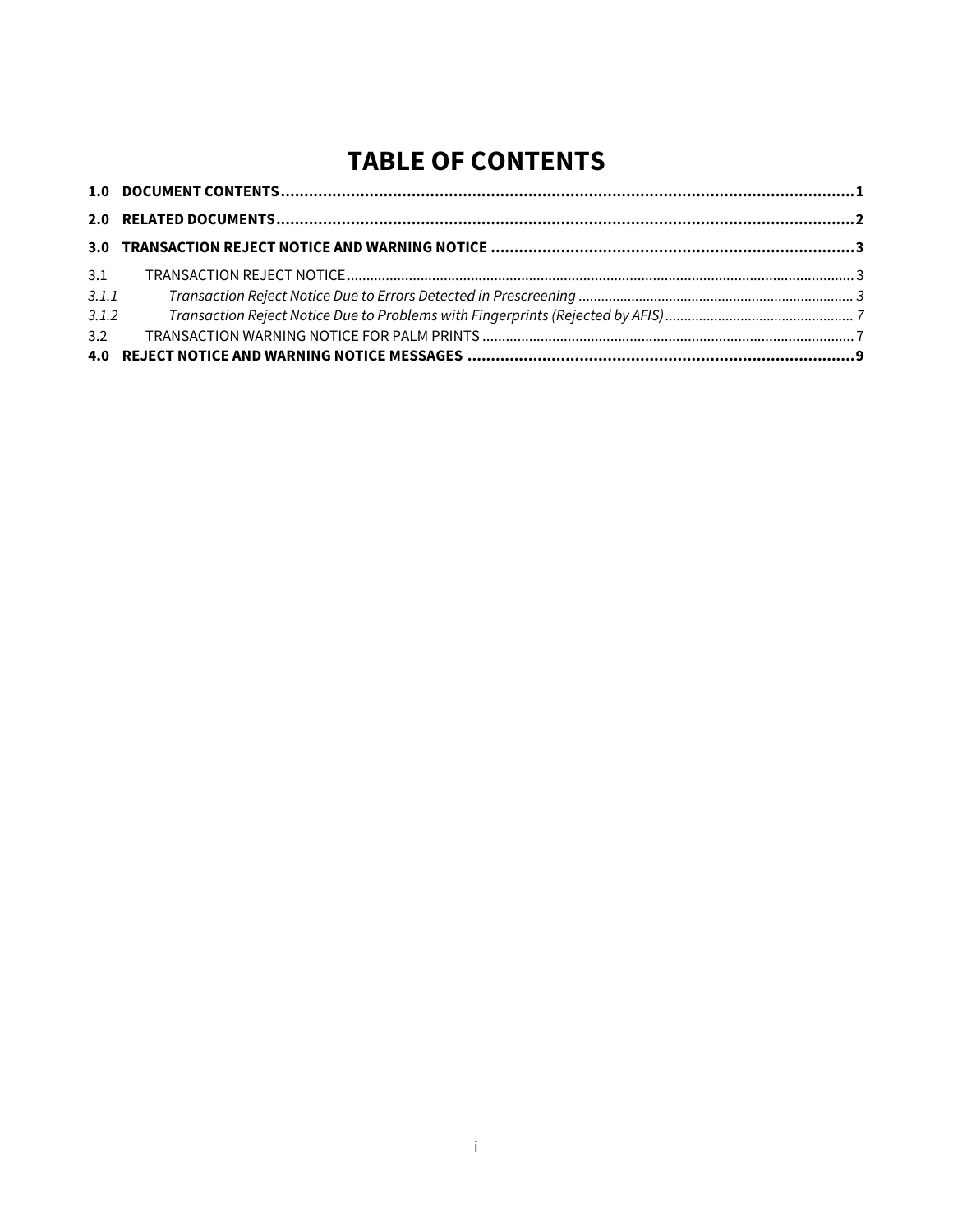## <span id="page-2-0"></span>**1.0 DOCUMENT CONTENTS**

The document is for use by livescan/cardscan operators and livescan/cardscan vendors.

This document provides a list of all errors that will cause an arrest, applicant, or DOC intake tenprint transaction to be rejected. It provides further explanation about each error beyond what the message text indicates.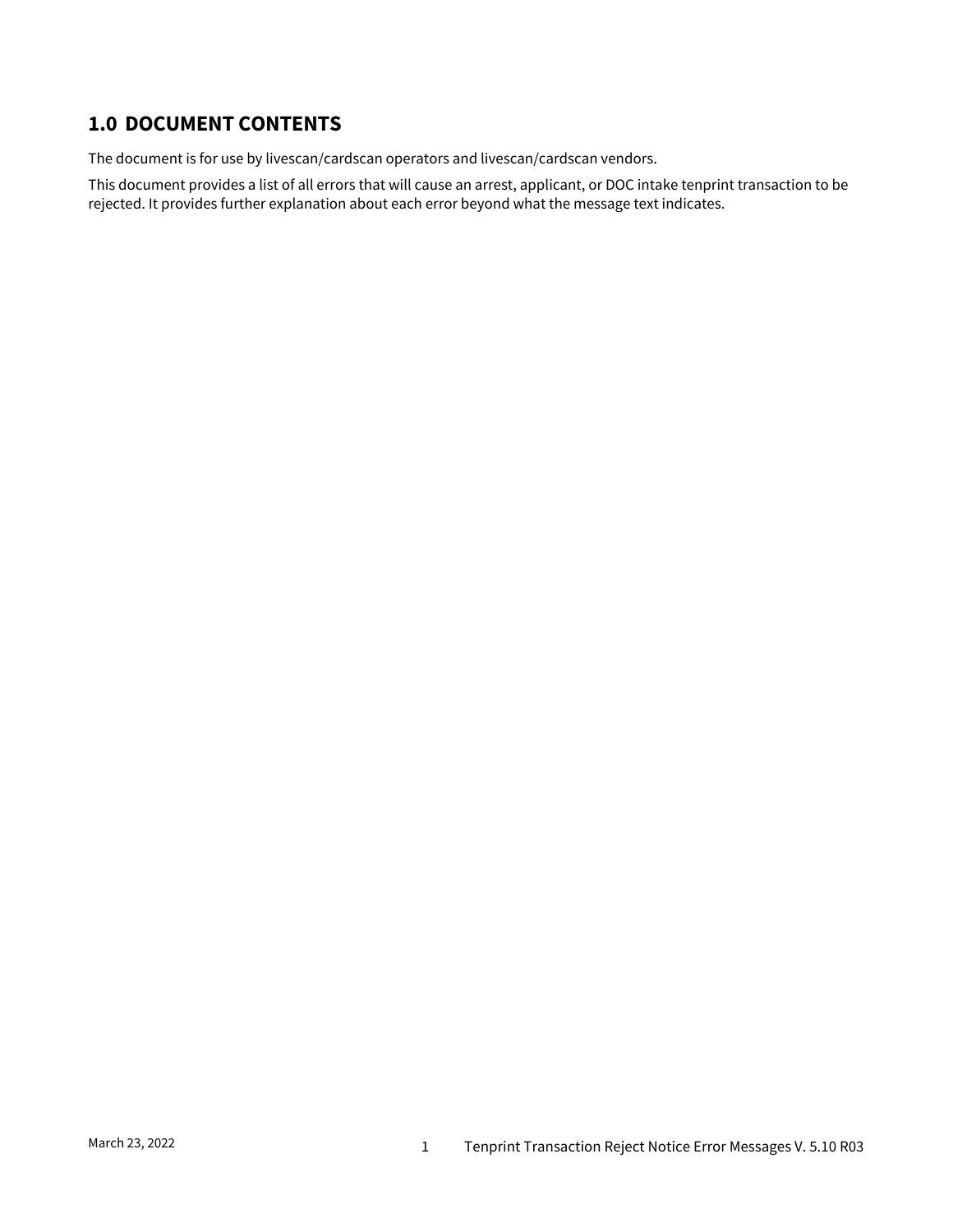## <span id="page-3-0"></span>**2.0 RELATED DOCUMENTS**

Field by field explanations on how to complete a fingerprint card and how to record the data on a card scan or live scan a scanning station are found on the Mississippi Department of Public Safety's web site.

Documents include:

- State Arrest Fingerprint Card Instruction Manual
- Applicant Fingerprint Card Instruction Manual
- Card Scan Arrest Fingerprint Transaction Instruction Manual
- Card Scan Applicant Fingerprint Transaction Instruction Manual
- Live Scan Arrest Fingerprint Transaction Instruction Manual
- Live Scan Applicant Fingerprint Transaction Instruction Manual
- Live Scan DOC Fingerprint Transaction Instruction Manual

The values for many of the fields in the transactions must be selected from a set of valid values defined by the CIC for use in the Mississippi Criminal Information System (MCHS). These values are included in the documents listed above.

The list of valid Mississippi state statute citations changes periodically. A recent listing is also available on the MDPS web site.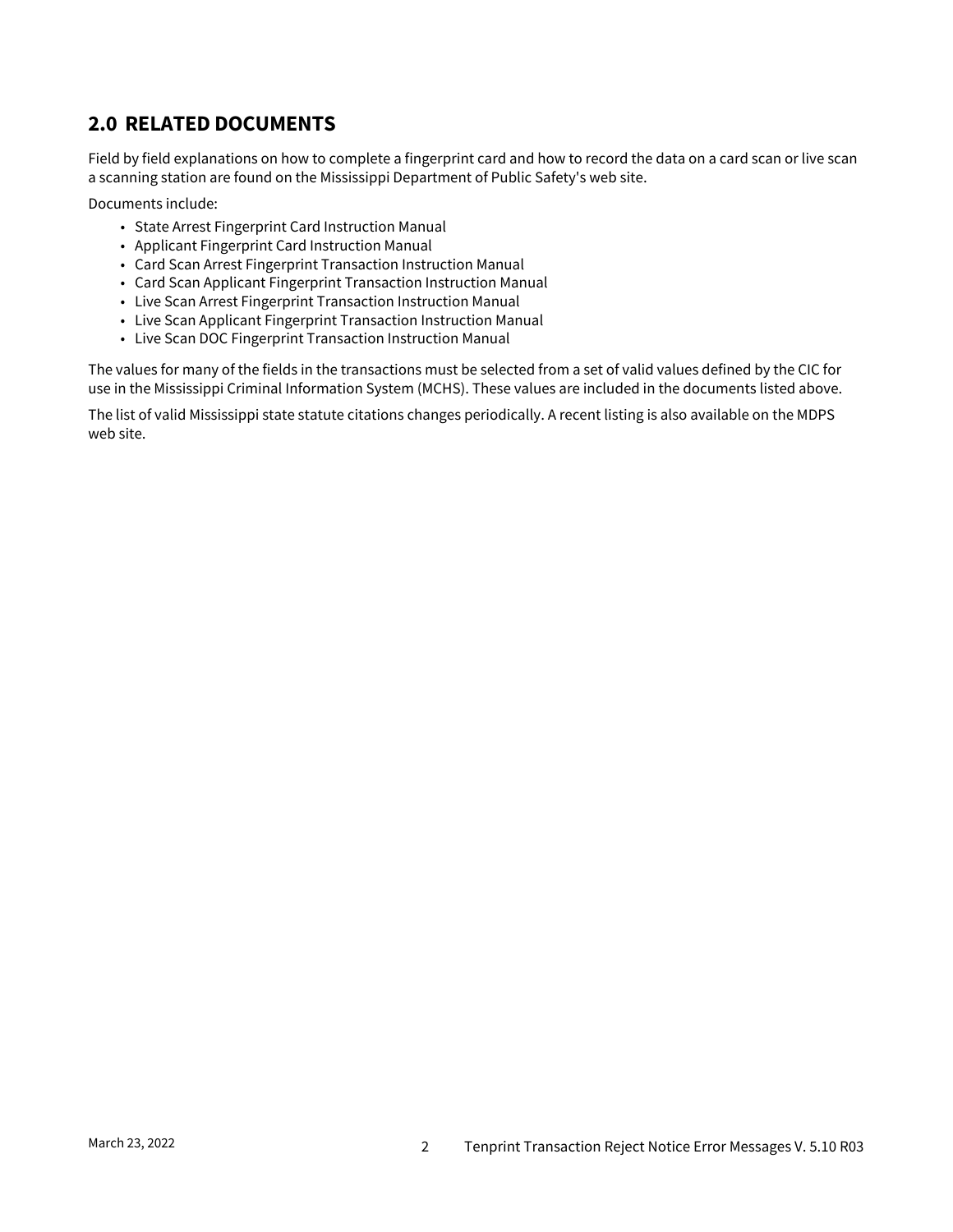## <span id="page-4-0"></span>**3.0 TRANSACTION REJECT NOTICE AND WARNING NOTICE**

#### <span id="page-4-1"></span>**3.1 TRANSACTION REJECT NOTICE**

#### <span id="page-4-2"></span>**3.1.1 Transaction Reject Notice Due to Errors Detected in Prescreening**

A Reject Notice is automatically emailed to a scanning station (or an Outlook account) when a tenprint transaction (ARR, APP, and DOC) is rejected. It contains information about the transaction and which field or fields had errors.

If a transaction gets a Reject Notice, the transaction was rejected and the error must be corrected and the transaction must be resubmitted unless otherwise stated (e.g., see messages 412 and 871).

The subject line of the email is "Reject: *<original transaction subject line>*.

Examples of Reject Notices for an ARR transaction, and APP transaction, and a DOC transaction are shown on the following pages.

An example of a Transaction Reject Notice for an ARR transaction is shown below.

| MISSISSIPPI CRIMINAL HISTORY SYSTEM<br><b>TRANSACTION REJECT NOTICE</b> |                                                        |  |
|-------------------------------------------------------------------------|--------------------------------------------------------|--|
|                                                                         |                                                        |  |
| Type of Transaction:                                                    | Arrest                                                 |  |
| Subject Name:                                                           | SMITH, JOHN                                            |  |
| Subject Date of Birth:                                                  | 19650215                                               |  |
| Transmitting Agency (from TCN):                                         | MS0140123 - CLARKSDALE PD                              |  |
| Station/Operator Id (Email "From"):                                     | Is140123 - CLARKSDALE PD LS 1                          |  |
| <b>Station Id From TCN:</b><br>Station Location and Type:               | Is140123 - CLARKSDALE PD LS 1<br>Local Agency Livescan |  |
| <b>Station Vendor:</b><br>Transaction Control Number:                   | Moore Biometrics<br>ls140123-20020901-0001             |  |
| Arrest Agency:                                                          | MS0000001 - FULLER PD                                  |  |
| Print Agency:                                                           | MS0140123 - CLARKSDALE PD                              |  |
| Date Transaction Created:                                               | 20020901                                               |  |
| Received at MCHS Prescreening:                                          | 20020901 10:40                                         |  |
| Version Number:                                                         | 0502                                                   |  |
| Equipment:                                                              | Scanners Inc JS-920 112-346                            |  |
| Originating Agency Case Number:                                         | 2002-16329F                                            |  |
| Arrest Tracking Number:                                                 | 125356789X                                             |  |
| Highest Severity:                                                       | Felony                                                 |  |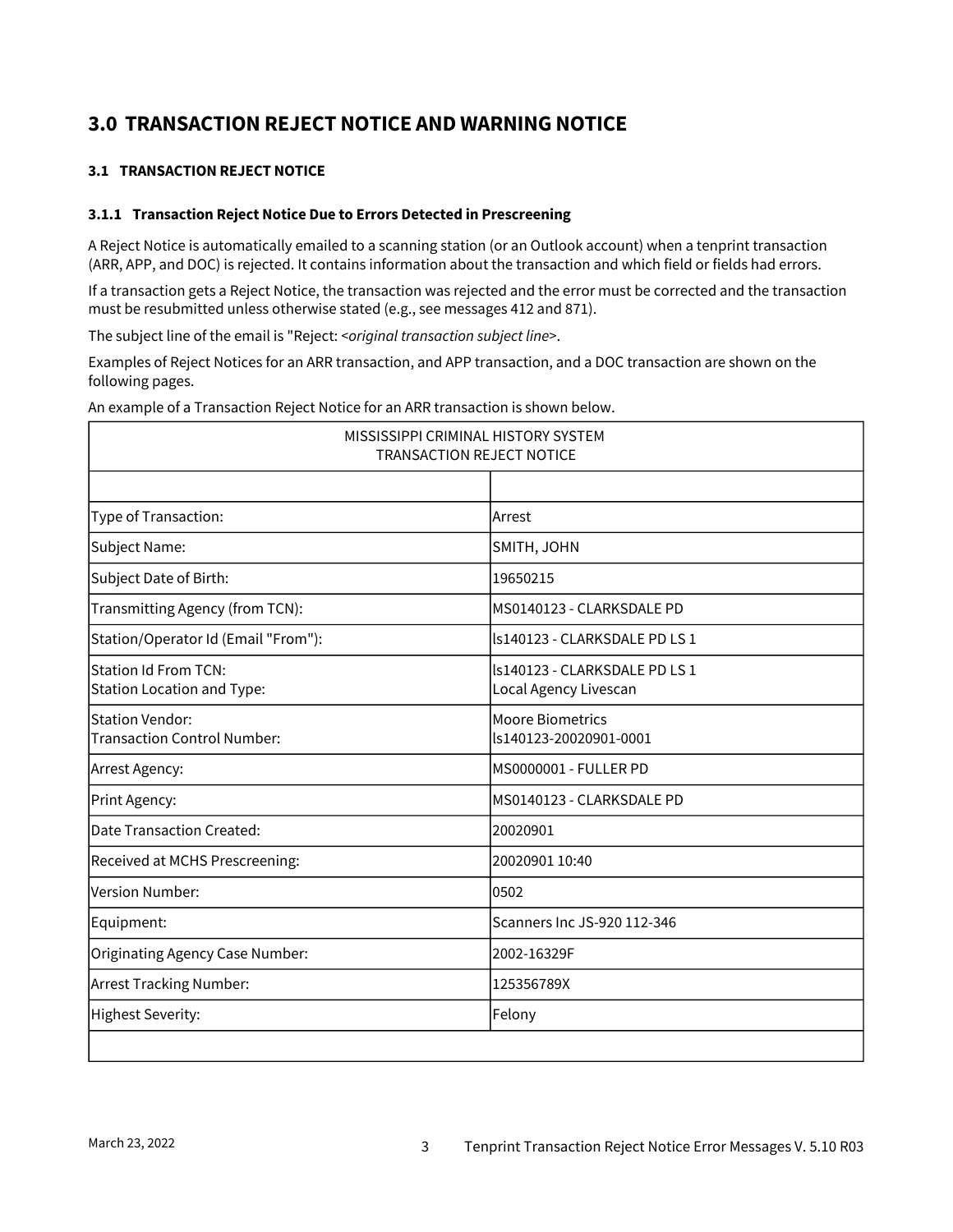| $ V -$ Vendor software or configuration errors |                                              |  |
|------------------------------------------------|----------------------------------------------|--|
| <b>FIELD/VALUE IDC OCC</b>                     | <b>IPROBLEM</b>                              |  |
| Social Security # 1 '111111111'                | IV511 Invalid field value                    |  |
| Hair Color 'Blueberry'                         | V701 Value not on MCHS edit table Hair Color |  |

Further information about messages listed above is found in the MCHS Tenprint Transaction Reject Notice and Warning Notice Error Messages document.

The information at the beginning of the Reject Notice identifies the transaction. The following is additional information about some of the fields:

- "Transmitting Agency (from TCN)" and "Station Location and Type" are based on the station id in the TCN.
- "Station/Operator Id (Email "From")" is the station id that was in the email From line.
- "Station/Operator Id (Email "From")" and "Station Id From TCN" must always be the same. If they are not, there will be an error message indicating this problem.
- "Arrest Agency" is from field 1.08 Arrest Agency ORI in the Type 1 record. Fields 1.08 and 2.702 Arrest Agency must always be the same. If not, an error message will indicate this problem.
- "Highest Severity" indicates the highest severity specified in the arrest charges.
- If there is a problem with the Type 1 record such that it cannot be parsed, some information that is normally in the Reject Notice cannot be included and is indicated by Unknown or Unavailable.

The errors that caused the transaction to be rejected are listed below the column headings "FIELD/VALUE IDC OCC PROBLEM".

- The error messages are described in Section 4.
- If the value in error is in a repeating field, the occurrence ("OCC") is included. The OCC field identifies the occurrence within a field that may have multiple values (e.g., more than one SMT may be entered). The OCC is specified in the "OCC" column.
- If the error is about a specific Type 4, 10 or 15 record, the IDC value is included. The IDC identifies the specific record within the transaction that has the error. The IDC value is specified in the "IDC" column. This will be useful information for a vendor.

An example of a Transaction Reject Notice for an APP transaction is shown below.

| MISSISSIPPI CRIMINAL HISTORY SYSTEM<br><b>TRANSACTION REJECT NOTICE</b> |                                                   |  |
|-------------------------------------------------------------------------|---------------------------------------------------|--|
|                                                                         |                                                   |  |
| Type of Transaction:                                                    | Applicant                                         |  |
| Subject Name:                                                           | SMITH, JOHN                                       |  |
| Subject Date of Birth:                                                  | 19650215                                          |  |
| Transmitting Agency (from TCN):                                         | MS0140123 - Dept of Gaming                        |  |
| Station/Operator Id (Email "From"):                                     | ls140123 - Gaming LS 1                            |  |
| Station Id From TCN:<br>Station Location and Type:                      | Is140123 - Gaming LS 1<br>Local Agency Livescan   |  |
| <b>Station Vendor:</b><br>Transaction Control Number:                   | <b>Moore Biometrics</b><br>ls140123-20020901-0001 |  |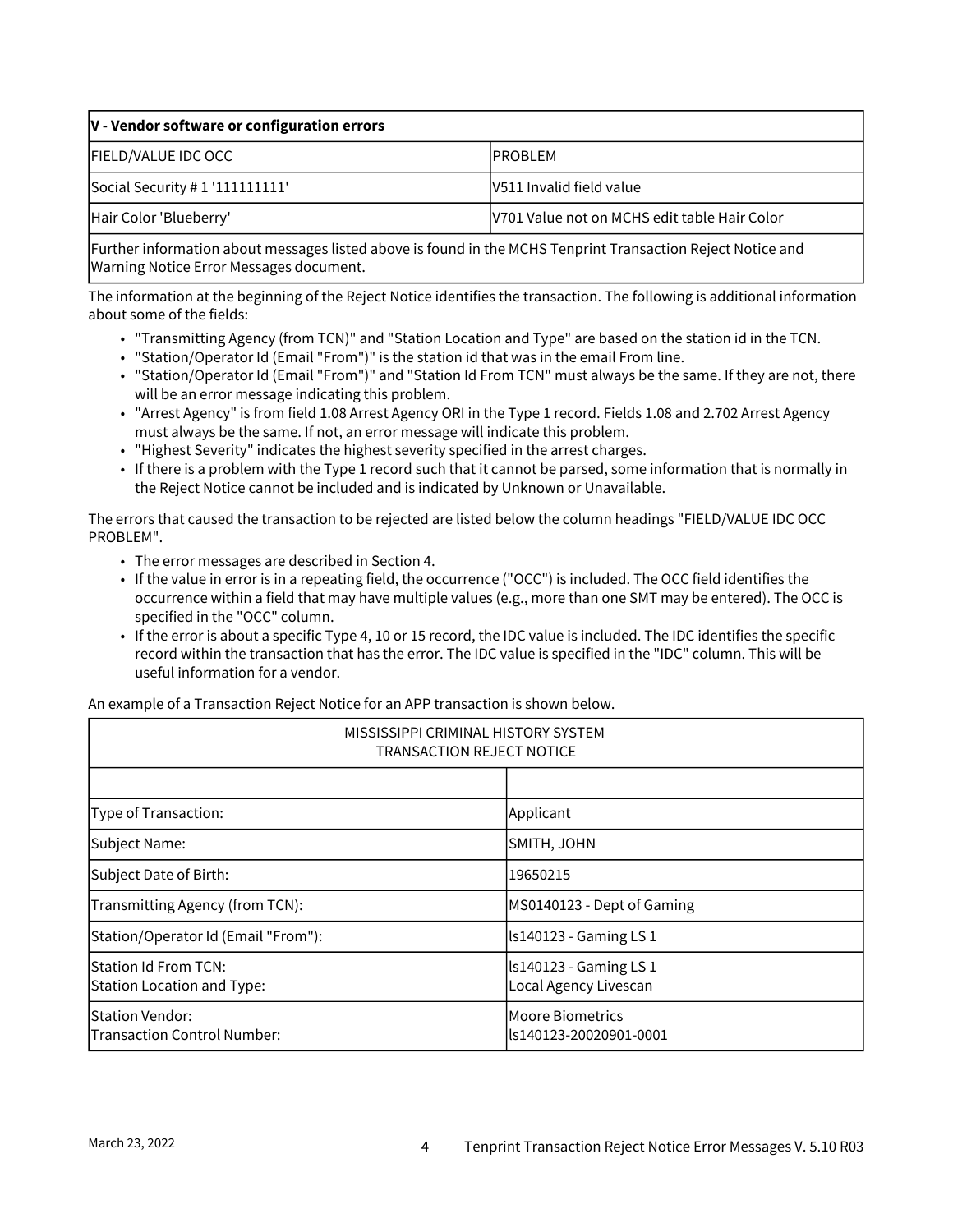| Applicant Agency:                 | MS0000001 - Gaming Region A |
|-----------------------------------|-----------------------------|
| Print Agency:                     | MS0140123 - Dept of Gaming  |
| <b>IDate Transaction Created:</b> | 20020901                    |
| Received at MCHS Prescreening:    | 20020901 10:40              |
| <b>Version Number:</b>            | 0502                        |
| Equipment:                        | Scanners Inc JS-920 112-346 |
| Originating Agency Case Number:   | 2002-16329F                 |
| Reason Fingerprinted:             | Gaming App 75-76-33         |

#### **V - Vendor software or configuration errors**

| <b>FIELD/VALUE IDC OCC</b>              | <b>IPROBLEM</b>                              |
|-----------------------------------------|----------------------------------------------|
| $\vert$ Social Security # 1 '111111111' | V511 Invalid field value                     |
| Hair Color 'Blueberry'                  | V701 Value not on MCHS edit table Hair Color |

Further information about messages listed above is found in the MCHS Tenprint Transaction Reject Notice and Warning Notice Error Messages document.

The information at the beginning of the Reject Notice identifies the transaction. The following is additional information about some of the fields:

- "Transmitting Agency (from TCN)" and "Station Location and Type" are based on the station id in the TCN.
- "Station/Operator Id (Email "From")" is the station id that was in the email From line.
- "Station/Operator Id (Email "From")" and "Station Id From TCN" must always be the same. If they are not, there will be an error message indicating this problem.
- If there is a problem with the Type 1 record such that it cannot be parsed, some of the information that is normally in the Reject Notice cannot be included and is therefore indicated by Unknown or Unavailable.

The errors that caused the transaction to be rejected are listed below the column headings "FIELD/VALUE IDC OCC PROBLEM".

- The error messages are described in Section 4.
- If the value in error is in a repeating field, the occurrence ("OCC") is included. The OCC field identifies the occurrence within a field that may have multiple values (e.g., more than one SMT may be entered). The OCC is specified in the "OCC" column.
- If the error is about a specific Type 4, 10 or 15 record, the IDC value is included. The IDC identifies the specific record within the transaction that has the error. The IDC value is specified in the "IDC" column. This will be useful information for a vendor.

An example of a Transaction Reject Notice for a DOC transaction is shown below.

| MISSISSIPPI CRIMINAL HISTORY SYSTEM<br><b>TRANSACTION REJECT NOTICE</b> |  |
|-------------------------------------------------------------------------|--|
|                                                                         |  |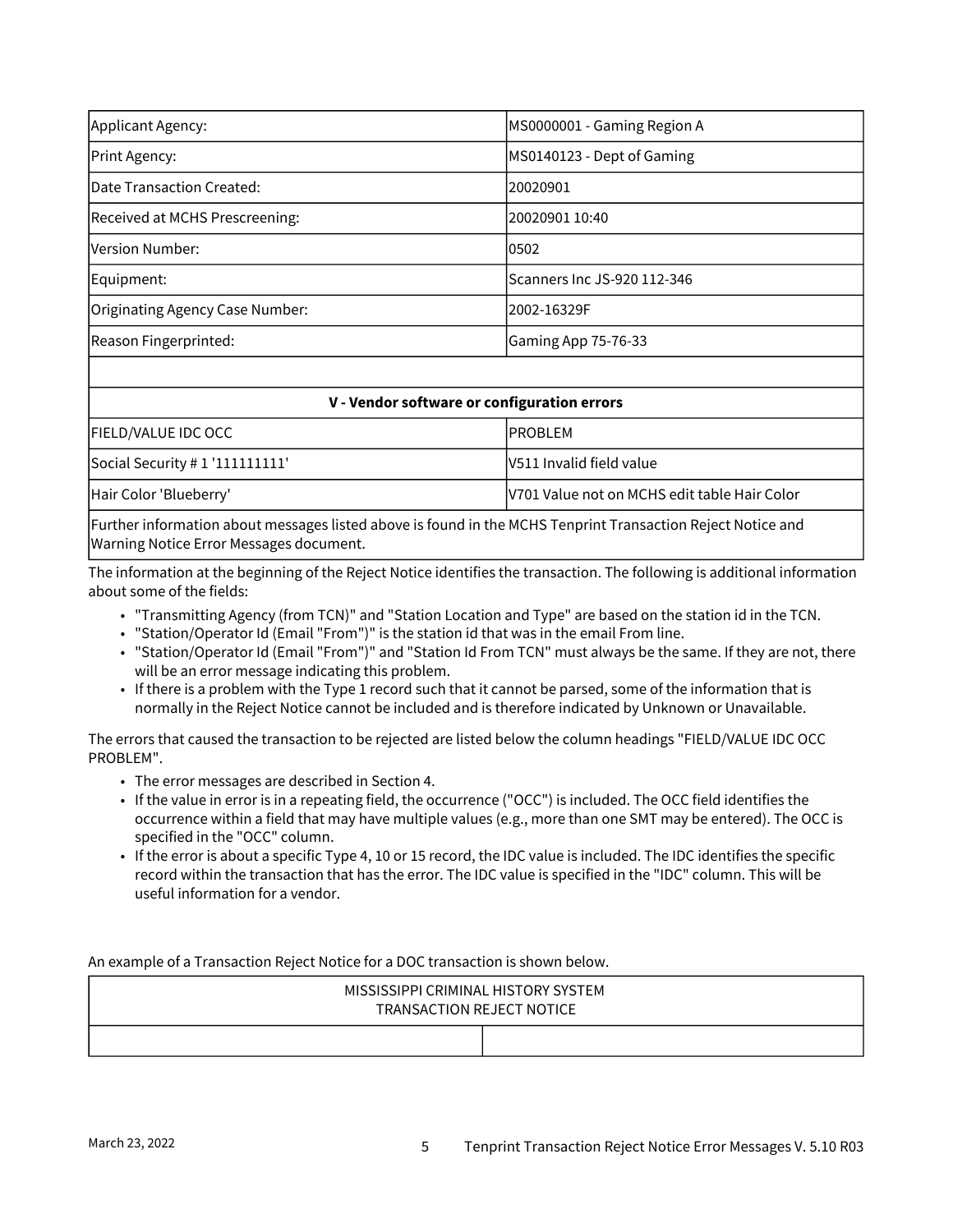| Type of Transaction:                                         | <b>DOC</b>                                        |
|--------------------------------------------------------------|---------------------------------------------------|
| Subject Name:                                                | SMITH, JOHN                                       |
| Subject Date of Birth:                                       | 19650215                                          |
| Transmitting Agency (from TCN):                              | MS0140123 - MDOC HQ                               |
| Station/Operator Id (Email "From"):                          | Is140123 - MDOC HQ LS 1                           |
| Station Id From TCN:<br><b>Station Location and Type:</b>    | Is140123 - MDOC HQ LS 1<br>Local Agency Livescan  |
| <b>Station Vendor:</b><br><b>Transaction Control Number:</b> | <b>Moore Biometrics</b><br>ls140123-20020901-0001 |
| DOC Agency:                                                  | MS0140123 - MDOC HQ                               |
| Print Agency:                                                | MS0140123 - MDOC HQ                               |
| Date Transaction Created:                                    | 20020901                                          |
| Received at MCHS Prescreening:                               | 20020901 10:40                                    |
| lVersion Number:                                             | 0502                                              |
| Equipment:                                                   | Scanners Inc JS-920 112-346                       |
| DOC Number: (DOC only)                                       | DOC12345                                          |

| V - Vendor software or configuration errors |                                              |  |
|---------------------------------------------|----------------------------------------------|--|
| <b>FIELD/VALUE IDC OCC</b>                  | <b>IPROBLEM</b>                              |  |
| Social Security # $1'111111111'$            | V511 Invalid field value                     |  |
| Hair Color 'Blueberry'                      | V701 Value not on MCHS edit table Hair Color |  |
|                                             |                                              |  |

Further information about messages listed above is found in the MCHS Tenprint Transaction Reject Notice and Warning Notice Error Messages document.

The information at the beginning of the Reject Notice identifies the transaction. The following is additional information about some of the fields:

- "Transmitting Agency (from TCN)" and "Station Location and Type" are based on the station id in the TCN.
- "Station/Operator Id (Email "From")" is the station id that was in the email From line.
- "Station/Operator Id (Email "From")" and "Station Id From TCN" must always be the same. If they are not, there will be an error message indicating this problem.
- If there is a problem with the Type 1 record such that it cannot be parsed, some of the information that is normally in the Reject Notice cannot be included and is therefore indicated by Unknown or Unavailable.

The errors that caused the transaction to be rejected are listed below the column headings "FIELD/VALUE IDC OCC PROBLEM".

- The error messages are described in Section 4.
- If the value in error is in a repeating field, the occurrence ("OCC") is included. The OCC field identifies the occurrence within a field that may have multiple values (e.g., more than one SMT may be entered). The OCC is specified in the "OCC" column.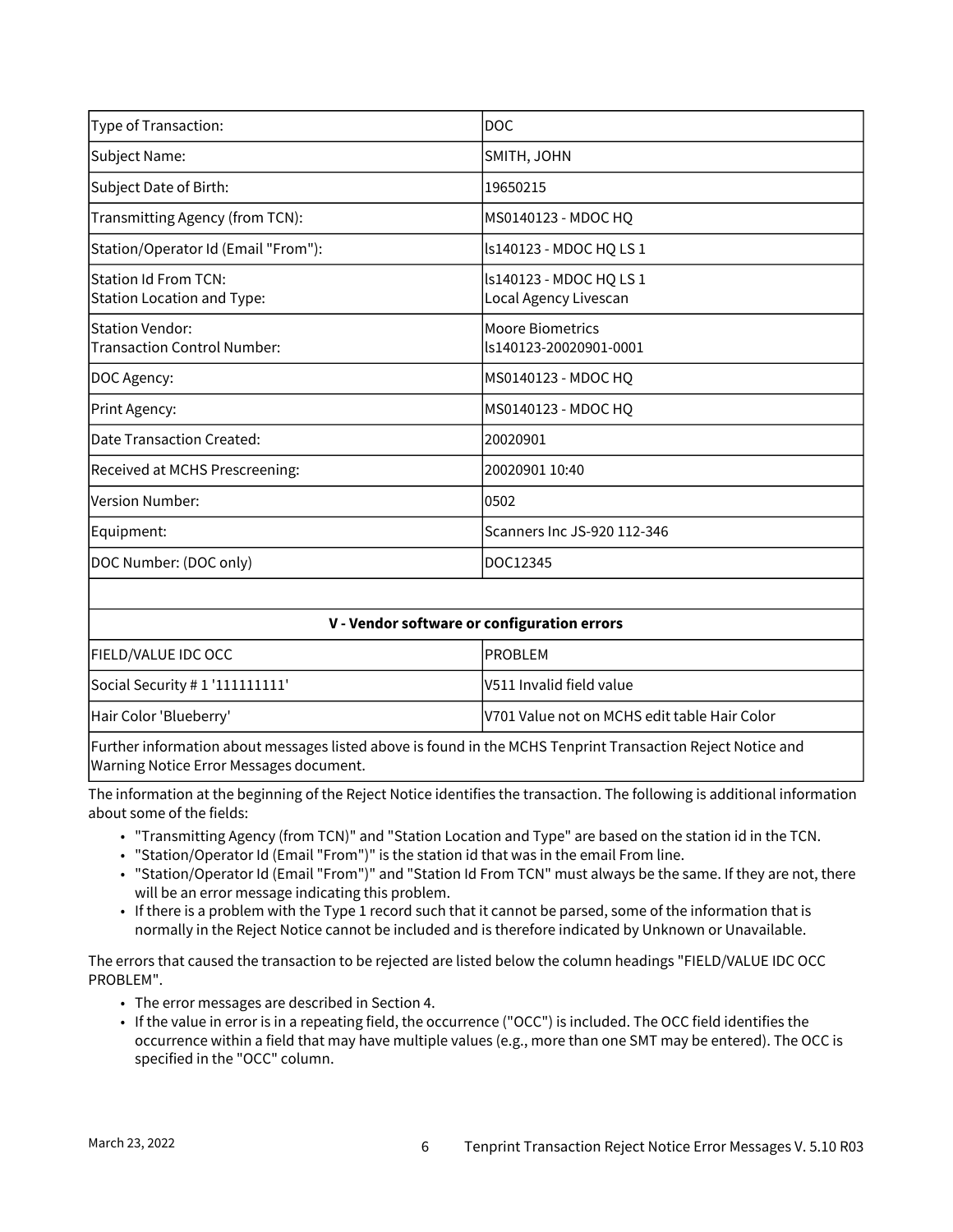• If the error is about a specific Type 4, 10 or 15 record, the IDC value is included. The IDC identifies the specific record within the transaction that has the error. The IDC value is specified in the "IDC" column. This will be useful information for a vendor.

#### <span id="page-8-0"></span>**3.1.2 Transaction Reject Notice Due to Problems with Fingerprints (Rejected by AFIS)**

If AFIS rejects a transaction due to a fingerprint error, a Reject Notice is automatically emailed to a scanning station (or an Outlook account). The notice contains information about the transaction and describes the problem with the fingerprints.

If a transaction gets a Reject Notice, the transaction was rejected, the error must be corrected and the transaction must be resubmitted.

The subject line of the email is "Reject: *<original transaction subject line>*.

An example is shown below.

| MISSISSIPPI CRIMINAL HISTORY SYSTEM<br>TRANSACTION REJECT NOTICE                                                                                                                                           |                                                                                                                                                                                                                                                      |  |  |
|------------------------------------------------------------------------------------------------------------------------------------------------------------------------------------------------------------|------------------------------------------------------------------------------------------------------------------------------------------------------------------------------------------------------------------------------------------------------|--|--|
| Type of Transaction:<br>Subject Name:<br>Subject Date of Birth:<br>Transmitting Agency (from TCN):<br>Station Id From TCN:<br>Station Location and Type:<br>Station Vendor:<br>Transaction Control Number: | Arrest<br>POTTER, HARRY<br>19900315<br>MS0000000 - SMALLVILLE SO<br>Station/Operator Id (Email "From"): 1s990001 - SMALLVILLE SO LIVESCAN 1<br>1s990001 - SMALLVILLE SO LIVESCAN 1<br>Local Agency Livescan<br>Concord Inc<br>1s990001-20140901-1234 |  |  |
| Arrest Agency:<br>Print Agency:<br>Date Transaction Created:<br>Arrest Tracking Number:<br>Highest Severity:<br>Archive ID:<br>Transaction Entered Workflow:<br>Transaction Completed Workflow:            | MS0990000 - SMALLVILLE PD<br>MS0000000 - SMALLVILLE SO<br>20140901<br>9010000009<br>Felony<br>9999999<br>20140901 14:14<br>20140901 14:45                                                                                                            |  |  |
| Please retake the fingerprints and resubmit the transaction.                                                                                                                                               | Your transaction was canceled with the message ' <afis error="" message="">'.</afis>                                                                                                                                                                 |  |  |

#### <span id="page-8-1"></span>**3.2 TRANSACTION WARNING NOTICE FOR PALM PRINTS**

If a transaction contains Type 15 Palm Print records and the only errors detected in the transaction are in Type 15 records, the transaction will NOT be rejected by Prescreening. However, a Transaction Warning Notice is generated and the palm print records are dropped from the transaction.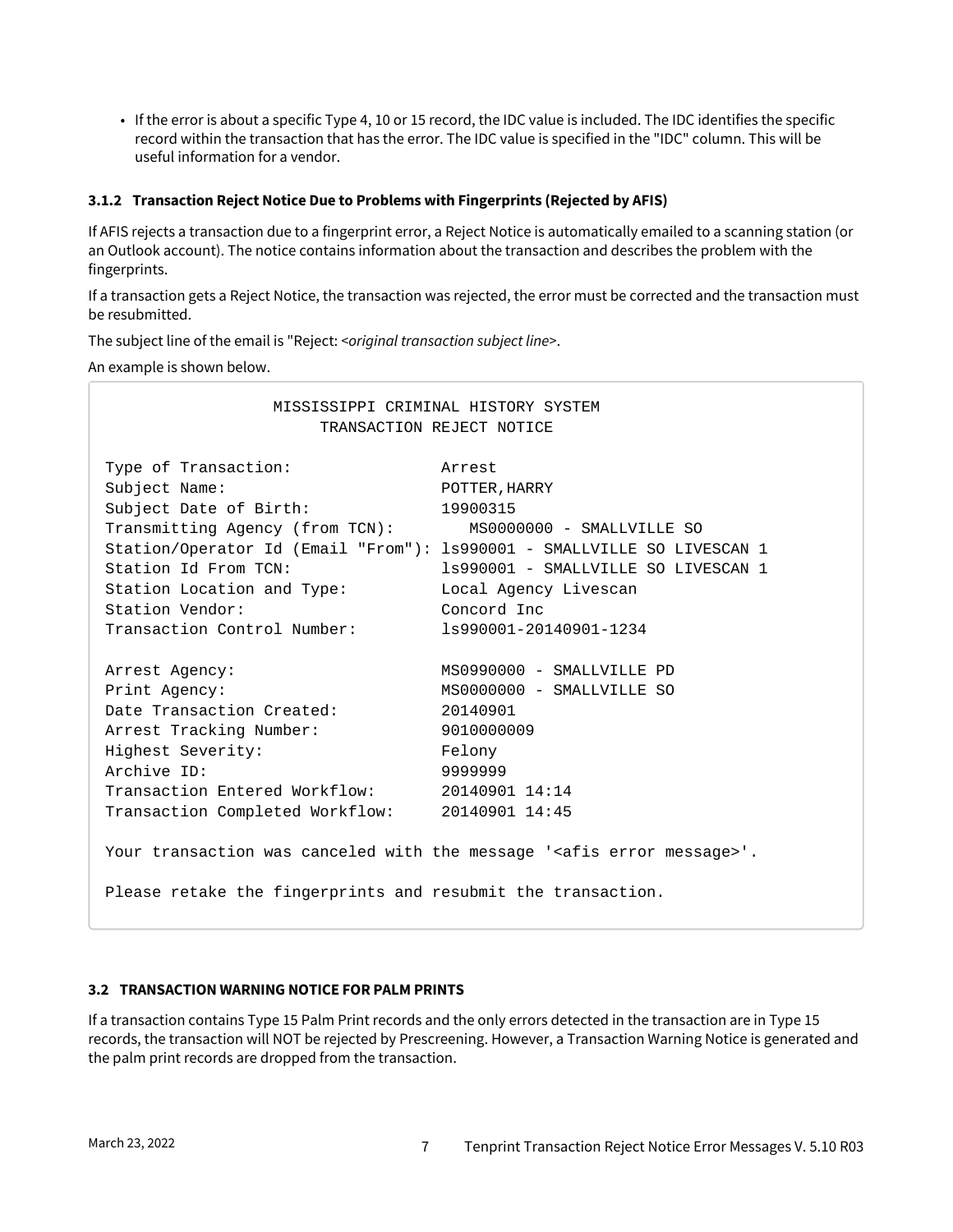A Transaction Warning Notice is similar to the Transaction Reject Notice with the following differences:

- The title in the notice is "TRANSACTION WARNING NOTICE" and
- The Subject line in the email is "Warning: <*original transaction subject line*>"

If a transaction contains Type 15 records and errors are detected in both Type 15 records and Type 1, 2, or 4 records, both a Reject Notice and a Warning Notice are sent.

If one or more Type 15 records have one of the following types of errors, all Type 15 records are removed from the transaction: parse errors, invalid combination of palm positions, scanning station not authorized to submit palm prints.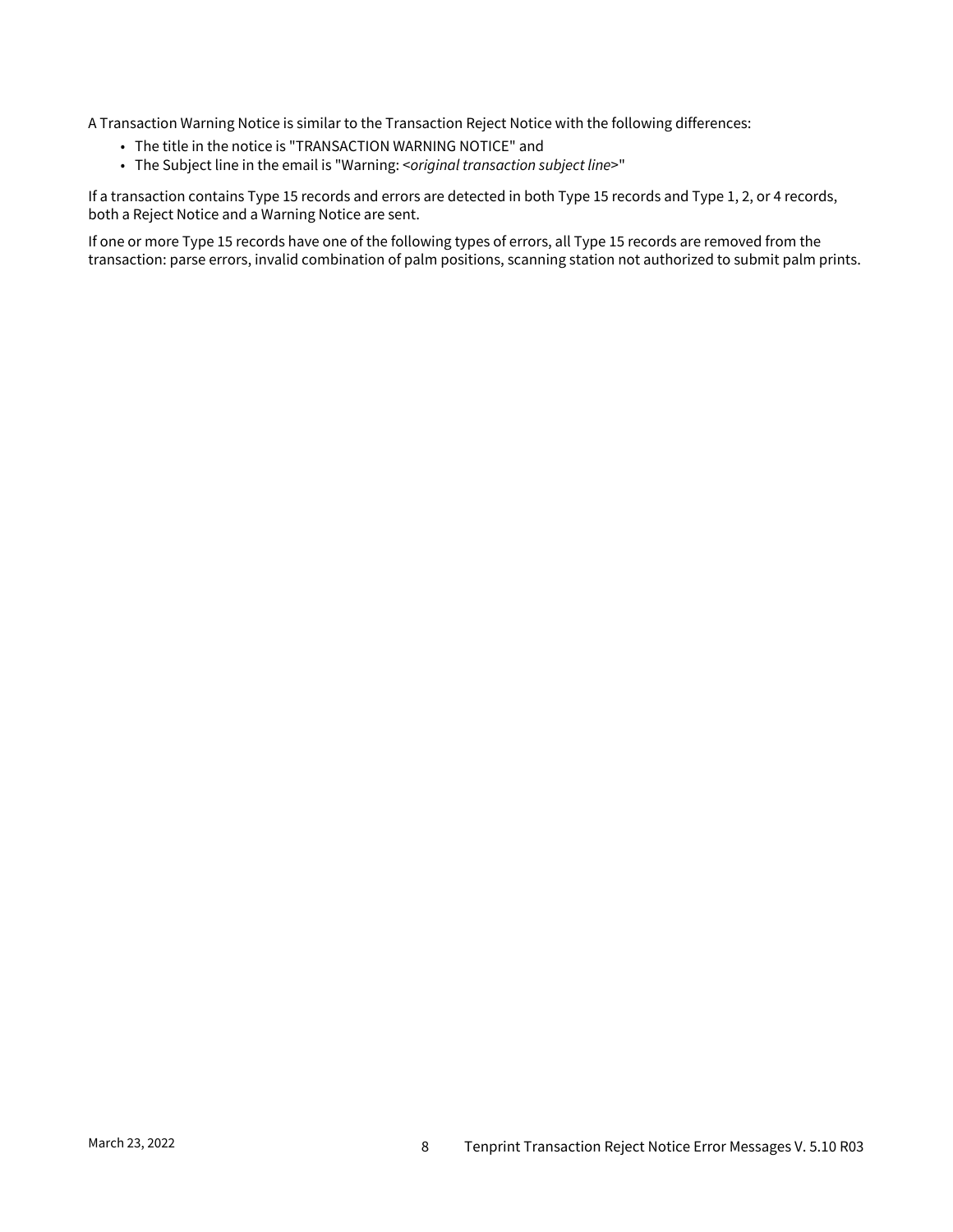### <span id="page-10-0"></span>**4.0 REJECT NOTICE AND WARNING NOTICE MESSAGES**

The table in this section explains each error message that appears on a Transaction Reject Notice when a transaction is rejected due to errors detected in the MCHS Prescreening process.

Each error message has an error message type and error message number assigned to it. The error message type is one of the following:

- T Errors indicating a test transaction (but could be a live transaction)
- U Livescan/cardscan operator errors
- V Vendor software or configuration errors some of the errors are in this type because the operator entered an invalid value and the vendor's software didn't catch the error in accordance with the ICD
- N Indeterminate errors either vendor software, livescan/cardscan operator, or CIC configuration error
- X Cross-field validation errors for some stations, these are still operator errors or others they are vendor software errors
- M MCHS/CIC configuration errors
- P Palm print errors these errors are reported in Warning Notice (highlighted) If any palm print records have errors, all palm print records are dropped from the transaction but the tenprint transaction is not rejected.
- D Duplicate submission errors
- C Corrected and allowed errors (not included in Reject Notice)
- F Facial records errors
- S SMT records errors (future)

In this table, the error message type is indicated in the first column. Then the second column includes the error message number, the field (or record type) which was being validated when the error was detected, and the error message text. The error messages are listed in order by the error message number in the second column.

If a transaction gets a Reject Notice, the transaction was rejected and the error must be corrected and the transaction must be resubmitted unless otherwise stated (e.g., see messages 412 and 871).

If an error message is in a Warning Notice, the error caused the Type 15 Palm Print records to be dropped from the transaction.

In this table:

- If the value in error is in a repeating field, the occurrence ("OCC") is included. The OCC field identifies the occurrence within a field that may have multiple values (e.g., more than one SMT may be entered). The OCC is specified in the "OCC" column and may also be included in the information in the Field column. The occurrences in these messages are numbered beginning with occurrence (1), but in View Archive Transaction, the occurrences are numbered beginning with occurrence (0).
- If the error is about a specific Type 4, 10 or 15 record, the IDC value is included. The IDC identifies the specific record within the transaction that has the error. The IDC value is specified in the "IDC" column and may also be included in the information in the Field column. This will be useful information for a vendor.
- Tables in the Data Format for the Interchange of Fingerprint Information, American National Standards Institute (ANSI/NIST-ITL 1-2011) are referenced in this table. It is indicated by 'NIST-2011'. The relevant values from the tables are either listed in the Action column or in Appendix A. This will be useful information for a vendor.
- Note regarding message 540: JR is allowed in the first name because people often specify JR for J.R. a common nickname - and station operators don't use the correct format for specifying a nickname. This is allowed because a rejected APP often results in a name search instead. For ARRs and DOCs, a value of only a suffix in the last or first name is incorrect but is allowed because frequently the transaction is never resubmitted.
- Note for messages 593 and 594: For Height and Weight only: This uncorrectable error will result in a reject if the transaction is a "CERT" transaction - that is it has a TCN beginning with "CERT" as is used during Tenprint certification testing. If this error occurs in a live transaction, Prescreening will replace the invalid value with "000" which indicates unknown. This explanation is for CIC only.

#### **Color key for table:**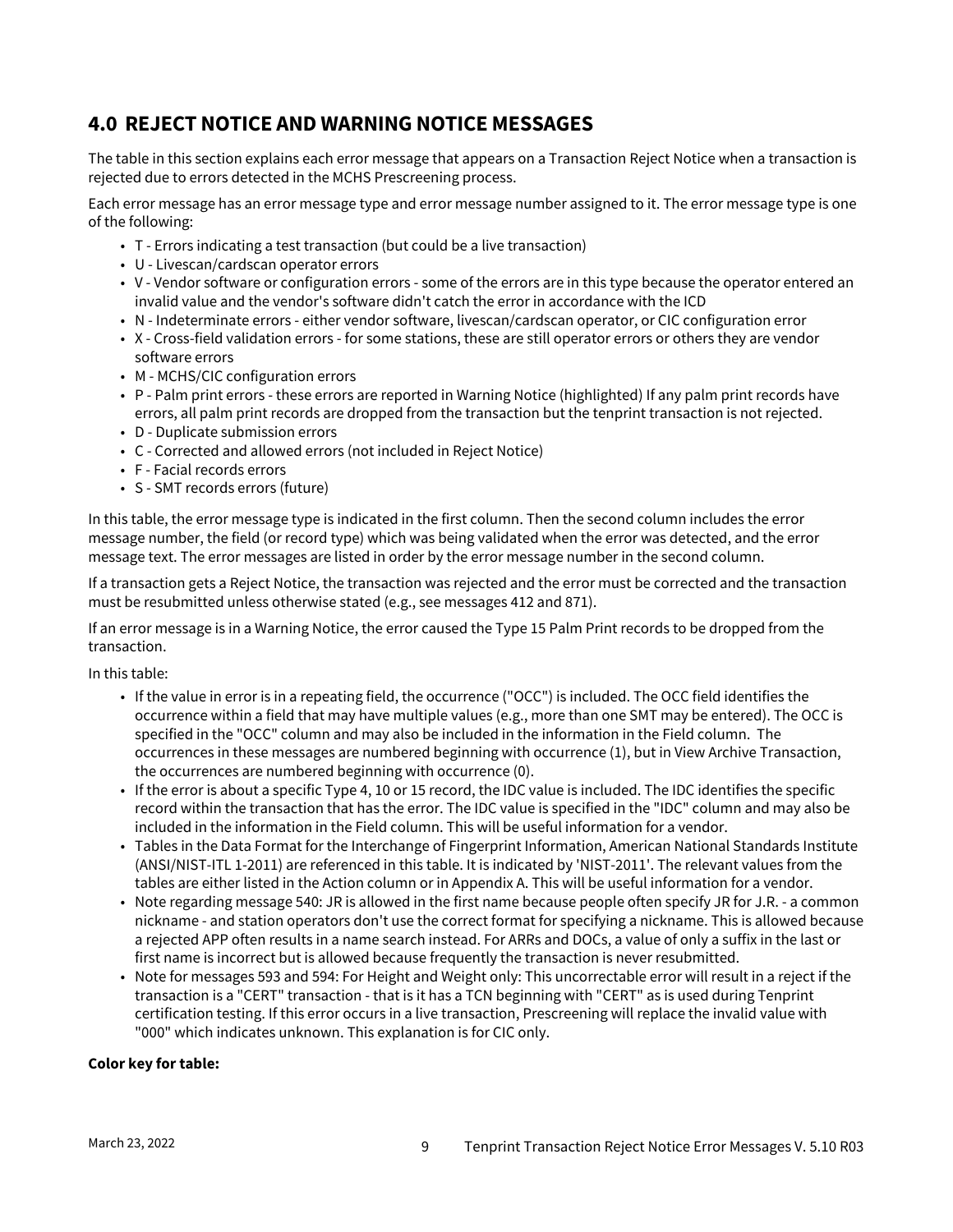| <b>Color Codes:</b> | <b>IPalm Print Errors</b> |         | Corrected and allowed Facial and SMT record Not in use |  |
|---------------------|---------------------------|---------|--------------------------------------------------------|--|
|                     |                           | lerrors | lerrors                                                |  |

#### **Error Messages Table:**

| Error<br><b>Type</b> | <b>Error Number and Field Name:</b><br><b>Error Message Text</b>                                                  | <b>Explanation</b>                                                                                                                                                                                                                                                                                                                                                      |
|----------------------|-------------------------------------------------------------------------------------------------------------------|-------------------------------------------------------------------------------------------------------------------------------------------------------------------------------------------------------------------------------------------------------------------------------------------------------------------------------------------------------------------------|
| $C -$                | 101 <field name=""> '<value>':<br/>Value changed to correct case</value></field>                                  | The value is correct but it is not the correct case. For example a statute<br>is valid except that an (A) should be (a). If this occurs, the value is<br>changed to the correct combination of upper and lower cases.<br>If this is for a field with an edit table, this may indicate that the edit<br>tables in the scanning station have not been updated.            |
| lc-                  | 102 <field name=""> '<value>':<br/>Invalid character(s) in field replaced<br/>with space</value></field>          | One or more unallowable special character(s) was found in the field<br>value.<br>Each invalid value was replaced with a space.<br>DOC Number: No special characters are allowed<br>Originating Agency Case #: Only special characters spaces and<br>hyphens are allowed<br>No further action required. The field content was corrected by the<br>Prescreening software. |
| $C -$                | 105 Name ' <value>':<br/><b>First and Last Name field elements</b><br/>changed to correct nickname format</value> | The correct format for designating a nick name is [ <nickname>,X].<br/>However, often the two names are flipped [X,<nickname>] or there is<br/>more than one X or the x's are lower case. If this occurs, the name is<br/>reformatted to the correct format.</nickname></nickname>                                                                                      |
|                      |                                                                                                                   | In this message, the value of both the last and first name are indicated<br>in square brackets [ <last name="">,<first name="">]. Since Name is a<br/>repeating field, the occurrence is included. No further action required.<br/>The field content was corrected by the Prescreening software.</first></last>                                                         |
| lc-                  | 106 Name ' <value>':<br/>Multiple Xs changed to X in nickname</value>                                             | The correct format for designating a nick name is [ <nickname>,X].<br/>However, often there is more than one X or lower case Xs in the first<br/>name. If this occurs, the first name is changed to one X.</nickname>                                                                                                                                                   |
|                      |                                                                                                                   | In this message, the value of both the last and first name are indicated<br>in square brackets [ <last name="">,<first name="">]. Since Name is a<br/>repeating field, the occurrence is included. No further action required.<br/>The field content was corrected by the Prescreening software.</first></last>                                                         |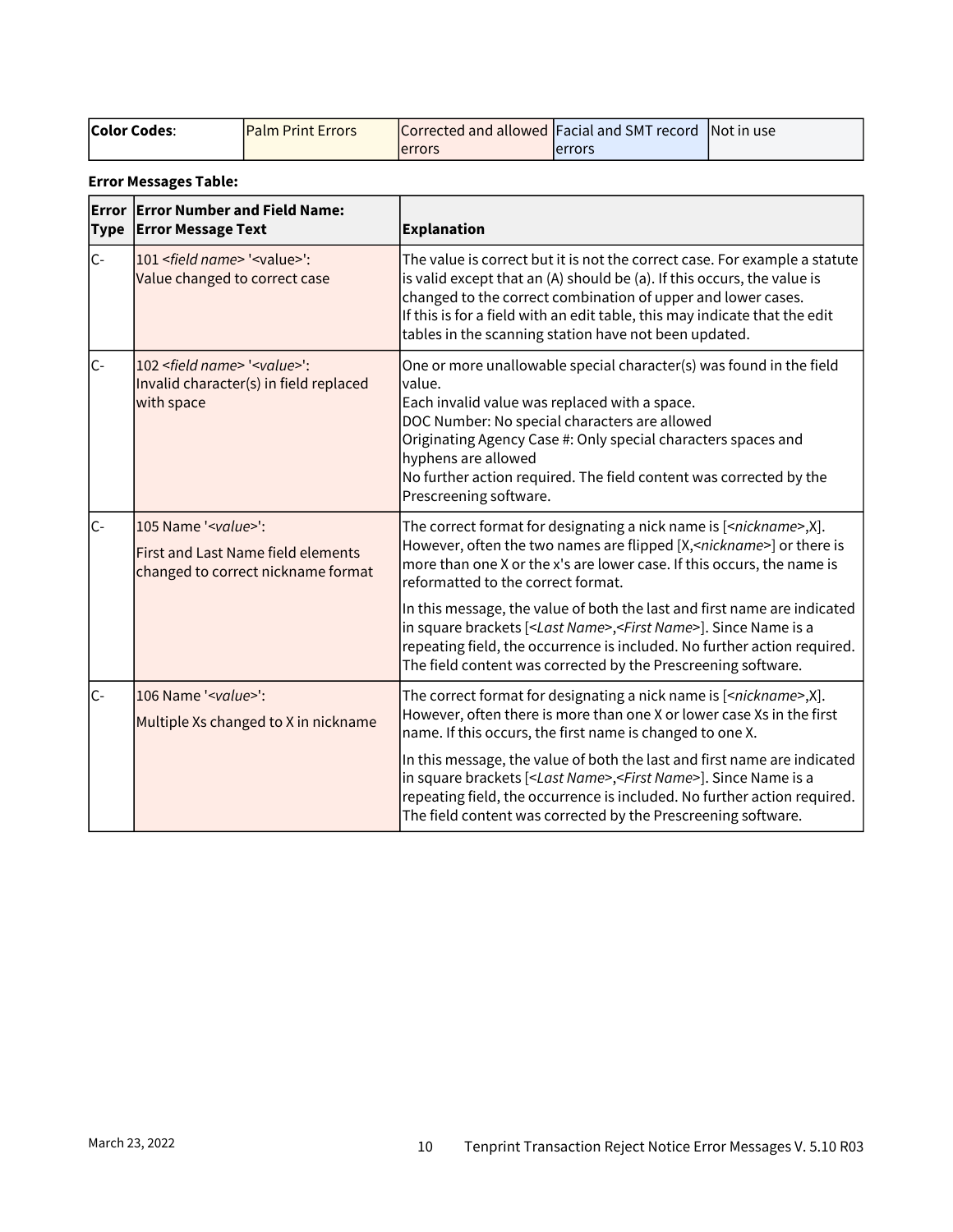| <b>Type</b> | <b>Error Error Number and Field Name:</b><br><b>Error Message Text</b>                                   | <b>Explanation</b>                                                                                                                                                                                                                                                                                                                                                                                          |  |
|-------------|----------------------------------------------------------------------------------------------------------|-------------------------------------------------------------------------------------------------------------------------------------------------------------------------------------------------------------------------------------------------------------------------------------------------------------------------------------------------------------------------------------------------------------|--|
| $C -$       | 107 <field name=""> '<value>':<br/>Value indicates no data; entry deleted</value></field>                | If there are no values for a field, the field should not be supplied.<br>However, often there is an occurrence where the text NONE, NA, or N/A<br>(in upper or lower case), a period (.), or a backslash (\), or null is<br>present in each of the fields. Any field or occurrence with one of the<br>above values indicates that the field is "essentially null". In these<br>cases, the entry is deleted. |  |
|             |                                                                                                          | For the Driver's License field, addition values that indicate "essentially<br>null" include NODL, NO DL, all zeros, all Xs, all 9s all ?s, all #s contains<br>UNK.                                                                                                                                                                                                                                          |  |
|             |                                                                                                          | For the Driver's License field, even if the State is valid, if the DL Number<br>contains one of the values described above, then the entire occurrence<br>of the Driver's License is deleted.                                                                                                                                                                                                               |  |
|             |                                                                                                          | For SSN, the value 001010001 is also considered essentially null and<br>the entry is deleted.                                                                                                                                                                                                                                                                                                               |  |
|             |                                                                                                          | In a repeating field, if an occurrence contains [, NA] then it is deleted<br>and subsequent occurrences are moved up.                                                                                                                                                                                                                                                                                       |  |
|             |                                                                                                          | In this message, the value of the field is indicated in square brackets -<br>e.g., [, NONE] or [, NA] or [NONE,] or [NA,].                                                                                                                                                                                                                                                                                  |  |
|             |                                                                                                          | No further action required.                                                                                                                                                                                                                                                                                                                                                                                 |  |
|             |                                                                                                          | However, this could cause a secondary problem if on part of a multi-<br>part field has a value such as 'NONE'. In this case, a message about a<br>missing required field value will be generated.                                                                                                                                                                                                           |  |
| $ C -$      | 108 <last first="" middle="" name="">:<br/>Leading or trailing hyphen removed<br/>from name field</last> | One or more hyphens were found at the end of the name field (last,<br>first, or middle). They were removed.<br>No further action required. The field content was corrected by the<br>Prescreening software.                                                                                                                                                                                                 |  |
| lc-         | 109 <field name="">:<br/>Trailing invalid character removed from<br/>field value</field>                 | An invalid character, such as a backslash, was found at the end of a<br>field. This character was removed.<br>No further action required. The field content was corrected by the<br>Prescreening software.                                                                                                                                                                                                  |  |
| lc-         | 110 Originating Agency Case #:<br>No value supplied; set to 'None<br>Assigned'                           | Applies to APP for SOR transactions only.<br>If the submitter does not assign and enter their local agency case<br>number, Prescreening sets the value to 'None Assigned'.<br>No further action required.                                                                                                                                                                                                   |  |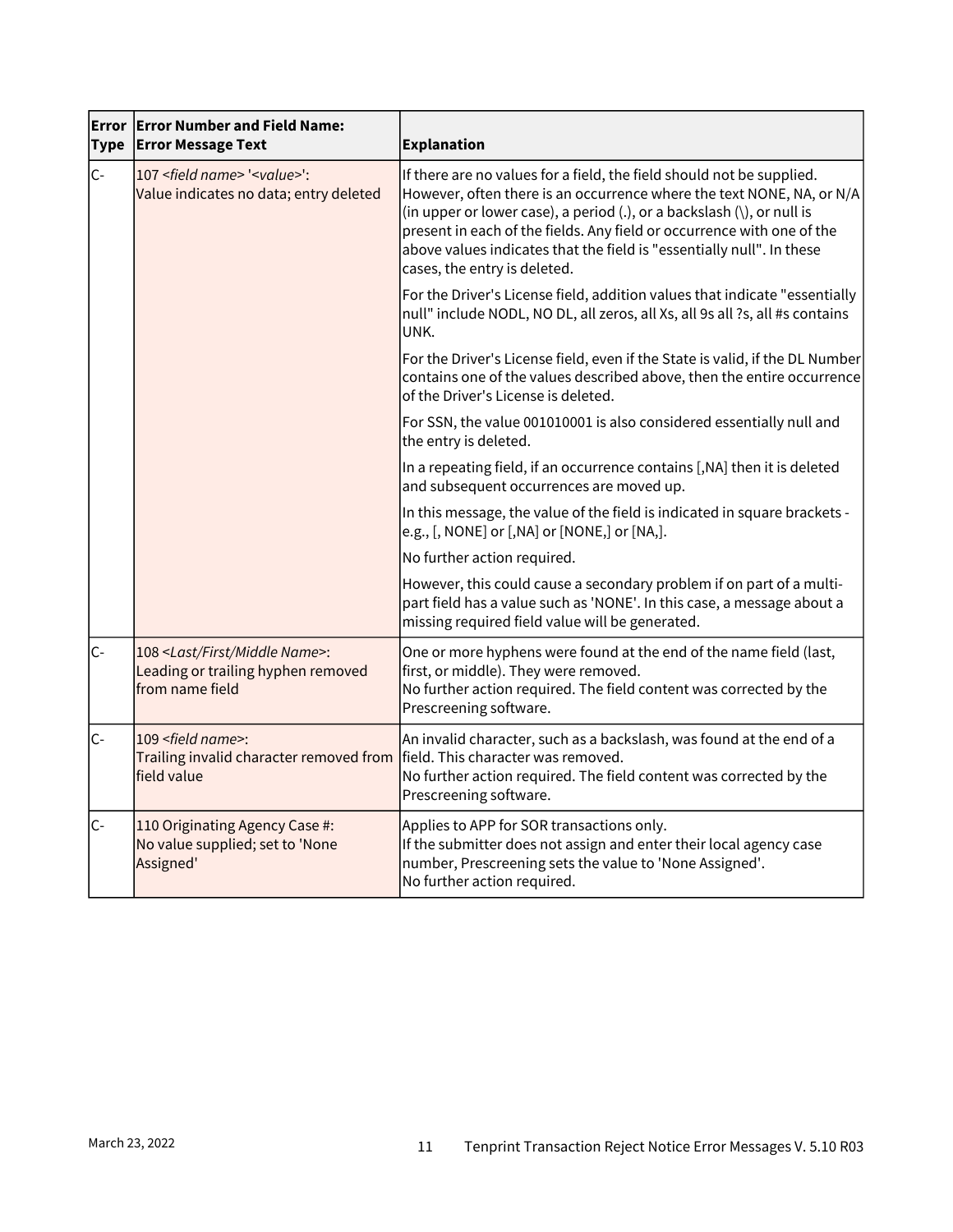| <b>Type</b> | <b>Error Error Number and Field Name:</b><br><b>Error Message Text</b>                                                                                                                     | <b>Explanation</b>                                                                                                                                                                                                                                                                                                                                                                                                                                                                                                                                                                                                    |  |
|-------------|--------------------------------------------------------------------------------------------------------------------------------------------------------------------------------------------|-----------------------------------------------------------------------------------------------------------------------------------------------------------------------------------------------------------------------------------------------------------------------------------------------------------------------------------------------------------------------------------------------------------------------------------------------------------------------------------------------------------------------------------------------------------------------------------------------------------------------|--|
| $C -$       | 111 <last first="" middle="" name=""> value<br/>'<value>':<br/>Suffix moved from last/first/middle<br/>name field to suffix field</value></last>                                           | A valid name suffix (e.g., JR or III) was found at the end of the indicated<br>name field. It was moved to the Name Suffix.<br>OR<br>A valid name suffix is the only text in the middle name field. It was<br>moved to the Name Suffix.<br>No further action required. The field content was corrected by the<br>Prescreening software.<br>Note: If there is already a value in Name Suffix, and the only value in<br>the middle name is a suffix, then it is left as is. It is not possible to<br>determine which suffix value is correct but is allowed because<br>frequently the transaction is never resubmitted. |  |
| lc-         | 112 <last first="" middle="" name=""> value<br/>'<value>':<br/>Suffix deleted from last/first/middle<br/>name field</value></last>                                                         | A valid name suffix (e.g., JR or III) was found at the end of the indicated<br>name field and a name suffix was also found in Name Suffix. The suffix<br>in the indicated name field was deleted.<br>No further action required. The field content was corrected by the<br>Prescreening software.                                                                                                                                                                                                                                                                                                                     |  |
| lc-         | 113 <last first="" middle="" name=""> value<br/>'<value>':<br/>Space(s) before or after hyphen and/or<br/>extra hyphens removed from <name<br>part&gt; name field</name<br></value></last> | A hyphenated last, first, or middle name contained imbedded spaces<br>before or after the hyphen and/or more than one hyphen. The spaces<br>and/or extra hyphens were removed.<br>No further action required. The field content was corrected by the<br>Prescreening software.                                                                                                                                                                                                                                                                                                                                        |  |
| lc-         | 116 Transaction Control No:<br>TCN prefixed with R because of<br>reprocessing by CIC                                                                                                       | The CIC resubmitted a transaction that was only partially processed<br>once it is received on Repos. There are two situations where a<br>transaction is on Repos can therefore be resubmitted by the CIC: 1)<br>There were email processing problems (in the prescreen email robot,<br>the MCHS email robot or Postfix) and the transaction it sent to root<br>mail; or 2) an error occurred after MCHS has recorded it in an archive<br>file but then an error occurred during processing in MCHS.<br>No further action is required.                                                                                 |  |
| lc-         | 117 Driver's License # ' <value>':<br/>Value standardized to <standard value=""></standard></value>                                                                                        | This standardizes various texts in the Driver's License Number field to<br>'Same as SSN' or 'Suspended'.<br>No further action required. The field content was corrected by the<br>Prescreening software.                                                                                                                                                                                                                                                                                                                                                                                                              |  |
| C-          | 120 T4 Fingerprint Position ' <finger<br>position&gt;":<br/>Record removed because amputated or<br/>bandaged code is 'UP'</finger<br>                                                      | This applies to cardscans only.<br>A finger block may contain 'UP' or 'Missing Finger' or 'Unprintable' or<br>other text to indicate that a finger is missing. The cardscan operator<br>should use this information to set the amputated or bandaged code.<br>Then, if the code is set, Prescreening will remove the Type 4 record<br>with the image of this text. Thus, most of the images sent to AFIS and<br>the FBI will be fingerprint images and the amputated or bandaged will<br>be properly set.<br>No further action required. The field content was corrected by the<br>Prescreening software.             |  |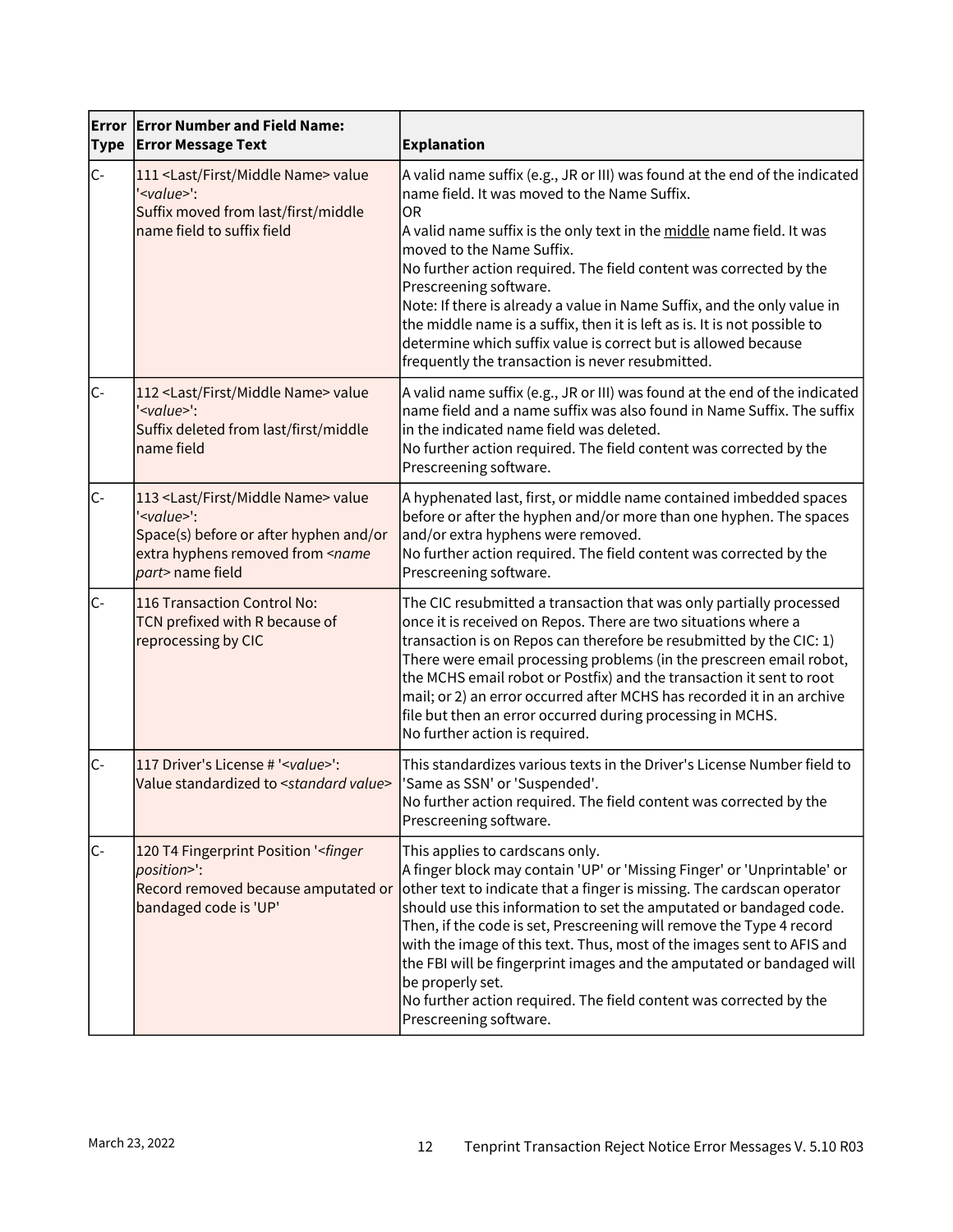| <b>Type</b> | <b>Error Error Number and Field Name:</b><br><b>Error Message Text</b>                                                                                                                         | <b>Explanation</b>                                                                                                                                                                                                                                                                                                                                                                                                                                                                                                                                                                                                                                                                                                                                                                                                                                                |  |
|-------------|------------------------------------------------------------------------------------------------------------------------------------------------------------------------------------------------|-------------------------------------------------------------------------------------------------------------------------------------------------------------------------------------------------------------------------------------------------------------------------------------------------------------------------------------------------------------------------------------------------------------------------------------------------------------------------------------------------------------------------------------------------------------------------------------------------------------------------------------------------------------------------------------------------------------------------------------------------------------------------------------------------------------------------------------------------------------------|--|
| $F -$       | 121 Type 10 Facial:<br>Record was discarded due to validation<br>errors                                                                                                                        | If this message appears on a warning notice, there are other error<br>messages regarding validation problems.<br>If there are multiple Type 10 records, only a record with a validation<br>error will be discarded; all other Type 10 records will remain in the<br>transaction.                                                                                                                                                                                                                                                                                                                                                                                                                                                                                                                                                                                  |  |
| $S-$        | 121 Type 10 SMT:<br>Record was discarded due to validation<br>errors                                                                                                                           | If this message appears on a warning notice, there are other error<br>messages regarding validation problems.<br>If there are multiple Type 10 records, only a record with a validation<br>error will be discarded; all other Type 10 records will remain in the<br>transaction.                                                                                                                                                                                                                                                                                                                                                                                                                                                                                                                                                                                  |  |
| P-          | 122 Type 15 Palm Print:<br>All palm print records were discarded<br>due to validation errors                                                                                                   | If this message appears on a warning notice, there are other error<br>messages regarding validation problems.<br>If any Type 15 record does not pass certain validations, all Type 15<br>records are discarded since discarding any would result in an<br>incomplete set.                                                                                                                                                                                                                                                                                                                                                                                                                                                                                                                                                                                         |  |
| $P -$       | 123 Type 15 Palm Print:<br>All palm print records were discarded<br>because a complete palm print set was<br>not provided                                                                      | If the set of all Type 15 Palm Print records included in the transaction<br>is not complete (e.g., an upper palm with no corresponding lower<br>palm), all Type 15 records will be discarded. Error messages that<br>describe the specific problem are included in the Warning Notice along<br>with this message.                                                                                                                                                                                                                                                                                                                                                                                                                                                                                                                                                 |  |
| lv-         | 201 Transaction File: '( <type<br>number&gt;, <record number="">); (<record<br>type&gt;, <record number="">) ':<br/>IDC values not correctly sequenced</record></record<br></record></type<br> | The Type 4, 10, or 15 records had IDCs that were not sequentially<br>assigned. If an IDC in a record is not one greater than the IDC in the<br>previous record, then the record type number and record number of<br>that record is included in the message. Record number n indicates that<br>it was the nth record in the transaction where the first record is the 0th<br>record. One 201 message will indicate all instances of non-sequential<br>IDCs.                                                                                                                                                                                                                                                                                                                                                                                                        |  |
| lv-         | 203 <subject field="" line="" name="">:<br/>Email subject line field is missing</subject>                                                                                                      | One of the fields in the subject line is missing. It is constructed as<br>follows:<br><tot>;<transaction identifier="">;<name>;<dob>;<station type=""><br/>where:<br/><tot> is the Type of transaction (from field 1.08), e.g., ARR<br/><transaction identifier=""> varies based on the tot:<br/>• ARR - Arrest Tracking Number (from field 2.701)<br/>• APP - Arr/App/DOC Agency ORI (from field 1.08)<br/>• DOC - Department of Corrections No. (from field 2.709)<br/><name> is the subject's name in last name, first middle suffix format<br/>(from field <math>2.018</math>)<br/><dob> is the subject's date of birth (from field 2.022)<br/><station type=""> generated by the scanning station as follows:<br/><math>L =</math> scanning stations at a local agency</station></dob></name></transaction></tot></station></dob></name></transaction></tot> |  |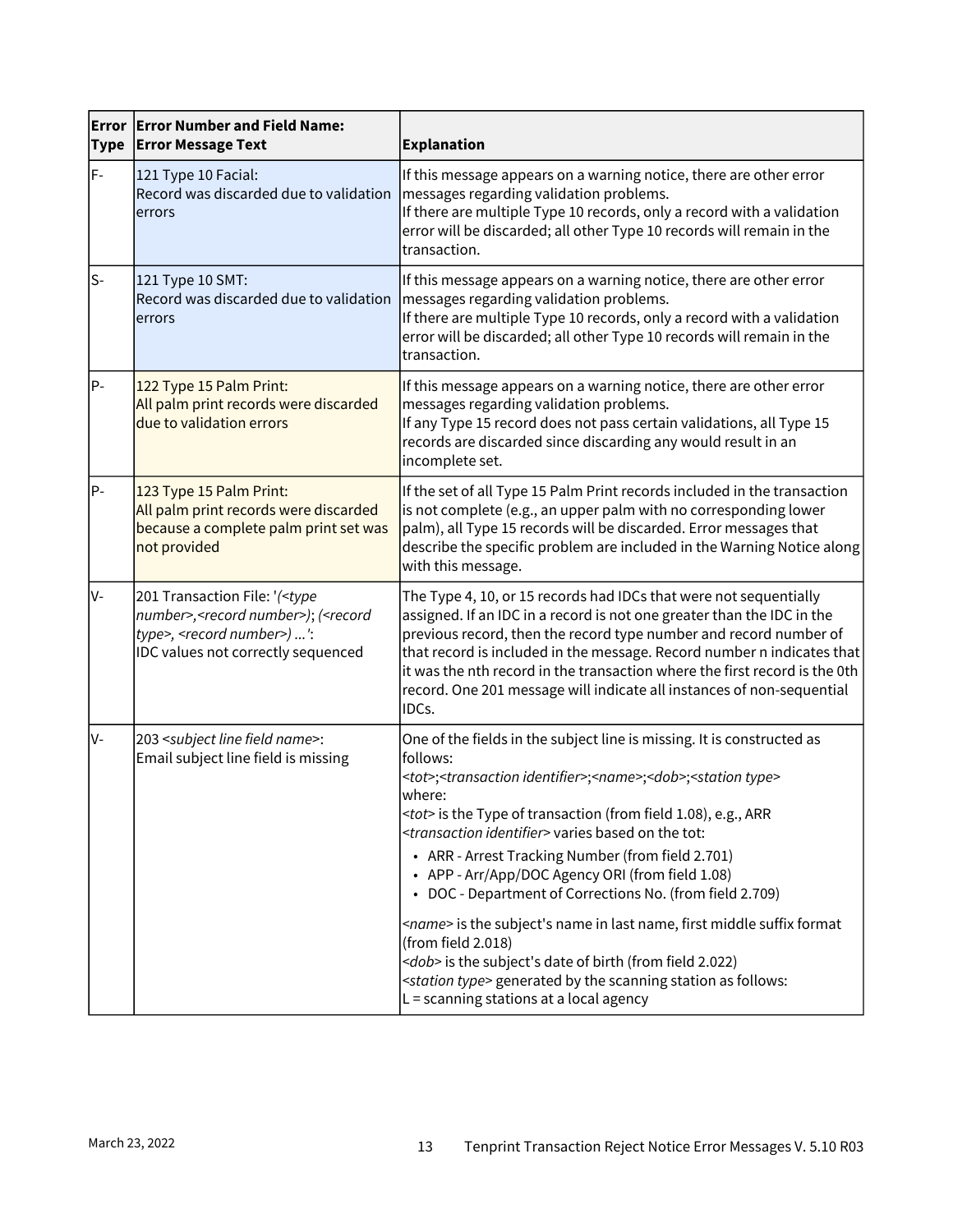| Error<br><b>Type</b> | <b>Error Number and Field Name:</b><br><b>Error Message Text</b>                                                                | Explanation                                                                                                                                                                                                                                                                                                                                     |  |
|----------------------|---------------------------------------------------------------------------------------------------------------------------------|-------------------------------------------------------------------------------------------------------------------------------------------------------------------------------------------------------------------------------------------------------------------------------------------------------------------------------------------------|--|
| V-                   | 204 <tag contents="" number="">:<br/>Invalid tag format</tag>                                                                   | The Type 1 record contains an ANSI/NIST format error making it<br>impossible to correctly parse the fields. Possible causes are:                                                                                                                                                                                                                |  |
|                      | 204 <tag number="">:<br/>Unknown field tag<br/>204 <tag number="">:<br/>Field tag contains no data</tag></tag>                  | • Invalid tag format: must be n.nnn<br>• Unknown field tag: a field tag was encountered that is not defined<br>for ARR, APP or DOC transactions<br>• Field tag contains no data: Valid tag but no data<br>• Duplicate field tag: A valid, known tag is encountered twice<br>• Invalid separator: there are multiple occurrences of a value in a |  |
|                      | 204 <tag number="">:<br/>Duplicate field tag</tag>                                                                              | non-repeating field<br>• Invalid separator: an invalid field separator within a field was<br>encountered (first format only)                                                                                                                                                                                                                    |  |
|                      | 204 <tag number="">:<br/>Invalid separator: <tag_number>,<br/>occurrence <occurrence number=""></occurrence></tag_number></tag> | • Missing separator: not enough subfields within a field<br>Or, the type of transaction is either invalid or missing.                                                                                                                                                                                                                           |  |
|                      | 204 <tag number="">:<br/>Extraneous separator</tag>                                                                             | To find out what the field name is for the tag number in the message,<br>either view the Prescreening transaction or look in the Tenprint ICD. All<br>vendors will have a copy of the ICD and it is also available on the DPS<br>website.                                                                                                       |  |
|                      | 204 <tag number="">:<br/>Missing separator(s)</tag>                                                                             | If the field name is Transaction File, this indicates a serious problem<br>with the structure of one or more of the records in the transaction.                                                                                                                                                                                                 |  |
|                      | 204 Transaction File:<br>Parse errors in Type 1 record: Could not<br>find length field                                          | The valid field tags and the field names are found in the MCHS<br>Tenprint Interface Control Document (ICD).                                                                                                                                                                                                                                    |  |
|                      | 204 Transaction File:<br>Parse errors in Type 1 record: Scan for<br>primary found end of record before<br>separator             | Parse errors in Type 1 record:                                                                                                                                                                                                                                                                                                                  |  |
|                      | 204 Transaction File:<br>Parse errors in Type 1 record:<br>Unexpected end of file                                               |                                                                                                                                                                                                                                                                                                                                                 |  |
|                      | 204 Transaction File:<br>Parse errors in Type 1 record: Type of<br>transaction is not present                                   |                                                                                                                                                                                                                                                                                                                                                 |  |
|                      | 204 Transaction File:<br>Parse errors in Type 1 record:<br>Transaction is not a tenprint<br>transaction: <tot></tot>            |                                                                                                                                                                                                                                                                                                                                                 |  |
|                      | 204 Transaction File:<br>Parse errors in Type 1 record: < other<br>error messages>                                              |                                                                                                                                                                                                                                                                                                                                                 |  |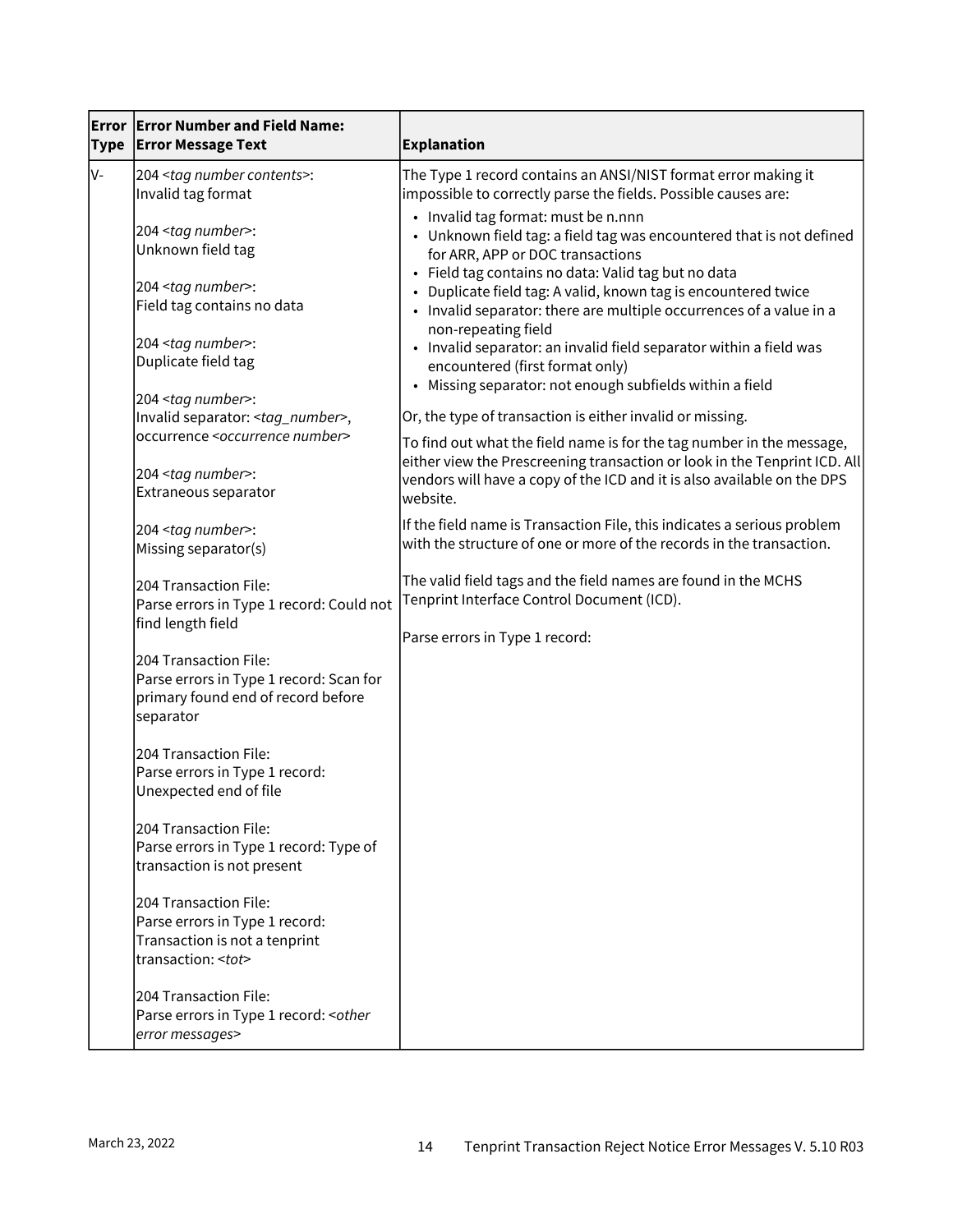| <b>Type</b> | <b>Error Error Number and Field Name:</b><br><b>Error Message Text</b>                                                                                                                                                                                                             | <b>Explanation</b>                                                                                                                                                                                                                                                                                                                                                                                                                                                                                                                                                                                                                                                                                                                                                      |
|-------------|------------------------------------------------------------------------------------------------------------------------------------------------------------------------------------------------------------------------------------------------------------------------------------|-------------------------------------------------------------------------------------------------------------------------------------------------------------------------------------------------------------------------------------------------------------------------------------------------------------------------------------------------------------------------------------------------------------------------------------------------------------------------------------------------------------------------------------------------------------------------------------------------------------------------------------------------------------------------------------------------------------------------------------------------------------------------|
| IV-         | 205 <tag contents="" number="">:<br/>Invalid tag format</tag>                                                                                                                                                                                                                      | The Type 2 record contains an ANSI/NIST format error making it<br>impossible to correctly parse the fields. Possible causes are:                                                                                                                                                                                                                                                                                                                                                                                                                                                                                                                                                                                                                                        |
|             | 205 <tag number="">:<br/>Unknown field tag<br/>205 <tag number="">:<br/>Field tag contains no data<br/>205 <tag number="">:<br/>Duplicate field tag<br/>205 <tag number="">:<br/>Invalid separator<br/>205 <tag number="">:<br/>Extraneous separator</tag></tag></tag></tag></tag> | • Invalid tag format: must be n.nnn<br>• Unknown field tag: a field tag was encountered that is not defined<br>for ARR, APP or DOC transactions<br>• Field tag contains no data: Valid tag but no data<br>Duplicate field tag: A valid, known tag is encountered twice<br>• Invalid separator: there are multiple occurrences of a value in a<br>non-repeating field<br>• Invalid separator: an invalid field separator within a field was<br>encountered (first format only)<br>• Missing separator: not enough subfields (elements) within a field -<br>There are a fixed number of subfields (elements) in the field and<br>ALL separators must be included, even if the element values are<br>null.<br>To find out what the field name is for the tag number in the |
|             | 205 <tag number="">:<br/>Missing separator(s)</tag>                                                                                                                                                                                                                                | message, either view the Prescreening transaction or look in the<br>Tenprint ICD. All vendors will have a copy of the ICD and it is also<br>available on the DPS website.<br>Note: If the field in this message is required, a message regarding a<br>missing required field will usually be generated as well.                                                                                                                                                                                                                                                                                                                                                                                                                                                         |
| lF-         | 205 <tag contents="" number="">:<br/>Invalid tag format</tag>                                                                                                                                                                                                                      | See Explanation above for message 205 message type V.                                                                                                                                                                                                                                                                                                                                                                                                                                                                                                                                                                                                                                                                                                                   |
|             | 205 <tag number="">:<br/>Unknown field tag</tag>                                                                                                                                                                                                                                   |                                                                                                                                                                                                                                                                                                                                                                                                                                                                                                                                                                                                                                                                                                                                                                         |
|             | 205 <tag number="">:<br/>Field tag contains no data</tag>                                                                                                                                                                                                                          |                                                                                                                                                                                                                                                                                                                                                                                                                                                                                                                                                                                                                                                                                                                                                                         |
|             | 205 <tag number="">:<br/>Duplicate field tag</tag>                                                                                                                                                                                                                                 |                                                                                                                                                                                                                                                                                                                                                                                                                                                                                                                                                                                                                                                                                                                                                                         |
|             | 205 <tag number="">:<br/>Invalid separator</tag>                                                                                                                                                                                                                                   |                                                                                                                                                                                                                                                                                                                                                                                                                                                                                                                                                                                                                                                                                                                                                                         |
|             | 205 <tag number="">:<br/>Extraneous separator</tag>                                                                                                                                                                                                                                |                                                                                                                                                                                                                                                                                                                                                                                                                                                                                                                                                                                                                                                                                                                                                                         |
|             | 205 <tag number="">:<br/>Missing separator(s)</tag>                                                                                                                                                                                                                                |                                                                                                                                                                                                                                                                                                                                                                                                                                                                                                                                                                                                                                                                                                                                                                         |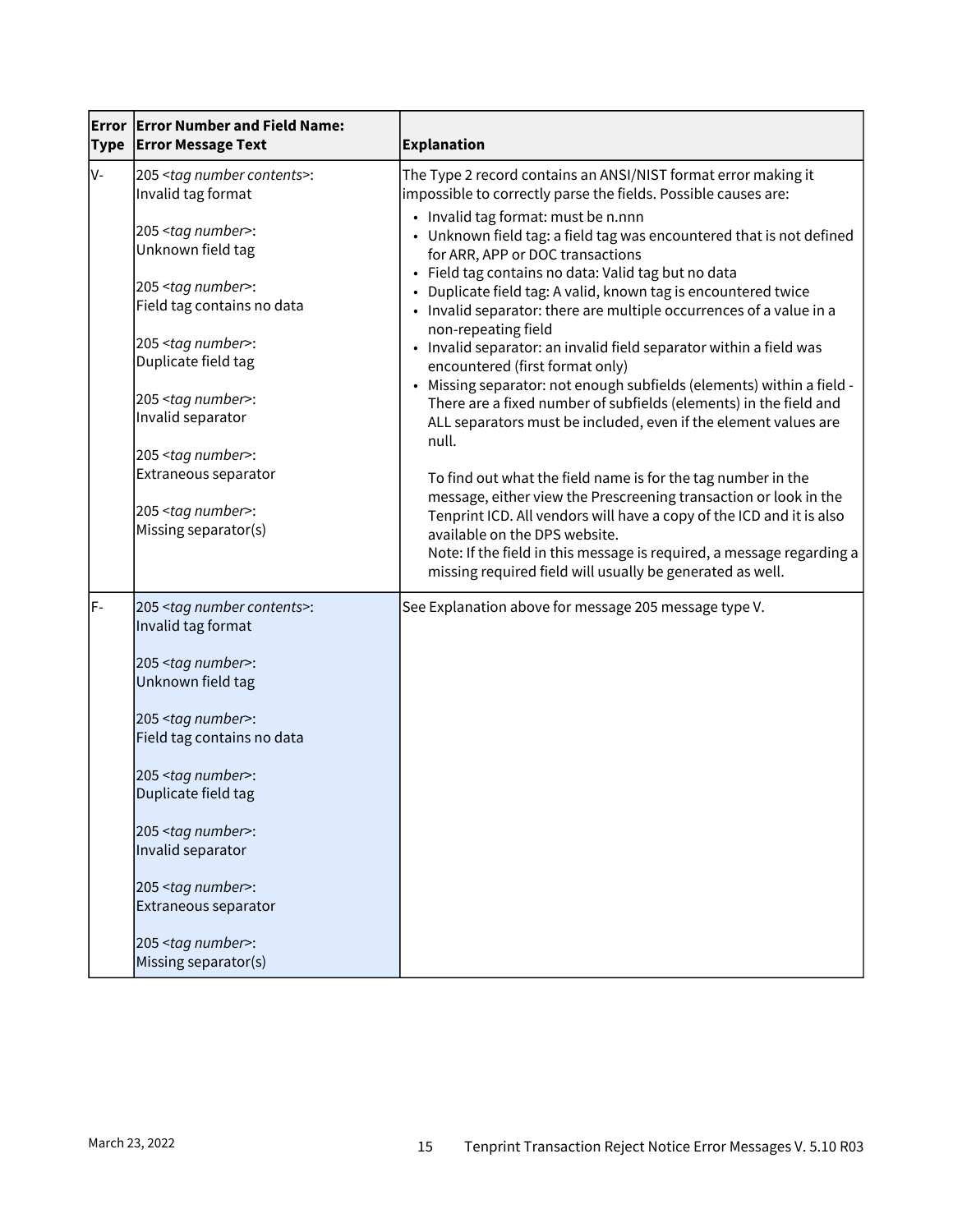| <b>Type</b> | <b>Error Error Number and Field Name:</b><br><b>Error Message Text</b>              | <b>Explanation</b>                                                                                                                                      |  |
|-------------|-------------------------------------------------------------------------------------|---------------------------------------------------------------------------------------------------------------------------------------------------------|--|
| ls-         | 205 <tag contents="" number="">:<br/>Invalid tag format</tag>                       | See Explanation above for message 205 message type V.                                                                                                   |  |
|             | 205 <tag number="">:<br/>Unknown field tag</tag>                                    |                                                                                                                                                         |  |
|             | 205 <tag number="">:<br/>Field tag contains no data</tag>                           |                                                                                                                                                         |  |
|             | 205 <tag number="">:<br/>Duplicate field tag</tag>                                  |                                                                                                                                                         |  |
|             | 205 <tag number="">:<br/>Invalid separator</tag>                                    |                                                                                                                                                         |  |
|             | 205 <tag number="">:<br/>Extraneous separator</tag>                                 |                                                                                                                                                         |  |
|             | 205 <tag number="">:<br/>Missing separator(s)</tag>                                 |                                                                                                                                                         |  |
| $P -$       | 205 <tag contents="" number="">:<br/>Invalid tag format</tag>                       | See Explanation above for message 205 message type V.                                                                                                   |  |
|             | 205 <tag number="">:<br/>Unknown field tag</tag>                                    |                                                                                                                                                         |  |
|             | 205 <tag number="">:<br/>Field tag contains no data</tag>                           |                                                                                                                                                         |  |
|             | 205 <tag number="">:<br/>Duplicate field tag</tag>                                  |                                                                                                                                                         |  |
|             | 205 <tag number="">:<br/>Invalid separator</tag>                                    |                                                                                                                                                         |  |
|             | 205 <tag number="">:<br/><b>Extraneous separator</b></tag>                          |                                                                                                                                                         |  |
|             | 205 <tag number="">:<br/>Missing separator(s)</tag>                                 |                                                                                                                                                         |  |
| lv-         | 213 <field name="">:<br/>Field not applicable for this transaction<br/>type</field> | The indicated field is recognized, but it is not valid for this type of<br>transaction. (For example, if a DOC # is included in an ARR<br>transaction.) |  |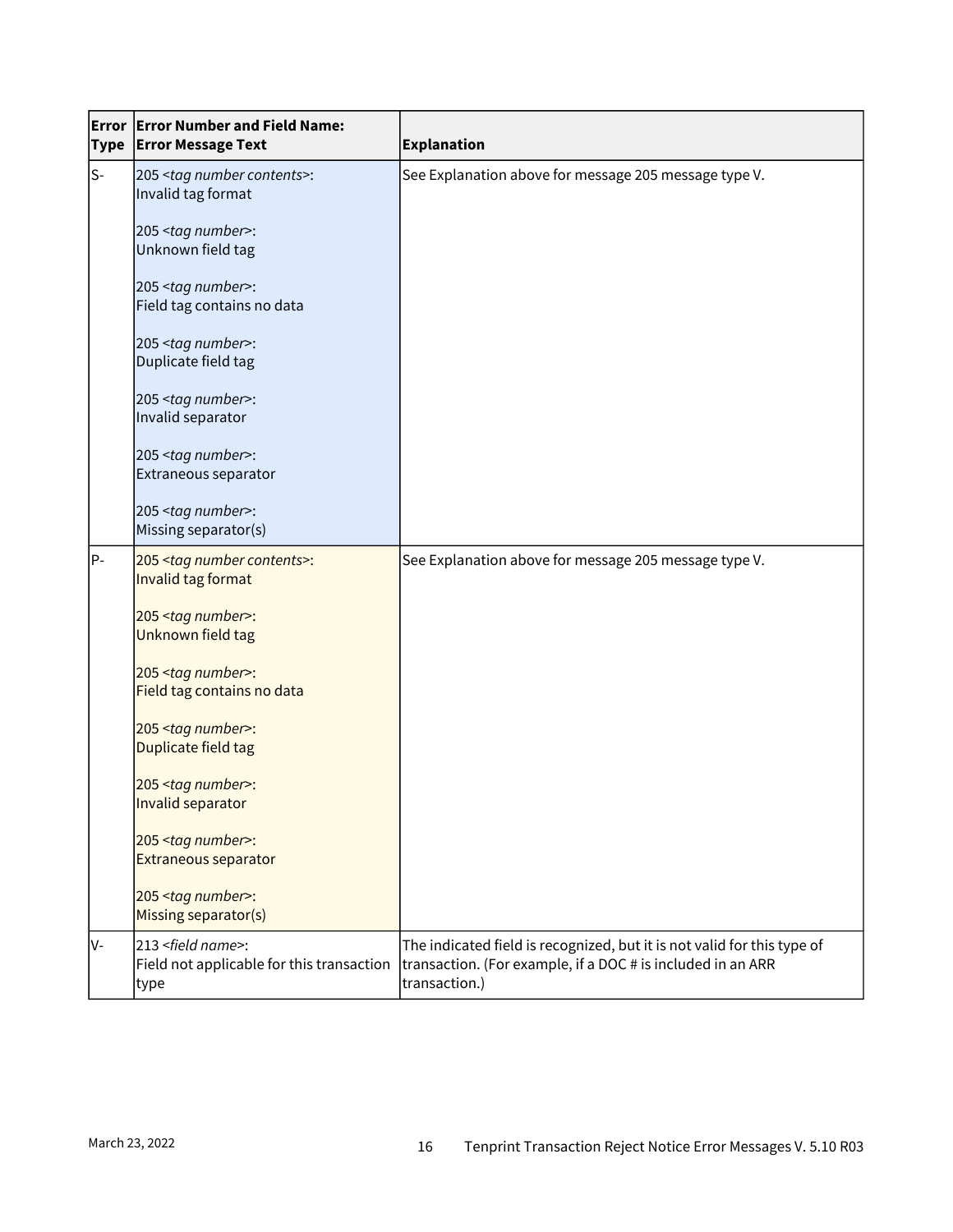| <b>Type</b> | <b>Error Error Number and Field Name:</b><br><b>Error Message Text</b>                                                                                        | <b>Explanation</b>                                                                                                                                                                                                                                                                                                                                                                                                                                                                                                                                                                                                                                                                                                                                       |  |
|-------------|---------------------------------------------------------------------------------------------------------------------------------------------------------------|----------------------------------------------------------------------------------------------------------------------------------------------------------------------------------------------------------------------------------------------------------------------------------------------------------------------------------------------------------------------------------------------------------------------------------------------------------------------------------------------------------------------------------------------------------------------------------------------------------------------------------------------------------------------------------------------------------------------------------------------------------|--|
| F-          | 213 T10 <field name="">:<br/>Field not applicable for facial photos<br/>213 T10 <field name="">: Field not<br/>applicable for Type 10 records</field></field> | The indicated field is recognized, but it is not valid for this type of<br>transaction.                                                                                                                                                                                                                                                                                                                                                                                                                                                                                                                                                                                                                                                                  |  |
| ls-         | 213 T10 <field name="">:<br/>Field not applicable for SMT photos<br/>213 T10 <field name="">:<br/>Field not applicable for Type 10 records</field></field>    | The indicated field is recognized, but it is not valid for this type of<br>transaction.                                                                                                                                                                                                                                                                                                                                                                                                                                                                                                                                                                                                                                                                  |  |
| P-          | 213 T15 <field name="">:<br/>Field not applicable for Type 15 records</field>                                                                                 | The indicated field is recognized, but it is not valid for this type of<br>transaction.                                                                                                                                                                                                                                                                                                                                                                                                                                                                                                                                                                                                                                                                  |  |
| V-          | 221 <subject field="" line=""> '<value>':<br/>Email subject line field does not match<br/>corresponding transaction field</value></subject>                   | One of the first four fields in the subject line does not match the<br>corresponding field in the transaction. The subject line is constructed<br>as follows:<br><tot>; <transaction identifier="">; <name>; <dob>; <station type=""><br/>where:<br/><tot> is the Type of transaction (from field 1.08), e.g., ARR<br/><transaction identifier=""> varies based on the tot:<br/>• ARR - Arrest Tracking Number (from field 2.701)<br/>• APP - Arr/App/DOC Agency ORI (from field 1.08)<br/>• DOC - DOC No. (from field 2.709)<br/><name> is the subject's name in last name, first format (from field<br/>2.018)<br/><dob> is the subject's date of birth (from field 2.022)</dob></name></transaction></tot></station></dob></name></transaction></tot> |  |
| $C -$       | 222 Station Type ' <value>':<br/>Email subject line field is invalid</value>                                                                                  | The 5th field in the subject line is in error. The station type is generated<br>by the scanning station as follows:<br>$L =$ scanning stations at a local agency or at the CIC<br>The station type in the email subject line is not used at this time. The<br>field is not actually corrected, it's just ignored.                                                                                                                                                                                                                                                                                                                                                                                                                                        |  |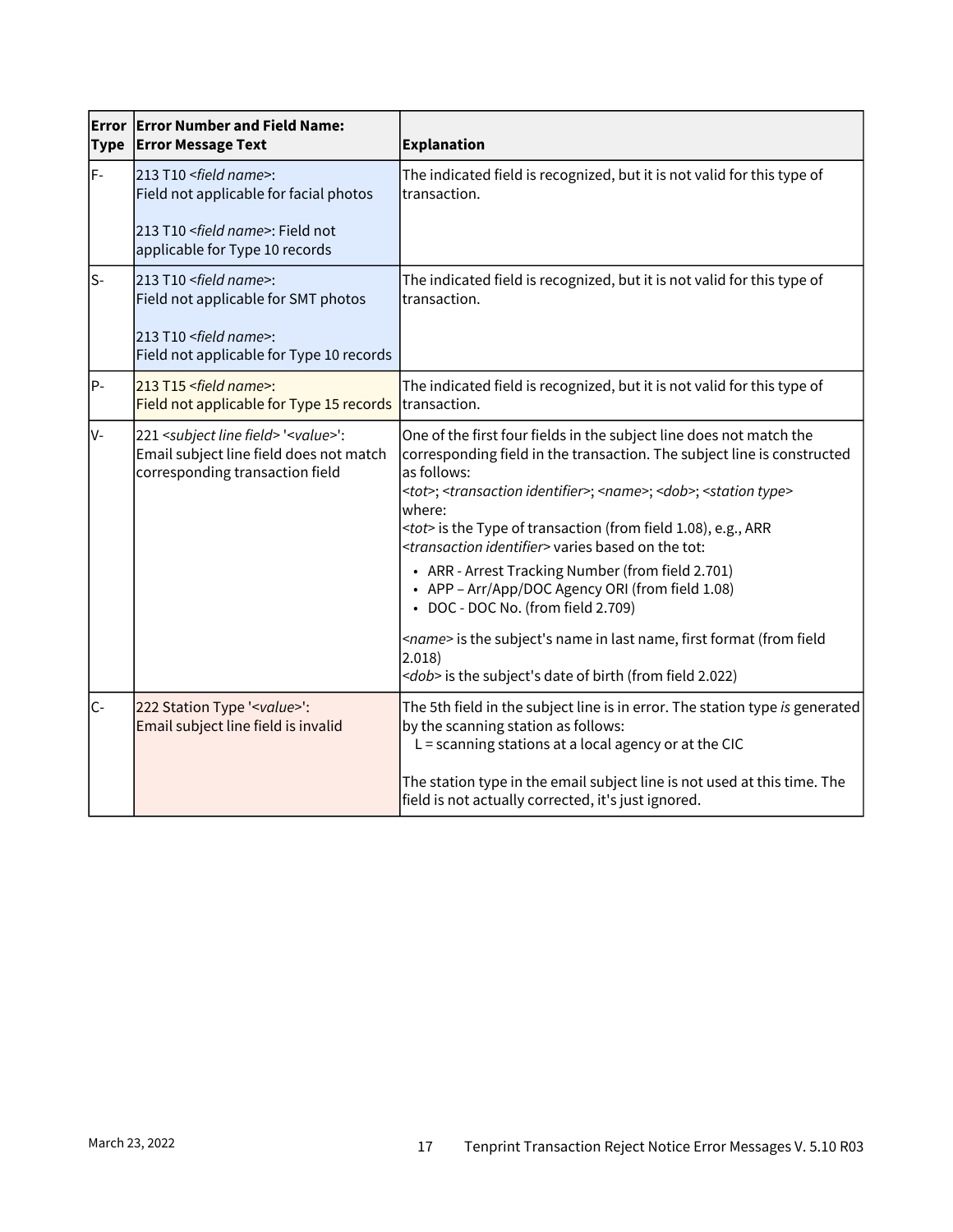| Error<br><b>Type</b> | <b>Error Number and Field Name:</b><br><b>Error Message Text</b>                                                                                                                                                                                                                                                                                                                                                                                                                                                                                 | <b>Explanation</b>                                                                                                                                                        |
|----------------------|--------------------------------------------------------------------------------------------------------------------------------------------------------------------------------------------------------------------------------------------------------------------------------------------------------------------------------------------------------------------------------------------------------------------------------------------------------------------------------------------------------------------------------------------------|---------------------------------------------------------------------------------------------------------------------------------------------------------------------------|
| V-                   | 225 T4 Horizontal Line Length '[ <value>,<br/><value data="" image="" in="">, <finger<br>position&gt;]':<br/>Value in Horizontal Line Length (HLL)<br/>field value does not match image's<br/>actual HLL in finger position; Often<br/>indicates that part of the image was cut<br/>off<br/>225 T4 Vertical Line Length '[<value>,<br/><value data="" image="" in="">, <finger<br>position&gt;]':<br/>Value in Vertical Line Length (VLL) field</finger<br></value></value></finger<br></value></value>                                          | The indicated field, either Horizontal Line Length (HLL) (4.006) or<br>Vertical Line Length (VLL) (4.007), does not match the corresponding<br>value in the image data.   |
|                      | value does not match image's actual<br>VLL in finger position; Often indicates<br>that part of the image was cut off                                                                                                                                                                                                                                                                                                                                                                                                                             |                                                                                                                                                                           |
| V-                   | 225 T10 Horizontal Line Length<br>'[ <value>, <value data="" image="" in="">, <finger<br>position&gt;]':<br/>Value in Horizontal Line Length (HLL)<br/>field value does not match image's<br/>actual HLL in finger position; Often<br/>indicates that part of the image was cut<br/>off<br/>225 T10 Vertical Line Length '[<value>,<br/><value data="" image="" in="">, <finger<br>position&gt;]':<br/>Value in Vertical Line Length (VLL) field<br/>value does not match image's actual</finger<br></value></value></finger<br></value></value> | The indicated field, either Horizontal Line Length (HLL) (10.006) or<br>Vertical Line Length (VLL) (10.007), does not match the corresponding<br>value in the image data. |
|                      | VLL in finger position; Often indicates<br>that part of the image was cut off                                                                                                                                                                                                                                                                                                                                                                                                                                                                    |                                                                                                                                                                           |
| lP-                  | 225 T15 Horizontal Line Length<br>'[ <value>, <value data="" image="" in="">,<palm<br>position&gt;]':<br/>Value in Horizontal Line Length (HLL)<br/>field value does not match image's<br/>actual HLL in finger position; Often<br/>indicates that part of the image was cut<br/>off</palm<br></value></value>                                                                                                                                                                                                                                   | The indicated field, either Horizontal Line Length (HLL) (15.006) or<br>Vertical Line Length (VLL) (15.007), does not match the corresponding<br>value in the image data. |
|                      | 225 T15 Vertical Line Length '[ <value>,<br/><value data="" image="" in="">, <palm position="">]':<br/>Value in Vertical Line Length (VLL) field<br/>value does not match image's actual<br/>VLL in finger position; Often indicates<br/>that part of the image was cut off</palm></value></value>                                                                                                                                                                                                                                               |                                                                                                                                                                           |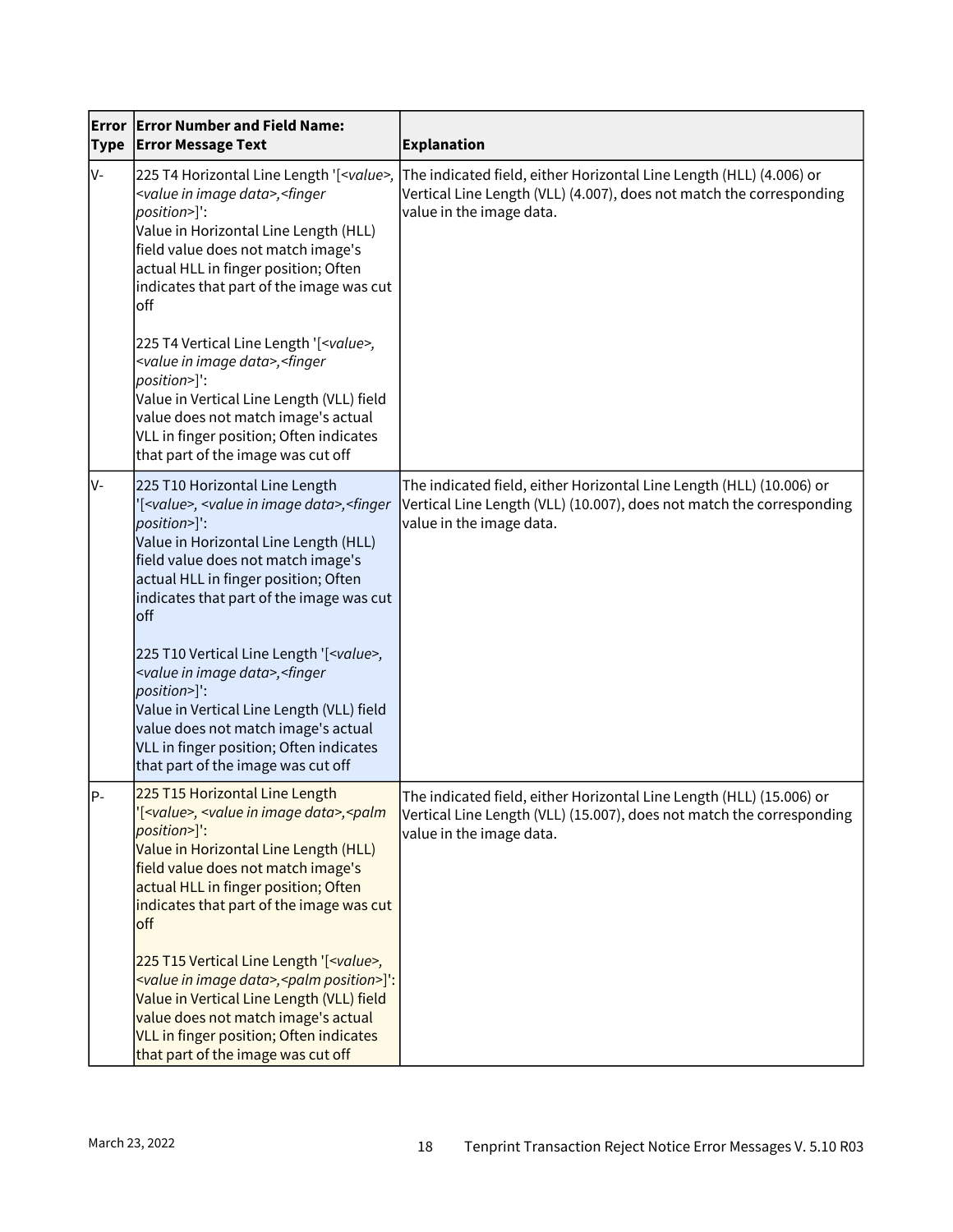| <b>Type</b> | <b>Error   Error Number and Field Name:</b><br><b>Error Message Text</b>                                                                   | <b>Explanation</b>                                                                                                                                                                                                                                                                                                                                                                                                                                                                                                                                                                                                                                                                                                                                                                                                                                                                                                                                                                                                                                                                                                                                                                                                                                                                              |  |
|-------------|--------------------------------------------------------------------------------------------------------------------------------------------|-------------------------------------------------------------------------------------------------------------------------------------------------------------------------------------------------------------------------------------------------------------------------------------------------------------------------------------------------------------------------------------------------------------------------------------------------------------------------------------------------------------------------------------------------------------------------------------------------------------------------------------------------------------------------------------------------------------------------------------------------------------------------------------------------------------------------------------------------------------------------------------------------------------------------------------------------------------------------------------------------------------------------------------------------------------------------------------------------------------------------------------------------------------------------------------------------------------------------------------------------------------------------------------------------|--|
| lc-         | 302 Type 4 Fingerprint Image [' <value>,<br/><finger position="">']:<br/>Image compression ratio outside target<br/>range</finger></value> | This is an information message only. No action is taken by<br>Prescreening.<br>The compression ratio is above or below the range specified in the<br>properties file in fields Compression.Ratio.Min and<br>Compression.Ratio.Max.<br>The compression ratio of 15:1 is an FBI guideline but not a firm<br>requirement (a nominal compression ratio). The range specified in the<br>properties file provides a tolerance range both above and below this<br>guideline.<br>If a scanning station consistently transmits images that are<br>significantly larger or smaller than 15:1, the compression software on<br>the scanning station should be adjusted.<br>A significantly smaller compression ration means the image is not<br>being compressed as much as it could and therefore it taking more<br>storage space.<br>A significantly larger compression ratio means that means that the<br>image is over compressed and detail could be lost. It is possible that<br>this could result in rejects for image quality. The FBI is not complaining<br>if an image is over compressed so MCHS is not rejecting it.<br>This information could be compared with AFIS and FBI fingerprint<br>quality rejects to see if there is a relationship and if so, the vendor<br>should make adjustments. |  |
| C-<br>(F)   | 302 T10 Body Part Image [' <value>,<br/><position>']:<br/>Image compression ratio outside target<br/>range</position></value>              | This is an information message only. No action is taken by<br>Prescreening.<br>The compression ratio is above or below the range specified in the<br>properties file in fields Compression.Ratio.Min and<br>Compression.Ratio.Max.<br>The compression ratio of 15:1 is an FBI guideline but not a firm<br>requirement (a nominal compression ratio).<br>If a scanning station consistently transmits images that are<br>significantly larger or smaller than 15:1, the compression software on<br>the scanning station should be adjusted.<br>For Type 10 records, this message appears on the Warning Notice.                                                                                                                                                                                                                                                                                                                                                                                                                                                                                                                                                                                                                                                                                  |  |
| lC-<br>(S)  | 302 T10 Body Part Image[' <value>,<br/><position>']:<br/>Image compression ratio outside target<br/>range</position></value>               | This is an information message only. No action is taken by<br>Prescreening.<br>The compression ratio is above or below the range specified in the<br>properties file in fields Compression. Ratio. Min and<br>Compression.Ratio.Max.<br>The compression ratio of 15:1 is an FBI guideline but not a firm<br>requirement (a nominal compression ratio).<br>If a scanning station consistently transmits images that are<br>significantly larger or smaller than 15:1, the compression software on<br>the scanning station should be adjusted.<br>For Type 10 records, this message appears on the Warning Notice.                                                                                                                                                                                                                                                                                                                                                                                                                                                                                                                                                                                                                                                                                |  |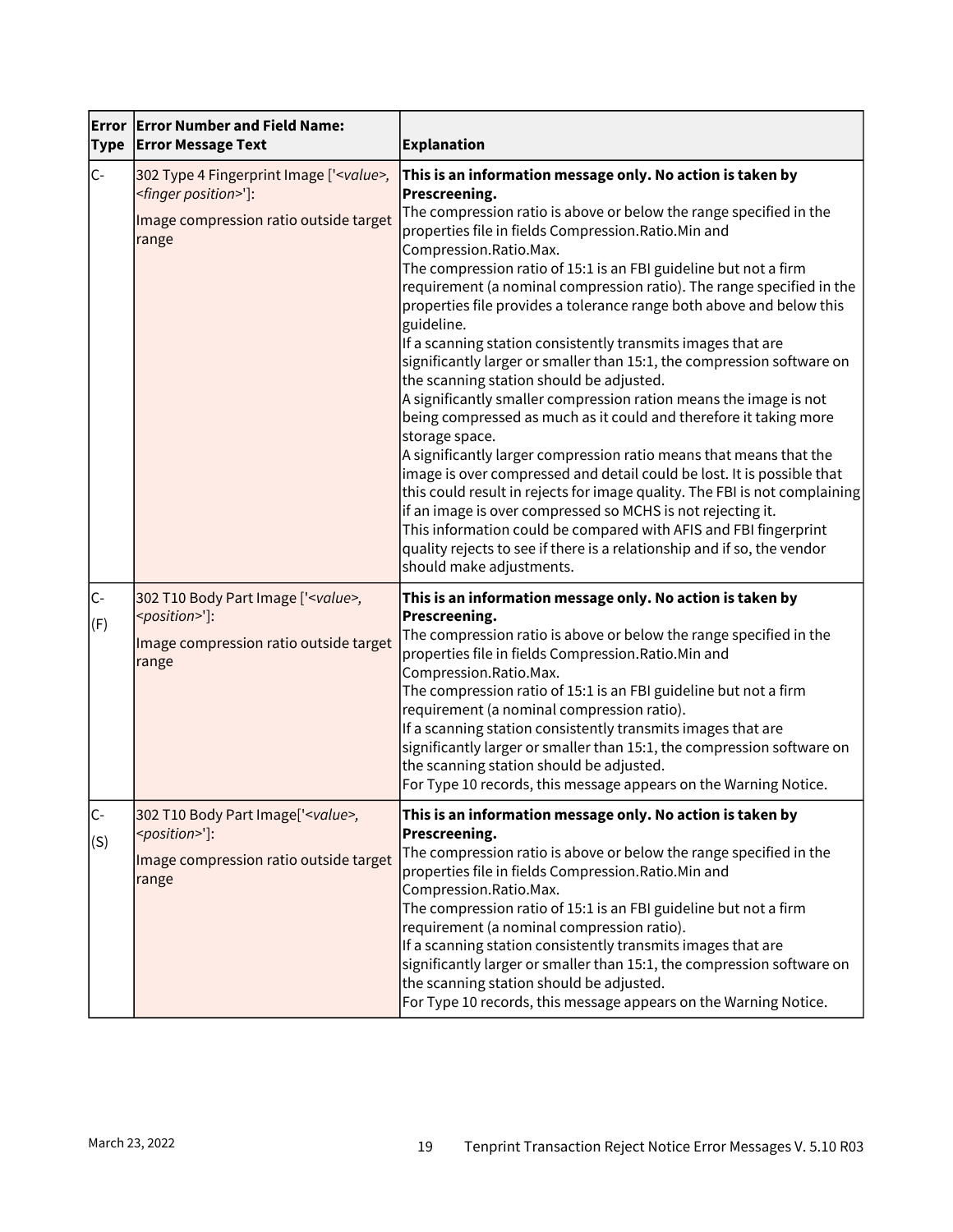| <b>Type</b>   | <b>Error Error Number and Field Name:</b><br><b>Error Message Text</b>                                                                                                                                                                                                                                         | <b>Explanation</b>                                                                                                                                                                                                                                                                                                                                                                                                                                                                                                                                                                                               |  |
|---------------|----------------------------------------------------------------------------------------------------------------------------------------------------------------------------------------------------------------------------------------------------------------------------------------------------------------|------------------------------------------------------------------------------------------------------------------------------------------------------------------------------------------------------------------------------------------------------------------------------------------------------------------------------------------------------------------------------------------------------------------------------------------------------------------------------------------------------------------------------------------------------------------------------------------------------------------|--|
| $ C -$<br>(P) | 302 <t15 ['<value="" image="" palm="" print="">,<br/><palm position="">']:<br/>Image compression ratio outside target<br/>range</palm></t15>                                                                                                                                                                   | This is an information message only. No action is taken by<br>Prescreening.<br>The compression ratio is above or below the range specified in the<br>properties file in fields Compression. Ratio. Min and<br>Compression.Ratio.Max.<br>The compression ratio of 15:1 is an FBI guideline but not a firm<br>requirement (a nominal compression ratio).<br>If a scanning station consistently transmits images that are<br>significantly larger or smaller than 15:1, the compression software on<br>the scanning station should be adjusted.<br>For Type 15 records, this message appears on the Warning Notice. |  |
| lv-           | 305 Duplicate Type 4 Fingerprint<br>Images:<br>Submission contains fingerprint images<br>previously submitted under an existing<br>arrest in MCHS                                                                                                                                                              | The submission contains fingerprint images that were previously<br>submitted to MCHS in a different existing arrest transaction. Agency is<br>required to re-fingerprint for each arrest. Vendor software should not<br>allow use of previously captured prints for a subsequent arrest.                                                                                                                                                                                                                                                                                                                         |  |
| lT-           | 401 Last Name 'TESTPRINTS':<br>Last Name indicates that this is a test<br>transaction that must be rejected                                                                                                                                                                                                    | The last name TESTPRINTS is used only for certain certification tests.<br>Note: This validation is NOT to be implemented by scanning station<br>software.                                                                                                                                                                                                                                                                                                                                                                                                                                                        |  |
| lT-           | 411 <date '[19000101,<br="" birth="" of="">transaction date]':<br/>Date of birth more than 99 years before<br/>Transaction Date - DOB 19000101 may<br/>indicate that this is a test transaction -<br/>IF THIS IS A LIVE TRANSACTION, the<br/>transaction must be resubmitted with<br/>the correct value</date> | DOB 19000101 is not a valid value but is required for test transactions<br>submitted from an agency. The Tenprint ICD indicates that it is a valid<br>value to enter and include in a transaction. Then, Prescreening will<br>reject it because it is a test transaction.<br>A livescan/cardscan vendor will use specific values for DOB, SSN, and<br>Hair Color when sending test transactions.<br>This error most likely is for a test transaction. If it is for a live<br>transaction, the DOB must be corrected and the transaction must be<br>resubmitted.                                                  |  |
| lT-           | 412 Social Security Number<br>'123456789':<br>Invalid field value - SSN 123456789 may<br>indicate that this is a test transaction -<br>IF THIS IS A LIVE TRANSACTION, the<br>transaction must be resubmitted with<br>the correct value                                                                         | SSN 123456789 is not a valid value but is required for test transactions<br>submitted from an agency. The Tenprint ICD indicates that it is a valid<br>value to enter and include in a transaction. Then, Prescreening will<br>reject it because it is a test transaction.<br>A livescan/cardscan vendor will use specific values for DOB, SSN, and<br>Hair Color when sending test transactions.<br>This error most likely is for a test transaction. If it is for a live<br>transaction, the SSN must be corrected and the transaction must be<br>resubmitted.                                                 |  |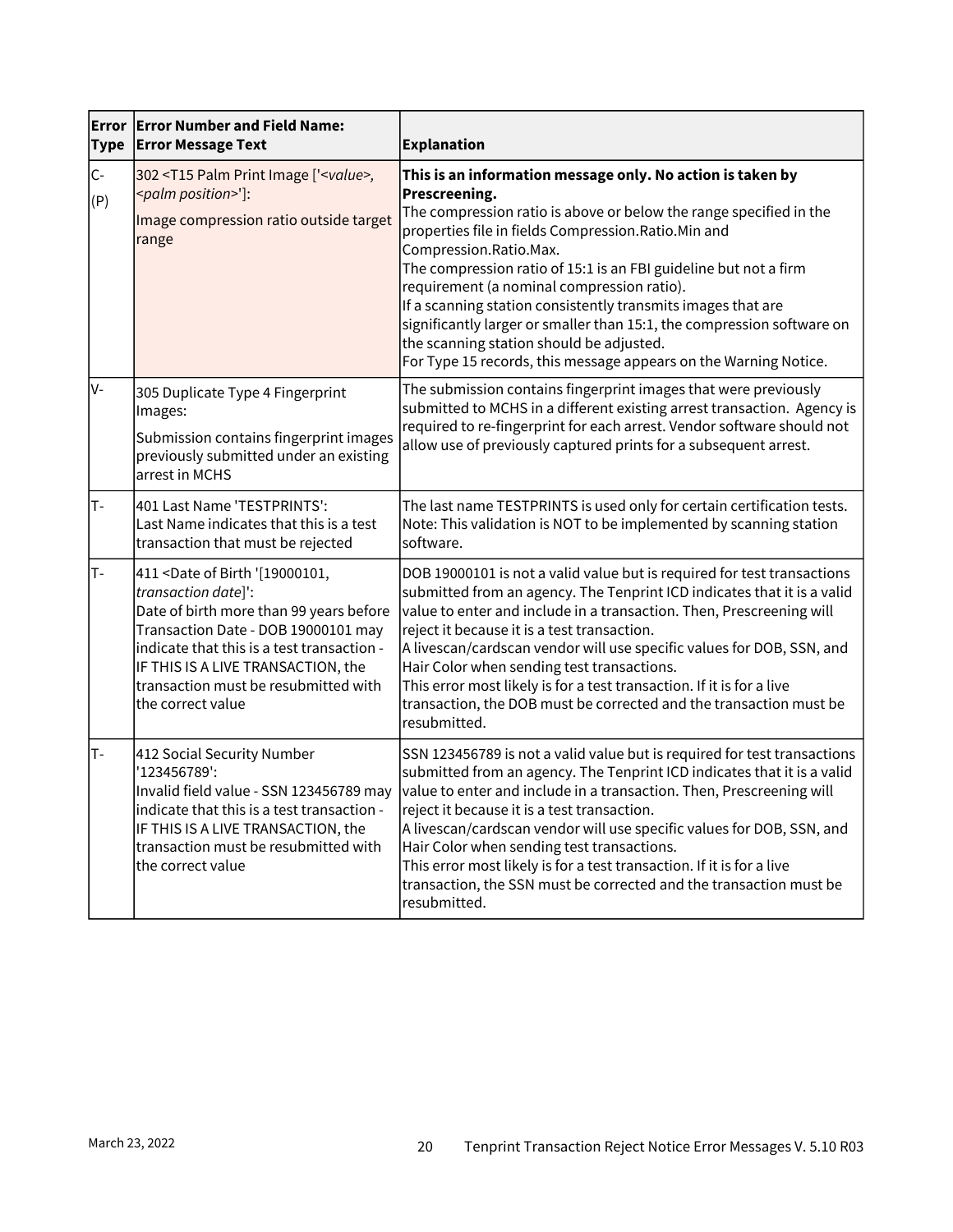| <b>Type</b> | <b>Error Error Number and Field Name:</b><br><b>Error Message Text</b>                                                                                                                                                                                                       | <b>Explanation</b>                                                                                                                                                                                                                                                                                                                                                                                                                                                                                                                                                                                                                                                |  |
|-------------|------------------------------------------------------------------------------------------------------------------------------------------------------------------------------------------------------------------------------------------------------------------------------|-------------------------------------------------------------------------------------------------------------------------------------------------------------------------------------------------------------------------------------------------------------------------------------------------------------------------------------------------------------------------------------------------------------------------------------------------------------------------------------------------------------------------------------------------------------------------------------------------------------------------------------------------------------------|--|
| T-          | 413 Hair Color 'ZZDoNotUse':<br>Value not on MCHS edit table used for<br>Hair Color field value - Hair color<br>ZZDoNotUse may indicate that this is a<br>test transaction - IF THIS IS A LIVE<br>TRANSACTION, the transaction must be<br>resubmitted with the correct value | Hair Color ZZDoNotUse is not a valid is not a valid value but is required<br>for test transactions submitted from an agency. It is in the Hair Color<br>table in the Edit Table Download message which therefore indicates<br>that it is a valid value to enter and include in a transaction. Then,<br>Prescreening will reject it because it is a test transaction.<br>A livescan/cardscan vendor will use specific values for DOB, SSN, and<br>Hair Color when sending test transactions.<br>This error most likely is for a test transaction. If it is for a live<br>transaction, the Hair Color must be corrected and the transaction<br>must be resubmitted. |  |
| lT-         | 414 Last Name 'value':<br>Last name includes the text 'TEST' - the<br>text may indicate that this is a test<br>transaction                                                                                                                                                   | In a test transaction, a last name that includes "TEST" should be used.<br>(A last name beginning "Z-TEST" is the preferred text.) This<br>information message indicates that the transaction is likely a test<br>transaction however it is possible that the text string "TEST" is<br>included in a name in a live transaction (e.g., Testaverde)<br>This message is helpful just in case a test transaction is submitted<br>without the proper values for DOB, SSN and Hair Color.                                                                                                                                                                              |  |
| X-          | 503 Date of Birth '[ <value, transaction<br="">date]':<br/>Date of birth more than 99 years before<br/><b>Transaction Date</b></value,>                                                                                                                                      | The Date of Birth makes the person more than 99 years old. This is<br>beyond the reasonable age for a criminal or a job applicant.<br>Except for DOB 19000101 - See message 411.                                                                                                                                                                                                                                                                                                                                                                                                                                                                                  |  |
| lv-         | 504 < date field name > '< value > ':<br>Date is invalid                                                                                                                                                                                                                     | This message applies to all date fields. The indicated date field<br>contains an invalid month or a day that is too large for the month or<br>the year is not in the range 1900-2099.                                                                                                                                                                                                                                                                                                                                                                                                                                                                             |  |
| lF-         | 504 T10 < date field name> ' <value>':<br/>Date is invalid</value>                                                                                                                                                                                                           | This message applies to all date fields. The indicated date field<br>contains an invalid month or a day that is too large for the month or<br>the year is not in the range 1900-2099.                                                                                                                                                                                                                                                                                                                                                                                                                                                                             |  |
| ls-         | 504 T10 < date field name> '< value>':<br>Date is invalid                                                                                                                                                                                                                    | This message applies to all date fields. The indicated date field<br>contains an invalid month or a day that is too large for the month or<br>the year is not in the range 1900-2099.                                                                                                                                                                                                                                                                                                                                                                                                                                                                             |  |
| IP-         | 504 T15 < date field name> ' <value>':<br/>Date is invalid</value>                                                                                                                                                                                                           | This message applies to all date fields. The indicated date field<br>contains an invalid month or a day that is too large for the month or<br>the year is not in the range 1900-2099.                                                                                                                                                                                                                                                                                                                                                                                                                                                                             |  |
| lV-         | 505 < date field name > '< value > ':<br>Date is in the future                                                                                                                                                                                                               | This message applies to three date fields: Date Printed, Date of Arrest,<br>and Date of Offense. The indicated date is greater than the system<br>date by more than one hour.                                                                                                                                                                                                                                                                                                                                                                                                                                                                                     |  |
| IF-         | 505 T10 < date field name> '< value>':<br>Date is in the future                                                                                                                                                                                                              | This message applies to three date fields: Date Printed, Date of Arrest,<br>and Date of Offense. The indicated date is greater than the system<br>date by more than one hour.                                                                                                                                                                                                                                                                                                                                                                                                                                                                                     |  |
| ls-         | 505 T10 < date field name> '< value>':<br>Date is in the future                                                                                                                                                                                                              | This message applies to three date fields: Date Printed, Date of Arrest,<br>and Date of Offense. The indicated date is greater than the system<br>date by more than one hour.                                                                                                                                                                                                                                                                                                                                                                                                                                                                                     |  |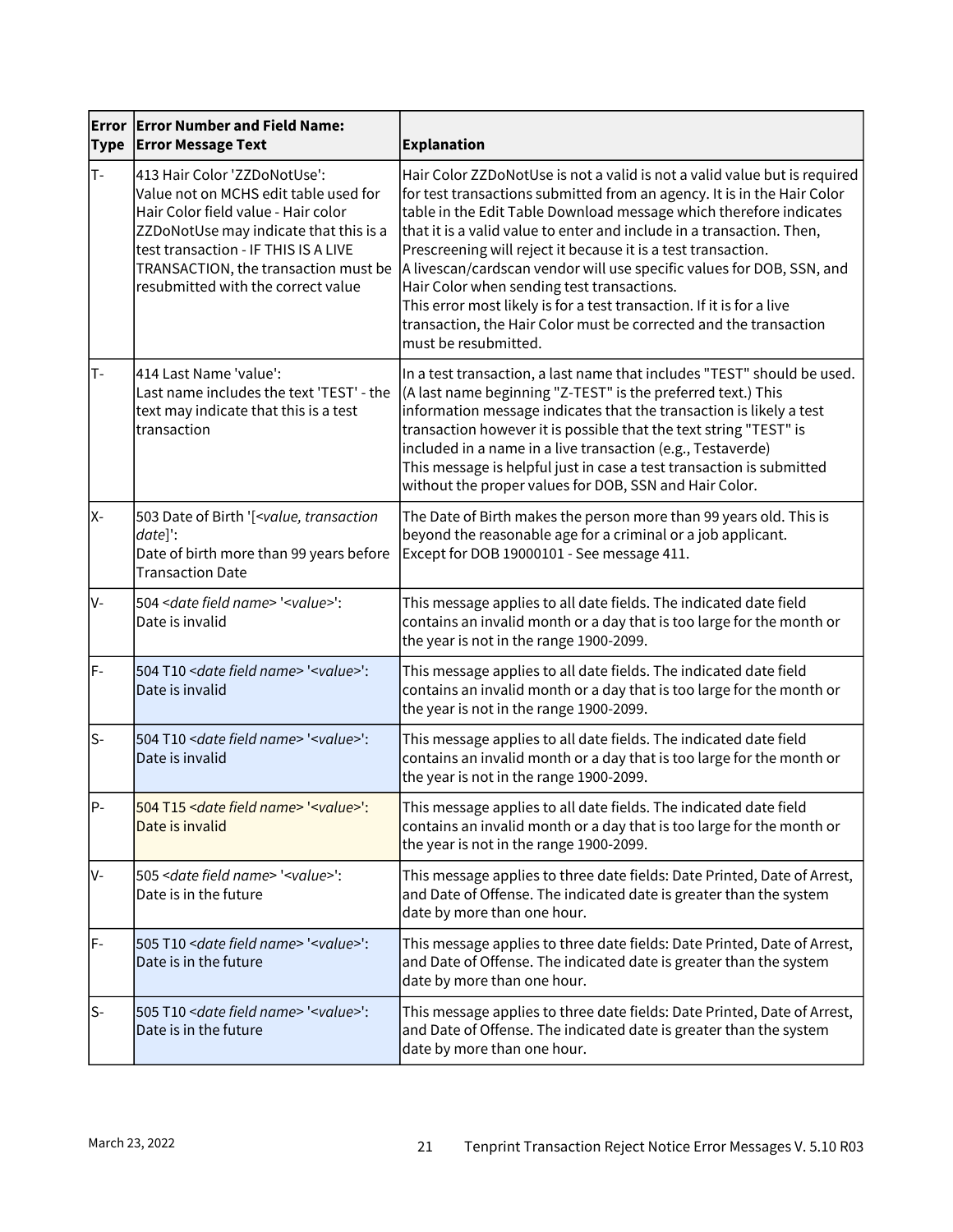| <b>Type</b> | <b>Error Error Number and Field Name:</b><br><b>Error Message Text</b>                                                    | <b>Explanation</b>                                                                                                                                                                                                            |                                                                           |  |
|-------------|---------------------------------------------------------------------------------------------------------------------------|-------------------------------------------------------------------------------------------------------------------------------------------------------------------------------------------------------------------------------|---------------------------------------------------------------------------|--|
| P-          | 505 T15 < date field name> ' <value>':<br/>Date is in the future</value>                                                  | This message applies to three date fields: Date Printed, Date of Arrest,<br>and Date of Offense. The indicated date is greater than the system<br>date by more than one hour.                                                 |                                                                           |  |
| X-          | 506 Date Printed '[ <value, date="" of<br="">birth&gt;]':<br/>Date printed &lt; 13 years after date of<br/>birth</value,> | This message applies to ARRs and DOCs only.<br>The Date Printed and Date of Birth indicate that the person was a<br>juvenile at time of booking or intake. Juveniles are not processed by<br>MCHS.<br>(See also message 872.) |                                                                           |  |
| IV-         | 507 < date field name > '< value > ':<br>Date not 8 characters long                                                       | format ccyymmdd.                                                                                                                                                                                                              | This message applies to all date fields. The indicated date is not in the |  |
| lF-         | 507 T10 < date field name> '< value>':<br>Date not 8 characters long                                                      | This message applies to all date fields. The indicated date is not in the<br>format ccyymmdd.                                                                                                                                 |                                                                           |  |
| ls-         | 507 T10 < date field name> '< value>':<br>Date not 8 characters long                                                      | This message applies to all date fields. The indicated date is not in the<br>format ccyymmdd.                                                                                                                                 |                                                                           |  |
| P-          | 507 T15 < date field name > '< value > ':<br>Date not 8 characters long                                                   | This message applies to all date fields. The indicated date is not in the<br>format ccyymmdd.                                                                                                                                 |                                                                           |  |
| lv-         | 510 <field name=""> '<value>':<br/>Invalid character(s) in field</value></field>                                          | The value is not valid. A character was found in the field value that is<br>not allowed in accordance with the ICD. Acceptable values for Type 2<br>fields are:                                                               |                                                                           |  |
|             |                                                                                                                           | <b>Field Name</b>                                                                                                                                                                                                             | <b>Acceptable Valid Characters</b>                                        |  |
|             |                                                                                                                           | <b>First Name</b>                                                                                                                                                                                                             | alphabetic, hyphens, spaces,<br>apostrophe                                |  |
|             |                                                                                                                           | Last Name                                                                                                                                                                                                                     | alphabetic, hyphens, spaces,<br>apostrophe                                |  |
|             |                                                                                                                           | Middle Name                                                                                                                                                                                                                   | alphabetic, hyphens, spaces,<br>apostrophe                                |  |
|             |                                                                                                                           | Misc Id # Value                                                                                                                                                                                                               | alphanumeric, hyphens                                                     |  |
|             |                                                                                                                           | Social Security #                                                                                                                                                                                                             | numeric                                                                   |  |
|             |                                                                                                                           | <b>ATN</b>                                                                                                                                                                                                                    | first 9 positions - numeric;<br>10th position - numeric or 'X'            |  |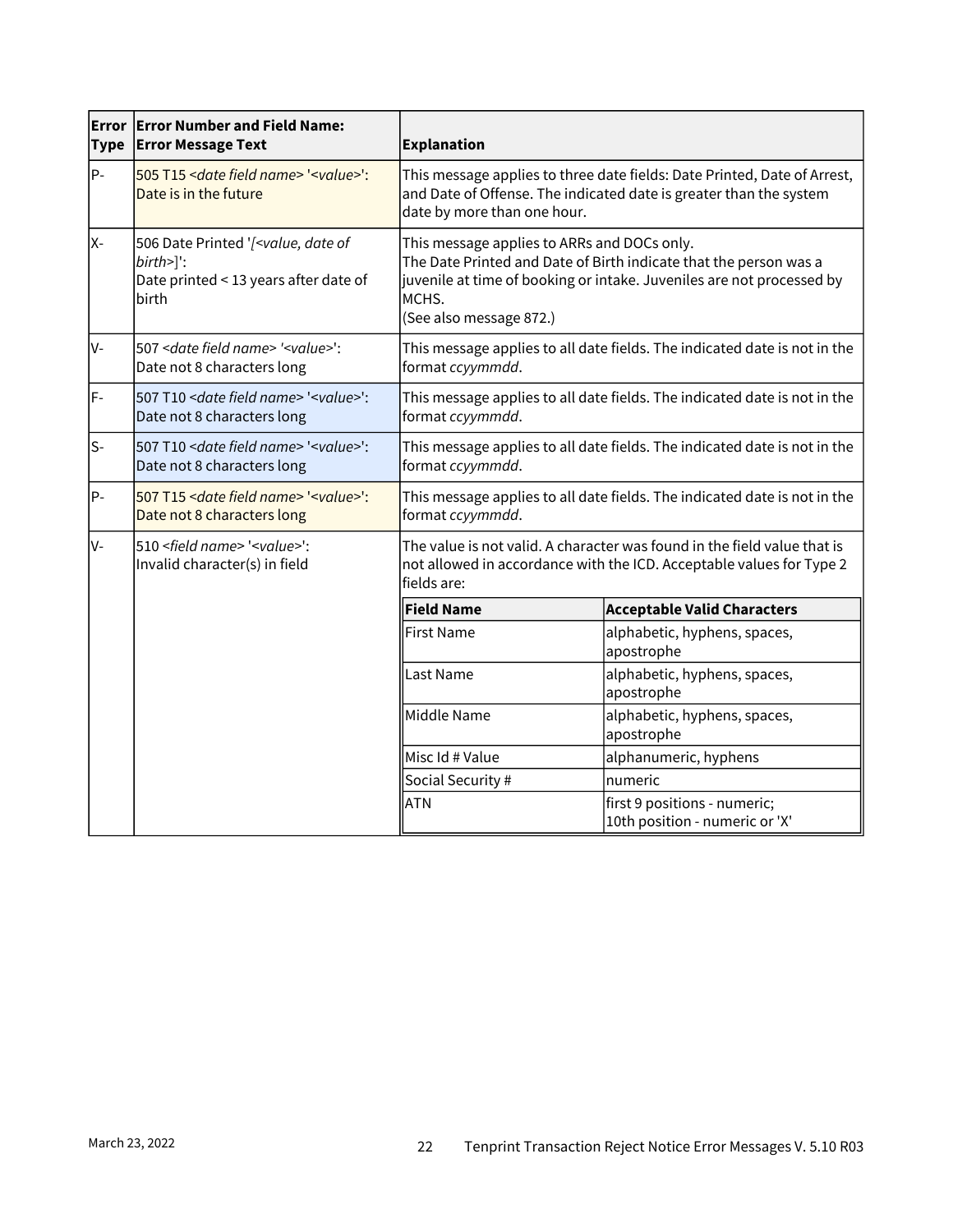| <b>Error</b><br><b>Type</b> | <b>Error Number and Field Name:</b><br><b>Error Message Text</b> | <b>Explanation</b>                                                     |                                                                                                                                                                                     |  |
|-----------------------------|------------------------------------------------------------------|------------------------------------------------------------------------|-------------------------------------------------------------------------------------------------------------------------------------------------------------------------------------|--|
| lV-                         | 511 <field name=""> '<value>':</value></field>                   | The value is not valid. Acceptable values for Type 1 and 2 fields are: |                                                                                                                                                                                     |  |
|                             | Invalid field value                                              | <b>Field Name</b>                                                      | <b>Valid Values</b>                                                                                                                                                                 |  |
|                             |                                                                  | Type 2 fields:                                                         |                                                                                                                                                                                     |  |
|                             |                                                                  | Height                                                                 | feet: 4 - 7; inches: 00 - 11                                                                                                                                                        |  |
|                             |                                                                  | Social Security #                                                      | 000000001 - 999999999, except the<br>following are not allowed:                                                                                                                     |  |
|                             |                                                                  |                                                                        | • positions 1-3 (area) cannot be 000<br>or 666<br>• positions 4-5 (group) cannot be<br>0 <sup>0</sup><br>• positions 6-9 (serial number)<br>cannot be 0000<br>• cannot be 111111111 |  |
|                             |                                                                  | Weight                                                                 | $070 - 600$                                                                                                                                                                         |  |
|                             |                                                                  | # Counts                                                               | $1 - 999$                                                                                                                                                                           |  |
|                             |                                                                  | Type 1 fields:                                                         |                                                                                                                                                                                     |  |
|                             |                                                                  | Native Scanning Res                                                    | 19.69 only                                                                                                                                                                          |  |
|                             |                                                                  | <b>Native Transmitting Res</b>                                         | 19.69 only                                                                                                                                                                          |  |
|                             |                                                                  | (See also message 412 regarding Social Security #123456789.)           |                                                                                                                                                                                     |  |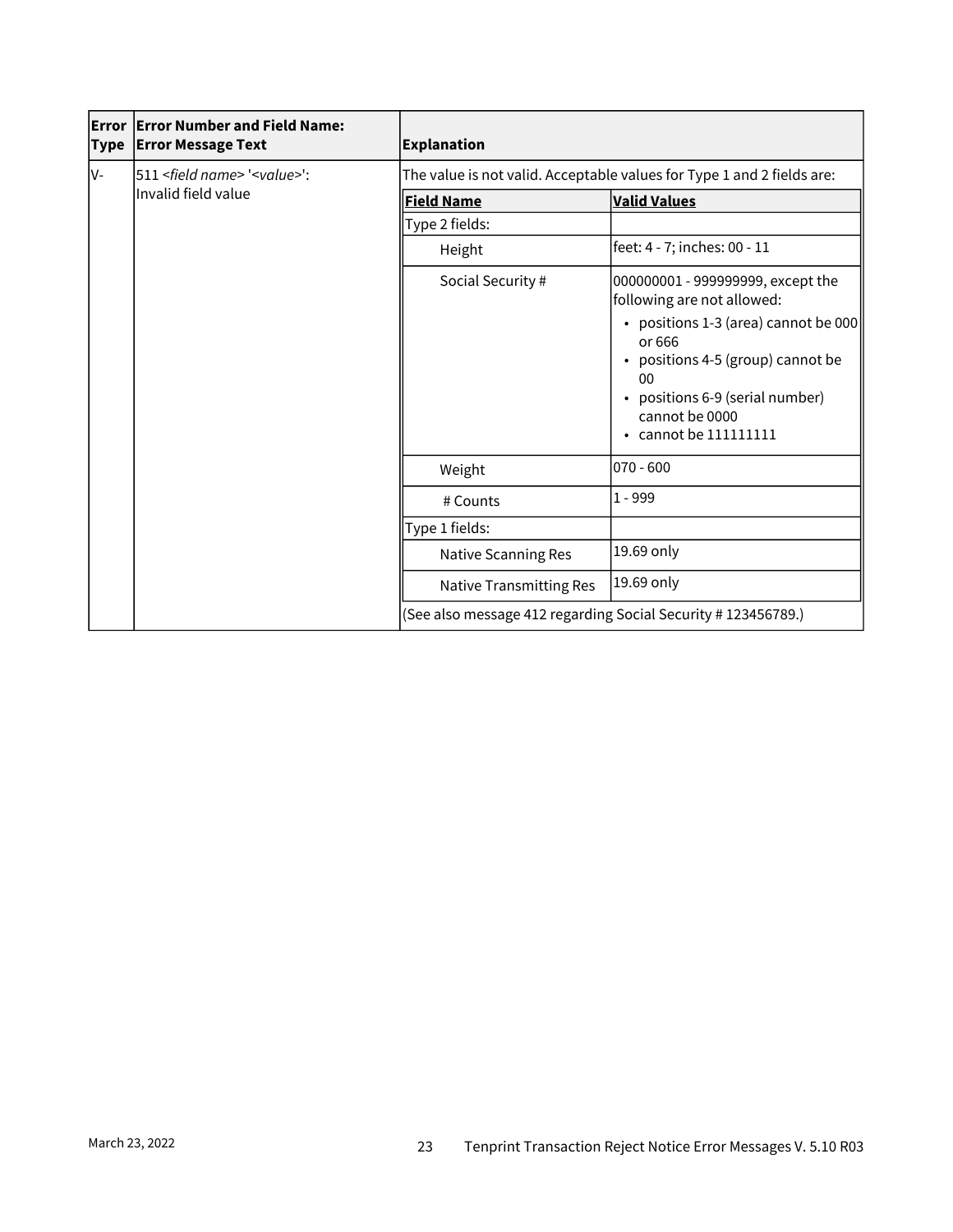| <b>Error</b><br><b>Type</b> | <b>Error Number and Field Name:</b><br><b>Error Message Text</b>           | <b>Explanation</b>                                                       |                                                                                                                |  |
|-----------------------------|----------------------------------------------------------------------------|--------------------------------------------------------------------------|----------------------------------------------------------------------------------------------------------------|--|
| lF-                         | 511 T10 <field name=""> '<value>':<br/>Invalid field value</value></field> | The value is not valid. Acceptable values for Type 10 Facial fields are: |                                                                                                                |  |
|                             |                                                                            | <b>Field Name</b>                                                        | <b>Valid Values</b>                                                                                            |  |
|                             |                                                                            | T10 Subject Acquisition Profile<br>(10.013)                              | 30, 32, 40, 42                                                                                                 |  |
|                             |                                                                            | T10 Distortion (10.018):                                                 |                                                                                                                |  |
|                             |                                                                            | <b>T10 Distortion Measurement</b><br>Code                                | 'E' or 'C'                                                                                                     |  |
|                             |                                                                            | T10 Lighting Artifacts (10.019)                                          | 'F', 'H', or 'R'                                                                                               |  |
|                             |                                                                            | T10 Subject Quality Scores<br>(10.024):                                  |                                                                                                                |  |
|                             |                                                                            | T10 Algorithm Vendor<br>Identification                                   | 4 character hexadecimal                                                                                        |  |
|                             |                                                                            | T10 Hair Color (10.028)                                                  | If first occurrence is 'BAL' or 'STR',<br>second occurrence may be<br>present<br>and may not be 'BAL' or 'STR' |  |
|                             |                                                                            | T10 2D Facial Feature Points<br>(10.029)                                 |                                                                                                                |  |
|                             |                                                                            | T10 Feature Point Type                                                   | $\mathbf{1}$                                                                                                   |  |
|                             |                                                                            | T10 Feature Point Code                                                   | Format A.B where the value of<br>A is $1 - 2$ and the value of B is $1 - 15$                                   |  |
|                             |                                                                            | <b>OR</b>                                                                |                                                                                                                |  |
|                             |                                                                            | T10 Feature Point Type                                                   | $\overline{2}$                                                                                                 |  |
|                             |                                                                            | T10 Feature Point Code                                                   | Value from Table 65 in NIST-2011                                                                               |  |
|                             |                                                                            | T10 Feature Contours (10.033):                                           |                                                                                                                |  |
|                             |                                                                            | T10 Number of Points                                                     | Number of occurrences hpo-vpo<br><b>of</b><br>pairs                                                            |  |
|                             |                                                                            | T10 Occlusions (10.045):                                                 |                                                                                                                |  |
|                             |                                                                            | T10 Number of Points                                                     | Number of occurrences of hpo-<br>vpo<br>pairs                                                                  |  |
|                             |                                                                            | T10 Device Unique Identifier<br>(10.903)                                 | First character must be 'M' or 'P'<br>followed by hexadecimal<br>characters<br>per Table 93 of NIST-2011       |  |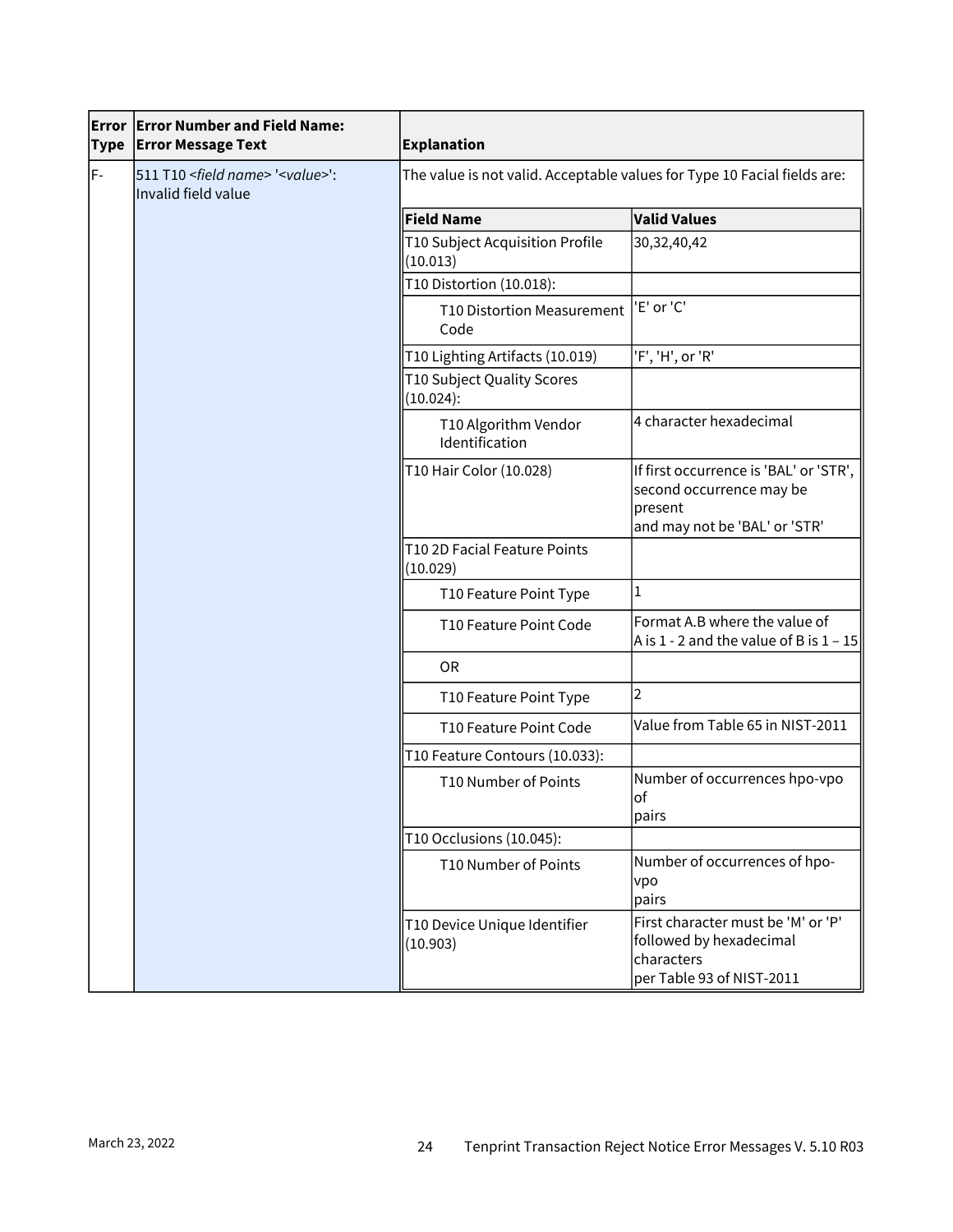| <b>Type</b> | $\,$ Error $\,$ Error Number and Field Name:<br><b>Error Message Text</b>                                                      | <b>Explanation</b>                                                                                                                                                                                                                                                          |                                                                                                                                                                                                                                                                                        |  |
|-------------|--------------------------------------------------------------------------------------------------------------------------------|-----------------------------------------------------------------------------------------------------------------------------------------------------------------------------------------------------------------------------------------------------------------------------|----------------------------------------------------------------------------------------------------------------------------------------------------------------------------------------------------------------------------------------------------------------------------------------|--|
| ls-         | 511 T10 <field name=""> '<value>':<br/>Invalid field value</value></field>                                                     | The value is not valid. Acceptable values for Type 10 SMT fields are:                                                                                                                                                                                                       |                                                                                                                                                                                                                                                                                        |  |
|             |                                                                                                                                | <b>Field Name</b>                                                                                                                                                                                                                                                           | <b>Valid Values</b>                                                                                                                                                                                                                                                                    |  |
|             |                                                                                                                                | T10 SMT Descriptors (10.042):                                                                                                                                                                                                                                               |                                                                                                                                                                                                                                                                                        |  |
|             |                                                                                                                                | T10 Tattoo Class/Subclass                                                                                                                                                                                                                                                   | If SMT Descriptor Code is 'SCAR' or<br>'MARK' then either Tattoo Class<br>land<br>Subclass must both be null - or<br>Tattoo Class must be 'OTHER' and<br>Tattoo Subclass must be 'MISC'<br>If SMT Descriptor Code is<br>'PIERCING' then Tattoo Class<br>and Subclass must both be null |  |
|             |                                                                                                                                | T10 Device Unique Identifier<br>(10.903)                                                                                                                                                                                                                                    | First character must be 'M' or 'P'<br>followed by hexadecimal<br>characters<br>per Table 93 of NIST-2011                                                                                                                                                                               |  |
| P-          | 511 T15 <field name=""> '<value>':</value></field>                                                                             | The value is not valid. Acceptable values for Type 15 fields are:                                                                                                                                                                                                           |                                                                                                                                                                                                                                                                                        |  |
|             | <b>Invalid field value</b>                                                                                                     | <b>Field Name</b>                                                                                                                                                                                                                                                           | <b>Valid Values</b>                                                                                                                                                                                                                                                                    |  |
|             |                                                                                                                                | T15 Palmprint Quality Metric<br>(15.024):                                                                                                                                                                                                                                   |                                                                                                                                                                                                                                                                                        |  |
|             |                                                                                                                                | T15 Algorithm Vendor<br>Identification                                                                                                                                                                                                                                      | 4 character hexadecimal                                                                                                                                                                                                                                                                |  |
|             |                                                                                                                                | T15 Device Unique Identifier<br>(15.903)                                                                                                                                                                                                                                    | First character must be 'M' or 'P'<br>followed by hexadecimal<br>characters<br>per Table 93 of NIST-2011                                                                                                                                                                               |  |
|             |                                                                                                                                | T15 Hash (15.996)                                                                                                                                                                                                                                                           | 64 character hexadecimal                                                                                                                                                                                                                                                               |  |
| X-          | 512 < date field name > '[ <value>,<br/><transaction date="">]":<br/>Date is later than transaction date</transaction></value> | This message applies to two date fields: Date of Offense and Date of<br>Arrest.<br>The indicated date is greater than the Date of the Transaction (field<br>1.05). Since this is the date the transaction was created, all other dates<br>must be less than or equal to it. |                                                                                                                                                                                                                                                                                        |  |
| X-          | 513 < date field name > '[ <value>, &lt; date<br/>printed&gt;]':<br/>Date is later than date printed</value>                   | This message applies to two date fields: Date of Offense and Date of<br>Arrest.<br>The indicated date is greater than the Date Printed (field 2.038). The<br>date of arrest and date(s) of offense must be less than or equal to it.                                        |                                                                                                                                                                                                                                                                                        |  |
| X-          | 514 Date of Offense '[ <value>, <date of<br="">arrest&gt;]':<br/>Date is later than date of arrest</date></value>              | The indicated date is greater than the Date of Arrest (field 2.045). The<br>date(s) of offense must be less than or equal to it.                                                                                                                                            |                                                                                                                                                                                                                                                                                        |  |
| IV-         | 516 Scars, Marks and Tattoos ' <value>':<br/>Missing SMT code</value>                                                          | An SMT Description was supplied, and therefore an SMT Code must<br>also be supplied.                                                                                                                                                                                        |                                                                                                                                                                                                                                                                                        |  |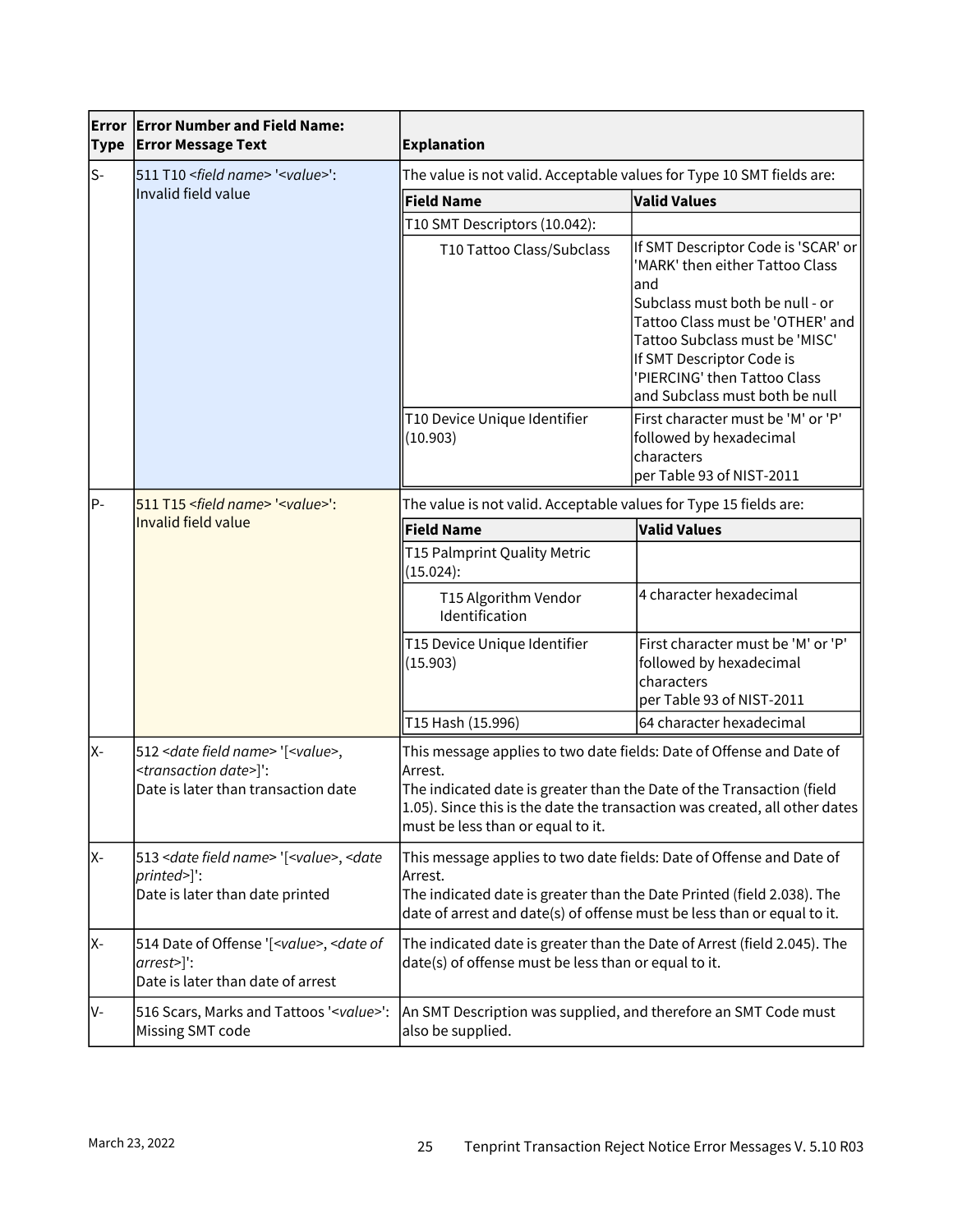| Error<br><b>Type</b> | <b>Error Number and Field Name:</b><br><b>Error Message Text</b>                                                                                                                                                                                                                                                                                                                                                                                                                                                                                                                                                   | <b>Explanation</b>                                                                                                                                                                                                                                                                                                                                                                                                                                                                                                                                                                                                                                                                                                                                                                                                                                               |
|----------------------|--------------------------------------------------------------------------------------------------------------------------------------------------------------------------------------------------------------------------------------------------------------------------------------------------------------------------------------------------------------------------------------------------------------------------------------------------------------------------------------------------------------------------------------------------------------------------------------------------------------------|------------------------------------------------------------------------------------------------------------------------------------------------------------------------------------------------------------------------------------------------------------------------------------------------------------------------------------------------------------------------------------------------------------------------------------------------------------------------------------------------------------------------------------------------------------------------------------------------------------------------------------------------------------------------------------------------------------------------------------------------------------------------------------------------------------------------------------------------------------------|
| V-                   | 517 T4 Fingerprint Position ' <finger<br>position&gt;':<br/>More than one fingerprint for the same<br/>position</finger<br>                                                                                                                                                                                                                                                                                                                                                                                                                                                                                        | More than one Type 4 record for the same finger position was included<br>in a transaction. Only one record per finger position is allowed.                                                                                                                                                                                                                                                                                                                                                                                                                                                                                                                                                                                                                                                                                                                       |
| P-                   | 518 T15 Palmprint Position '[21, 22]':<br>Cannot have both amputated or<br>bandaged code 'UP' for entire palm and<br>writer's palm image present<br>518 T15 Palmprint Position '[25/26, 22]':<br>Cannot have both amputated or<br>bandaged code 'UP' for entire palm and<br>writer's palm image present<br>518 T15 Palmprint Position '[23, 24']:<br>Cannot have both amputated or<br>bandaged code 'UP' for entire palm and<br>writer's palm image present<br>518 T15 Palmprint Position '[27/28, 24]':<br>Cannot have both amputated or<br>bandaged code 'UP' for entire palm and<br>writer's palm image present | A Type 15 Palm Print record for a full palm or an upper/lower pair<br>indicates that the entire palm cannot be captured Therefore, the<br>writer's palm should also not be able to be captured.<br>A Type 15 record with amputated or bandaged code 'UP' for the<br>writer's palm position must also be included if the entire palm cannot<br>be captured.                                                                                                                                                                                                                                                                                                                                                                                                                                                                                                       |
| lv-                  | 519 T4 Fingerprint Position ' <finger<br>position&gt;":<br/>Image is included but amputated or<br/>bandaged code 'UP' specified; code 'UP'<br/>means position is unprintable and<br/>image cannot be captured; If intent is to<br/>indicate a partial amputation, code<br/>must be 'XX'</finger<br>                                                                                                                                                                                                                                                                                                                | The transaction contains contradictory data for finger position <finger<br>position&gt;. It contains both a Type 4 fingerprint image and an<br/>Amputated and Bandaged Code 'UP' in Type 2 record field 2.084 for<br/>finger position <finger position=""> which indicates that the finger<br/>position is unprintable.<br/>Use of the codes 'UP' and 'XX' must be as follows:<br/>• If a finger is partially amputated and a partial fingerprint<br/>impression can be captured: Capture the impression and supply<br/>information in the Amputated or Bandaged field. Set the code to<br/>'XX' to indicate a partial amputation.<br/>• If a finger cannot be captured: Supply information in the<br/>Amputated or Bandaged field. Set the code to 'UP' to indicate that<br/>a fingerprint impression cannot be captured (is unprintable).</finger></finger<br> |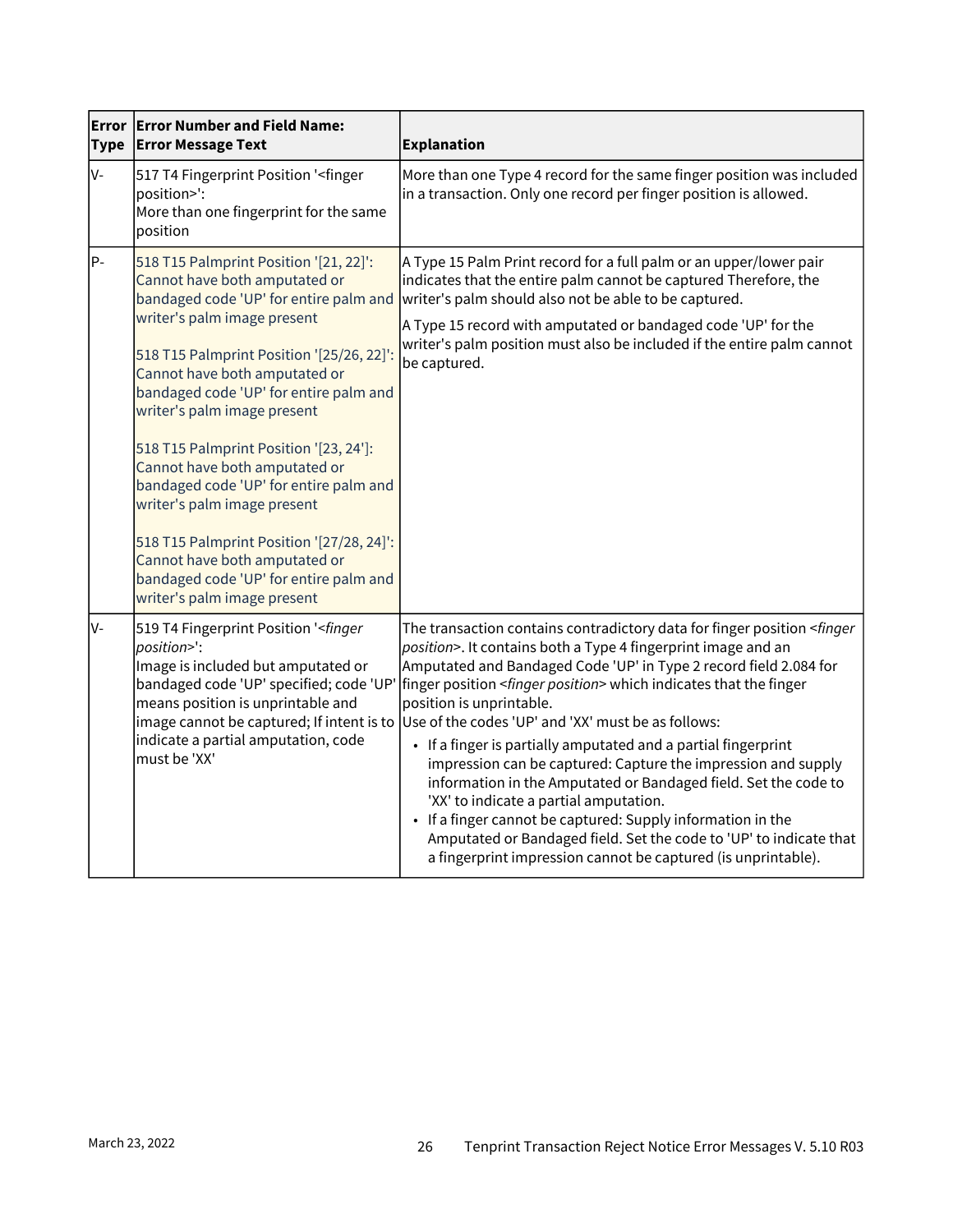| Error<br><b>Type</b> | <b>Error Number and Field Name:</b><br><b>Error Message Text</b>                                                                                                                                                                                                                                                                                            | <b>Explanation</b>                                                                                                                                                                                                                                                                                                                                                                                                                                                                                                                                                                                                                                                                                                                                                                                                       |  |
|----------------------|-------------------------------------------------------------------------------------------------------------------------------------------------------------------------------------------------------------------------------------------------------------------------------------------------------------------------------------------------------------|--------------------------------------------------------------------------------------------------------------------------------------------------------------------------------------------------------------------------------------------------------------------------------------------------------------------------------------------------------------------------------------------------------------------------------------------------------------------------------------------------------------------------------------------------------------------------------------------------------------------------------------------------------------------------------------------------------------------------------------------------------------------------------------------------------------------------|--|
| P-                   | 519 T15 Palmprint Position '< palm<br>position>':<br>Image is included but amputated or<br>bandaged code 'UP' specified; code 'UP'<br>means position is unprintable and<br>image cannot be captured; If intent is to<br>indicate a partial amputation, code<br>must be 'XX'                                                                                 | A Type 15 record contains contradictory data for palm position <palm<br>position&gt;. It contains both a palm print image and an Amputated and<br/>Bandaged Code 'UP in field 15.018 for palm position <palm position=""><br/>which indicates that the palm position is unprintable.<br/>Use of the codes 'UP' and 'XX' must be as follows:<br/>• If a palm position is partially amputated and a partial impression<br/>can be captured: Capture the impression and supply information<br/>in the Amputated or Bandaged field. Set the code to 'XX' to<br/>indicate a partial amputation.<br/>If a palm position cannot be captured: Supply information in the<br/>Amputated or Bandaged field. Set the code to 'UP' to indicate that<br/>a palm print impression cannot be captured (is unprintable).</palm></palm<br> |  |
| IV-                  | 520 T4 Fingerprint Position ' <finger<br>position&gt;":<br/>No image is included and no amputated<br/>or bandaged code 'UP' specified; If<br/>intent is to indicate an unprintable<br/>position, code must be 'UP' and no<br/>image can be included; If intent is to<br/>indicate a partial amputation, code<br/>must be 'XX' and include image</finger<br> | There is neither a Type 4 with a fingerprint image nor an Amputated<br>and Bandaged Code 'UP' in the Type 2 Amputated and Bandaged field<br>2.084 for finger position <finger position="">.<br/>All rolled finger positions must be accounted for. If a finger position<br/>cannot be captured, the Amputated and Bandage Code in the Type 2<br/>record must be set to 'UP'.</finger>                                                                                                                                                                                                                                                                                                                                                                                                                                    |  |
| P-                   | 520 T15 Palm Print Position ' <palm<br>position&gt;':<br/>No image is included and no amputated<br/>or bandaged code 'UP' specified; If<br/>intent is to indicate an unprintable<br/>position, code must be 'UP' and do not<br/>include image; If intent is to indicate a<br/>partial amputation, code must be 'XX'<br/>and include image</palm<br>         | There is a Type 15 Palm Print record but it has neither a palm print<br>image or an Amputated and Bandaged Code 'UP', in field 15.018, for<br>palm position <palm position="">.<br/>All palm positions must be accounted for. If a palm position cannot be<br/>captured, the Amputated and Bandage Code in field 15.018 record<br/>must be set to 'UP'.</palm>                                                                                                                                                                                                                                                                                                                                                                                                                                                           |  |
| lv-                  | 521 T4 Fingerprint Position ' <finger<br>position&gt;":<br/>Type 4 fingerprint record is less than<br/>5,000 bytes; Often indicates that there is finger position <finger position="">.<br/>no fingerprint in the image</finger></finger<br>                                                                                                                | This applies to livescans only. The FBI requires that Type 4 fingerprint<br>images be a minimum size of 5,000 bytes.<br>The transaction contains an image that is less than 5,000 bytes for<br>Most often when an image is less than 5,000 bytes, only smears are in<br>the image.                                                                                                                                                                                                                                                                                                                                                                                                                                                                                                                                       |  |
| IV-                  | 522 Middle Name ' <value>':<br/>Nickname may not have middle name</value>                                                                                                                                                                                                                                                                                   | A middle name was included in a nickname. The valid format for a<br>nickname is:<br>Last Name: contains entire nickname<br>First Name: contains a single 'X'<br>Middle Name: null<br>Name Suffix: null                                                                                                                                                                                                                                                                                                                                                                                                                                                                                                                                                                                                                   |  |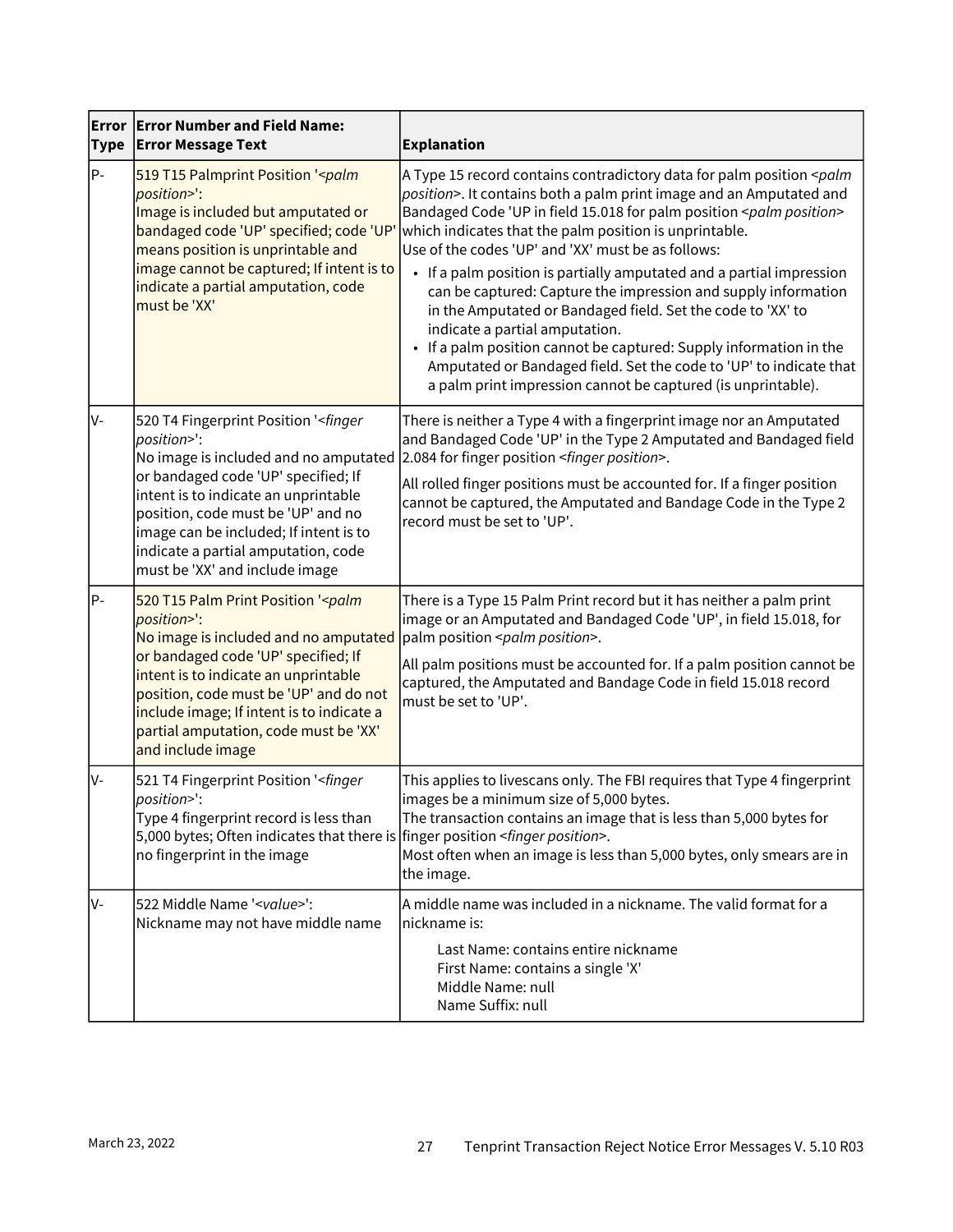| <b>Type</b>                                                                                     | $\,$ Error $\,$ Error Number and Field Name:<br><b>Error Message Text</b>                                                                                                             | <b>Explanation</b>                                                                                                                                                                                                                                                                                                                                                                                                                                                       |  |
|-------------------------------------------------------------------------------------------------|---------------------------------------------------------------------------------------------------------------------------------------------------------------------------------------|--------------------------------------------------------------------------------------------------------------------------------------------------------------------------------------------------------------------------------------------------------------------------------------------------------------------------------------------------------------------------------------------------------------------------------------------------------------------------|--|
| V-<br>523 Name Suffix ' <value>':<br/>Nickname may not have suffix</value>                      |                                                                                                                                                                                       | A name suffix was included in a nickname. The valid format for a<br>nickname is:                                                                                                                                                                                                                                                                                                                                                                                         |  |
|                                                                                                 |                                                                                                                                                                                       | Last Name: contains entire nickname<br>First Name: contains a single 'X'<br>Middle Name: null<br>Name Suffix: null                                                                                                                                                                                                                                                                                                                                                       |  |
| lv-                                                                                             | 524 Fee Paid ' <value>':<br/>Field may not have more than one<br/>decimal point</value>                                                                                               | The format of the amount of the fee is invalid. It must be in whole<br>dollars or in dollars and cents (nn.nn).                                                                                                                                                                                                                                                                                                                                                          |  |
| V-                                                                                              | 525 Fee Paid ' <value>':<br/>Decimal point not followed by two<br/>digits at end of value</value>                                                                                     | The format of the amount of the fee is invalid. It must be in whole<br>dollars or in dollars and cents (nn.nn)                                                                                                                                                                                                                                                                                                                                                           |  |
| X-                                                                                              | 526 Date of Birth '[ <value>, <date of<br="">arrest&gt;]':<br/>Age at date of arrest is &lt; 13 years -</date></value>                                                                | The Date of Birth and Date of Arrest indicate that the person was a<br>juvenile at time of offense (or arrest). Juveniles are not processed by<br>MCHS.                                                                                                                                                                                                                                                                                                                  |  |
|                                                                                                 | cannot be recorded in MCHS<br>526 Date of Birth '[ <value>, <date of<br="">offense&gt;]':<br/>Age at date of offense is &lt; 13 years -<br/>cannot be recorded in MCHS</date></value> | The Date of Birth and Date of Offense indicate that the person was a<br>juvenile at time of offense (or arrest). Juveniles are not processed by<br>MCHS. (Date of Offense is an optional field so this message for DOO<br>may not appear. Also, If the arrest includes multiple charges and each<br>had a Date of Offense, there a message for each Date of Offense.)<br>(See also message 871.)                                                                         |  |
| 527 Arrest Tracking # ' <value>':<br/>D-<br/>ATN already present on MCHS<br/>Repository</value> |                                                                                                                                                                                       | The Arrest Tracking Number (ATN) is already on the MCHS database.<br>This means that an arrest transaction was previously transmitted with<br>this ATN. Since an ATN is used to uniquely identify an arrest, only one<br>ARR transaction for a given ATN can be transmitted.<br>Usually the transaction was erroneously transmitted a second time.                                                                                                                       |  |
|                                                                                                 |                                                                                                                                                                                       | If the ATN is incorrect (e.g., it was already used on a previous<br>transaction) a new transaction with a new ATN must be submitted.                                                                                                                                                                                                                                                                                                                                     |  |
|                                                                                                 |                                                                                                                                                                                       | Note: Note: This validation is NOT to be implemented by scanning<br>station software.                                                                                                                                                                                                                                                                                                                                                                                    |  |
| D-                                                                                              | 528 Arrest Tracking # '< [ATN, from<br>station/operator id, last name, first<br>$name]$ :<br>Arrest for ATN already forwarded to<br>MCHS in recent transaction                        | The same ATN was processed by Prescreening during the same<br>Prescreening session. This was added because, even with the check<br>against the Repository (message 527), duplicate ATNs get through if<br>they are transmitted in rapid succession.<br>Usually the transaction was erroneously transmitted a second.<br>If the ATN is incorrect, the transaction must be resubmitted.<br>Note: This validation is NOT to be implemented by scanning station<br>software. |  |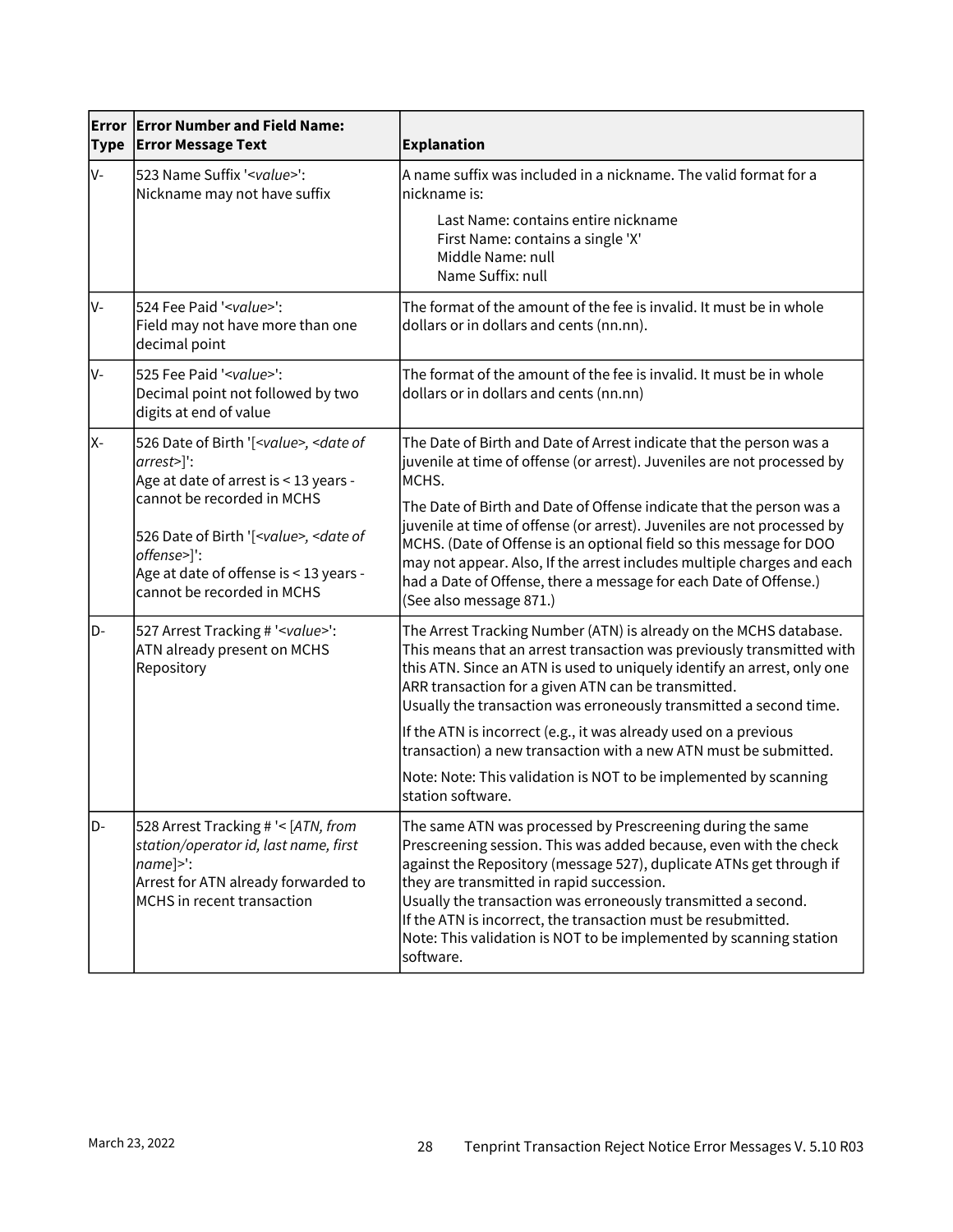| <b>Type</b> | <b>Error Error Number and Field Name:</b><br><b>Error Message Text</b>                                                                                                                                                                                                                                                                                                                                      | <b>Explanation</b>                                                                                                                                                                                                                                                                                                                                                                                                                                                                                                                                                                                                                                                                                                                                                                                                                      |  |
|-------------|-------------------------------------------------------------------------------------------------------------------------------------------------------------------------------------------------------------------------------------------------------------------------------------------------------------------------------------------------------------------------------------------------------------|-----------------------------------------------------------------------------------------------------------------------------------------------------------------------------------------------------------------------------------------------------------------------------------------------------------------------------------------------------------------------------------------------------------------------------------------------------------------------------------------------------------------------------------------------------------------------------------------------------------------------------------------------------------------------------------------------------------------------------------------------------------------------------------------------------------------------------------------|--|
| D-          | 529 Reason Fingerprinted ' [ <value>,<br/><applicant agency="" ori="">, <from <br="" station="">operator id&gt;, <last name="">, <first name="">,<br/><date birth="" of="">]':<br/>recent transaction</date></first></last></from></applicant></value>                                                                                                                                                      | The same applicant was processed by Prescreening during the same<br>Prescreening session. The check for a duplicate is based on a matching<br>Applicant Agency ORI, Last Name, First Name, Date of Birth, and<br>Reason Fingerprinted. This should cut down on the number of<br>Applicant already forwarded to MCHS in transactions that are accidently sent more than once and result in<br>multiple charges from the FBI.<br>Usually the transaction was erroneously transmitted a second time<br>and no further action is needed.<br>If the cause is an error in one or more of the fields Reason<br>Fingerprinted, Applicant Agency ORI, Last Name, First Name, or DOB,<br>the transaction must be resubmitted.<br>Note: Note: This validation is NOT to be implemented by scanning<br>station software.<br>(See also message 539.) |  |
| IC-         | 530 First Name ' <value>':<br/>Single character at end of First Name<br/>(allowed)</value>                                                                                                                                                                                                                                                                                                                  | The First Name contains a string of characters followed by a space(s)<br>and ends with a single character.<br>Usually, this occurs when the middle initial is entered in the First Name<br>field rather than in the Middle Initial field.                                                                                                                                                                                                                                                                                                                                                                                                                                                                                                                                                                                               |  |
| V-          | 531 T4 Image Data:                                                                                                                                                                                                                                                                                                                                                                                          | The transaction does not have any rolled fingerprints. The FBI requires<br>Must have at least one rolled impression at least one rolled fingerprint. (The FBI allows only 9 occurrences of<br>Amputated or Bandaged.)                                                                                                                                                                                                                                                                                                                                                                                                                                                                                                                                                                                                                   |  |
| lu-         | 532 Date Printed ' <value>':<br/>Date printed is more than <nn> days<br/>before current date<br/>532 Date Printed '<value>':<br/>Date printed is more than <nn> years<br/>before current date</nn></value></nn></value>                                                                                                                                                                                     | Date Printed - the date the fingerprints were captured - is more than<br><nn> days or years before the date the transaction was sent to MCHS.<br/>This means that it is an old transaction.<br/>A new transaction must be submitted with current fingerprints.<br/>Alternatively, an old card could be sent to the CIC for processing.<br/>This validation is NOT to be implemented by scanning station software<br/>since CIC may change the value of <nn>.</nn></nn>                                                                                                                                                                                                                                                                                                                                                                  |  |
| X-          | 533 Date of Birth '[ <value>, <date of<br="">offense&gt;]':<br/>Age at date of offense/date of arrest&gt;<br/>date indicates an adult - cannot have<br/>arrest type Juvenile-As-Adult<br/>533 Date of Birth '[<value>, <date of<br="">arrest&gt;]':<br/>Age at date of offense/date of arrest&gt;<br/>date indicates an adult - cannot have<br/>arrest type Juvenile-As-Adult</date></value></date></value> | The Date of Birth and the Arrest Type are inconsistent. Based on the<br>DOB, the age at offense/arrest indicates that the person is an adult (18<br>years of age or older) however the Arrest Type specified is Juvenile-As-<br>Adult.<br>This check is based on date of offense if present; otherwise, it is based<br>on date of arrest.<br>If more than one Date of Birth is entered, this validation is applied to<br>all DOBs.                                                                                                                                                                                                                                                                                                                                                                                                      |  |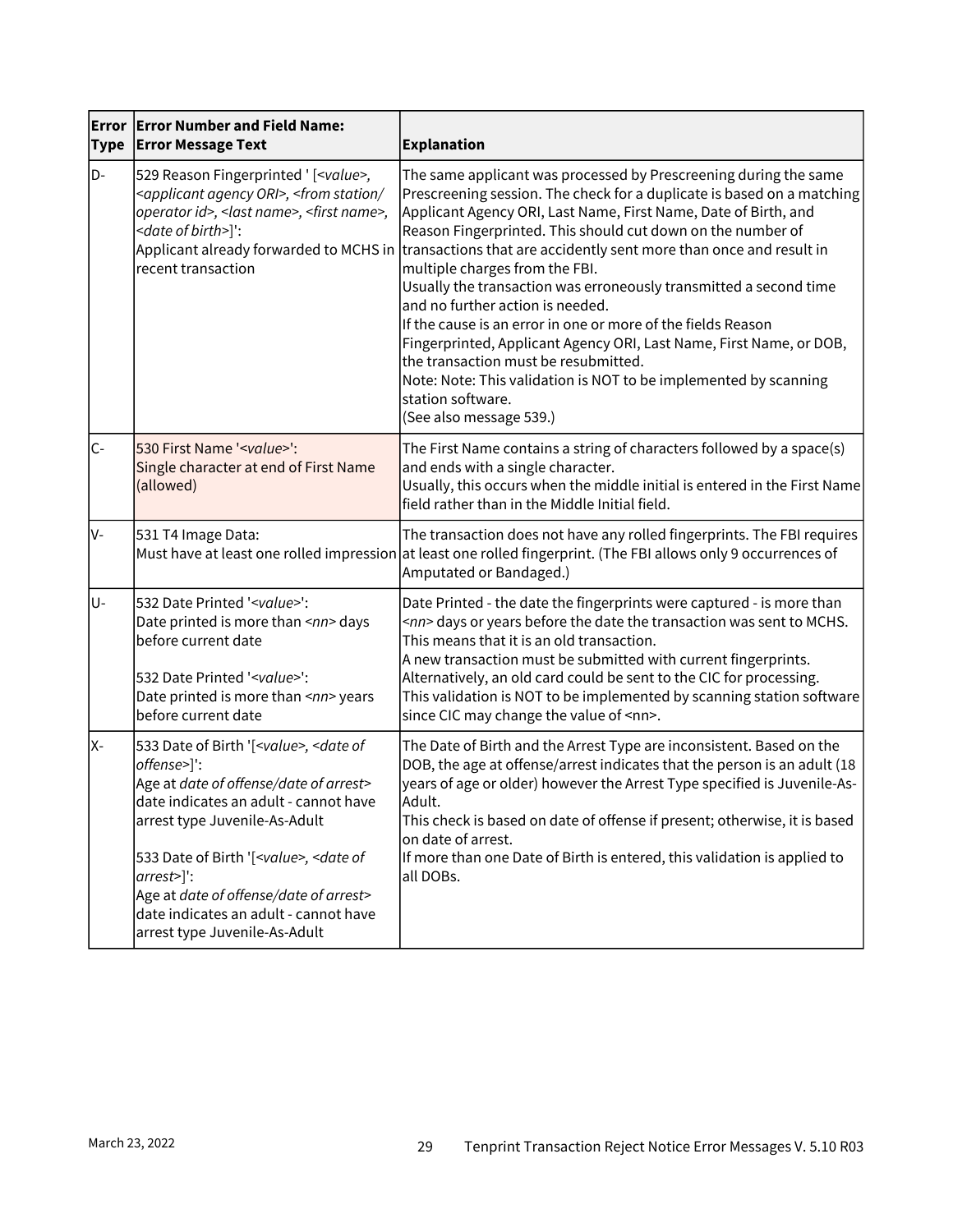| <b>Type</b> | <b>Error Error Number and Field Name:</b><br><b>Error Message Text</b>                                                                                                                                                                                                                                                                                                                          | <b>Explanation</b>                                                                                                                                                                                                                                                                                                                                                                                                                                                                                                                                                                                                                                                                                                                                                                                                                                                                                                                                                                                                             |  |
|-------------|-------------------------------------------------------------------------------------------------------------------------------------------------------------------------------------------------------------------------------------------------------------------------------------------------------------------------------------------------------------------------------------------------|--------------------------------------------------------------------------------------------------------------------------------------------------------------------------------------------------------------------------------------------------------------------------------------------------------------------------------------------------------------------------------------------------------------------------------------------------------------------------------------------------------------------------------------------------------------------------------------------------------------------------------------------------------------------------------------------------------------------------------------------------------------------------------------------------------------------------------------------------------------------------------------------------------------------------------------------------------------------------------------------------------------------------------|--|
| X-          | 534 Date of Birth ' <value>':<br/>Age at <date of="" offense=""> date indicates a<br/>juvenile - cannot have arrest type Adult</date></value>                                                                                                                                                                                                                                                   | The Date of Birth and the Arrest Type are inconsistent. Based on the<br>DOB, the age at offense/arrest indicates that the person is a juvenile of<br>age 14 through 17 however the Arrest Type specified is Adult.                                                                                                                                                                                                                                                                                                                                                                                                                                                                                                                                                                                                                                                                                                                                                                                                             |  |
|             | 534 Date of Birth ' <value>':<br/>Age at <date arrest="" of=""> date indicates a<br/>juvenile - cannot have arrest type Adult</date></value>                                                                                                                                                                                                                                                    | This check is based on date of offense if present; otherwise, it is based<br>on date of arrest.<br>If more than one Date of Birth is entered, this validation is applied to<br>all DOBs.                                                                                                                                                                                                                                                                                                                                                                                                                                                                                                                                                                                                                                                                                                                                                                                                                                       |  |
| V-          | 535 Driver's License:<br>Value is required when Reason<br>Fingerprinted is 'CDL-HazMat'<br>CDL-HazMat APP process is not in use.                                                                                                                                                                                                                                                                | The APP transaction is for a TSA Hazmat check but the driver's license<br>is missing. A driver's license is required for this transaction.<br>Note: This validation is NOT to be implemented by scanning station<br>software.                                                                                                                                                                                                                                                                                                                                                                                                                                                                                                                                                                                                                                                                                                                                                                                                  |  |
| lv-         | 536 Driver's License:<br>Cannot have more than one DL when<br>Reason Fingerprinted is 'CDL-HazMat'<br>CDL-HazMat APP process is not in use.                                                                                                                                                                                                                                                     | The APP transaction is for a TSA Hazmat check but more than one<br>driver's license is specified. TSA allows only one DL number for its<br>background check.<br>Note: This validation is NOT to be implemented by scanning station<br>software.                                                                                                                                                                                                                                                                                                                                                                                                                                                                                                                                                                                                                                                                                                                                                                                |  |
| U-          | 537 <last name=""> ' [<last name="">, <first<br>name&gt;, <middle name="">]': Invalid alias or<br/>nickname format<br/>537 <first name=""> ' [<last name="">, <first<br>name&gt;, <middle name="">]': Invalid alias or<br/>nickname format<br/>name&gt;, <middle name="">]': Invalid alias or<br/>nickname format</middle></middle></first<br></last></first></middle></first<br></last></last> | The name field either starts with 'AKA' or contains the characters ' AKA<br>(with spaces before and after AKA). This implies the intention is to<br>enter an alias. Aliases should be entered in additional name fields<br>rather than combined into one name field.<br>The name field starts with 'NICKNAME'. This implies the intention to<br>enter a nickname. Nicknames should be entered by placing the entire<br>nickname in the last name and a single 'X' in the first name.<br>Note that a diminutive, such as Bobbie for Robert, is NOT a nickname,<br>537 <middle name=""> ' [&lt;<i>last name</i>&gt;, &lt;<i>first</i>  it is an alias and must be entered with a last name. Otherwise, it<br/>cannot be used for name searches.<br/>The name field starts with 'MAIDEN ' (with a space after the N). This<br/>implies the intention to enter a maiden name. A maiden name is an<br/>alias and should be entered as such.<br/>This validation is NOT to be implemented by scanning station<br/>software.</middle> |  |
| U-          | 538 Name ' [ <last name="">, <first name="">]':<br/>Both last and first name are X</first></last>                                                                                                                                                                                                                                                                                               | Both the last name and first name fields are 'X' (or multiple Xs). This is<br>not meaningful as a name value.<br>This validation is NOT to be implemented by scanning station<br>software.                                                                                                                                                                                                                                                                                                                                                                                                                                                                                                                                                                                                                                                                                                                                                                                                                                     |  |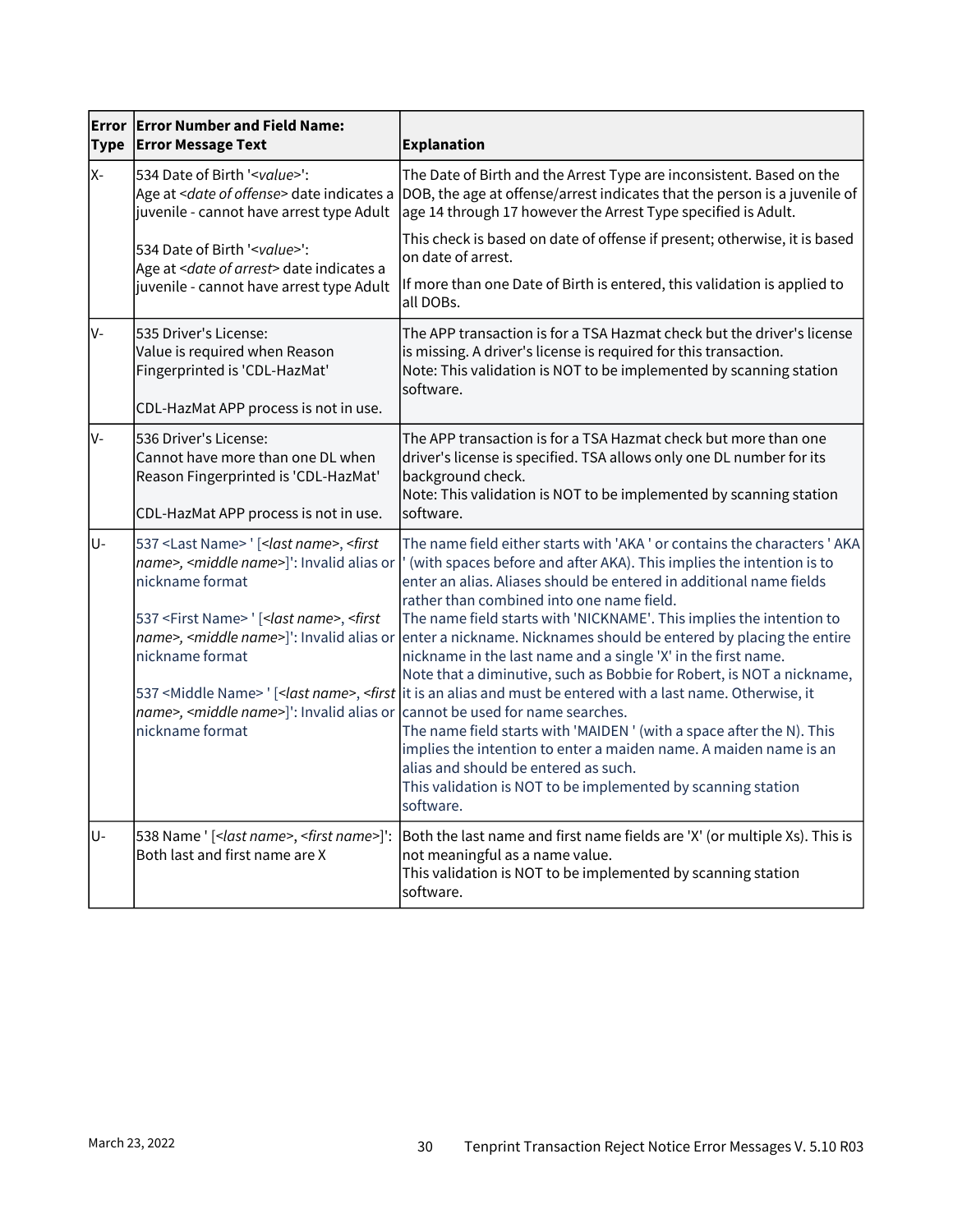| <b>Type</b> | <b>Error Error Number and Field Name:</b><br><b>Error Message Text</b>                                                                                                                                                                                                | <b>Explanation</b>                                                                                                                                                                                                                                                                                                                                                                                                                                                                                                                                                                                                                                                               |  |
|-------------|-----------------------------------------------------------------------------------------------------------------------------------------------------------------------------------------------------------------------------------------------------------------------|----------------------------------------------------------------------------------------------------------------------------------------------------------------------------------------------------------------------------------------------------------------------------------------------------------------------------------------------------------------------------------------------------------------------------------------------------------------------------------------------------------------------------------------------------------------------------------------------------------------------------------------------------------------------------------|--|
| D-          | 539 Transaction Control No ' [ <value>,<br/><archive id="" of="" original="" submission="">, &lt;<br/>time received at MCHS of original<br/>submission (format yyyymmdd<br/>hh:mm;ss)&gt;':<br/>Applicant transaction with this TCN<br/>and the FBI</archive></value> | The same applicant with the same TCN was previously successfully<br>processed by MCHS and the FBI. The check for a duplicate is based on<br>a matching TCN regardless of reason fingerprinted along with finding<br>an FBI SRE in response to a transaction with this TCN. This should cut<br>down on the number of transactions that are sent more than once and<br>result in multiple charges from the FBI.<br>already processed successfully by MCHS Regardless of the reason why the transaction was submitted more<br>than once, no further action is needed.<br>Note: This validation is NOT to be implemented by scanning station<br>software.<br>(See also message 529.) |  |
| U-          | 540 <last first="" name=""> '<value>':<br/>Suffix in wrong name field</value></last>                                                                                                                                                                                  | For APPs only:<br>The only value in the last name is a suffix value (JR, SR, II, III, IV).<br><b>OR</b><br>The only value in the first name is a suffix value (SR, II, III, IV).<br>(See also message 111 and 112.)<br>This validation is NOT to be implemented by scanning station<br>software.                                                                                                                                                                                                                                                                                                                                                                                 |  |
| D-          | 541 Arrest Tracking # ' <value>':<br/>Transaction for ATN already in progress<br/>(awaiting fingerprint identification)</value>                                                                                                                                       | An arrest transaction was previously transmitted with this ATN and is<br>in AFIS, probably awaiting manual review.<br>Wait for the transaction currently in MCHS to finish processing. If a<br>response is not received after a prolonged period of time, contact the<br>CIC.<br>This validation is NOT implemented by scanning station software.                                                                                                                                                                                                                                                                                                                                |  |
| F-          | 542 T10 <field name="">:<br/>Invalid field syntax</field>                                                                                                                                                                                                             | The value of an integer field contains invalid characters.<br>The field value must be unsigned unless it is listed below.<br>T10 Pose Offset Angle (10.021)<br>T10 Subject Pose Angles (10.025):<br>T10 Yaw Angle<br>T10 Pitch Angle<br>T10 Roll Angle<br>This message is often accompanied by another message (e.g., 533) for<br>the same field.                                                                                                                                                                                                                                                                                                                                |  |
| P-          | 542 T15 <field name="">:<br/>Invalid field syntax</field>                                                                                                                                                                                                             | The value of an integer field contains invalid characters.<br>The field value must be unsigned.<br>This message is often accompanied by another message (e.g., 533) for<br>the same field.                                                                                                                                                                                                                                                                                                                                                                                                                                                                                       |  |
| lF-         | 543 T10 Eye Color ' <value>':<br/>Field value does not match<br/>corresponding value in Type 2 record<br/>543 T10 Hair Color '<value>':<br/>Field value does not match<br/>corresponding value in Type 2 record</value></value>                                       | One of the Eye Color values in the Type 10 record must match the Eye<br>Color specified in the Type 2 record.<br>$-$ or $-$<br>One of the Hair Color values in the Type 10 record must match the Hair<br>Color specified in the Type 2 record.                                                                                                                                                                                                                                                                                                                                                                                                                                   |  |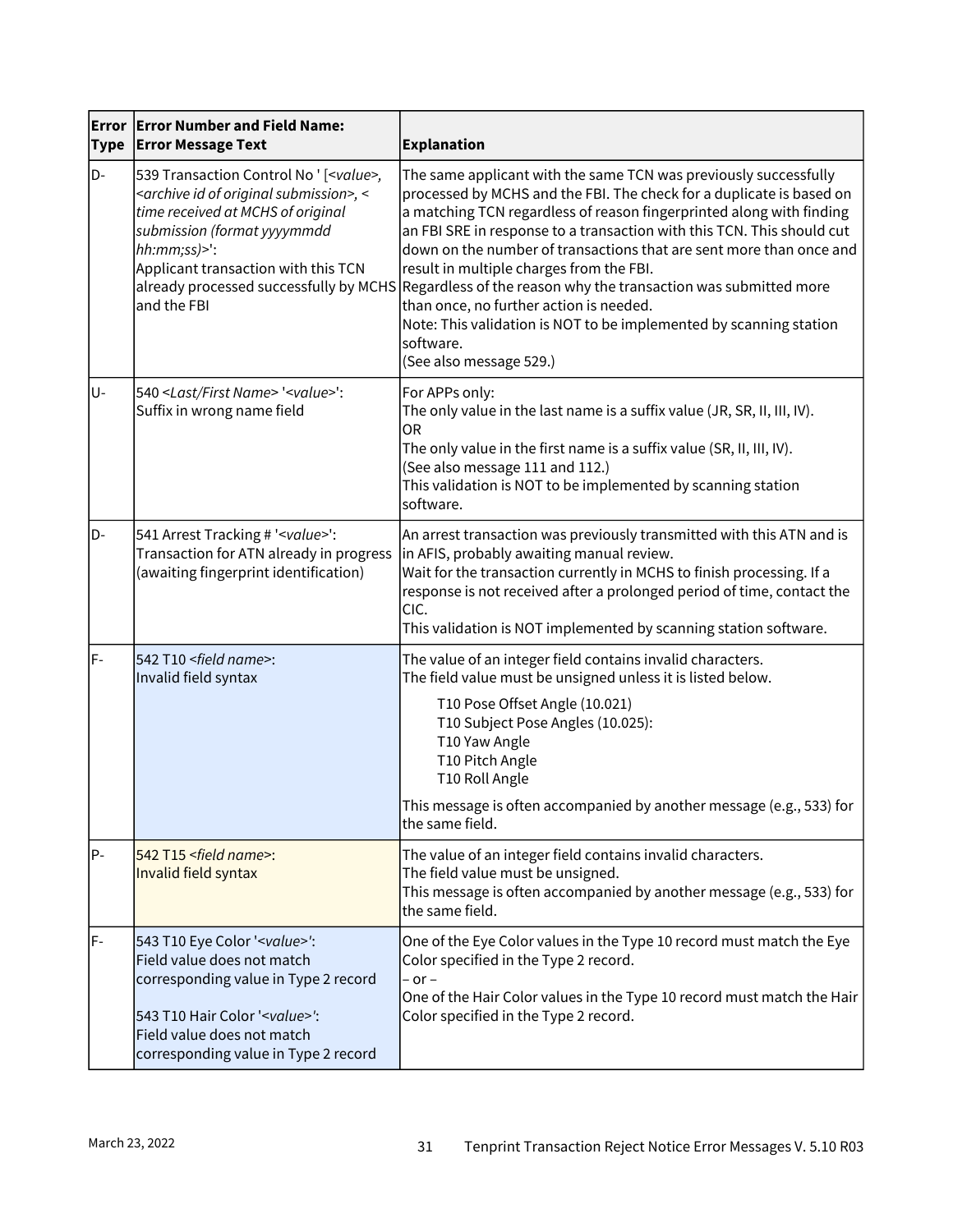| Error<br><b>Type</b> | <b>Error Number and Field Name:</b><br><b>Error Message Text</b>                                                                                                                                                                                            | <b>Explanation</b>                                                                                                                                                           |  |
|----------------------|-------------------------------------------------------------------------------------------------------------------------------------------------------------------------------------------------------------------------------------------------------------|------------------------------------------------------------------------------------------------------------------------------------------------------------------------------|--|
| ls-                  | 544 T10 Tattoo Color '[ <number of<br="">occurrences of Tattoo Color&gt;,&lt; number<br/>of occurrences of SMT Descriptors&gt;]:<br/>Number of occurrences of Tattoo Color<br/>field must match number of<br/>occurrences of SMT Descriptors field</number> | For every occurrence in the SMT Descriptors field (10.042), there must<br>be an occurrence of Tattoo Color (10.043).                                                         |  |
| lv-                  | 545 T4 Fingerprint Position ' 01':<br>Rolled right thumb found but no T4<br>record for position 11 plain thumb<br>found                                                                                                                                     | This message indicates an inconsistency where a Type 4 record for a<br>rolled impression is present, but the Type 4 record for the<br>corresponding plain impression is not. |  |
| V-                   | 546 T4 Fingerprint Position '11':<br>Plain right thumb found but no T4<br>record for position 01 rolled thumb<br>found                                                                                                                                      | This message indicates an inconsistency where a Type 4 record for a<br>plain impression is present, but the Type 4 record for the<br>corresponding rolled impression is not. |  |
| lV-                  | 547 T4 Fingerprint Position '02-05':<br>Rolled right fingers (one or more) found<br>but no T4 record for position 13 plain<br>four fingers found                                                                                                            | This message indicates an inconsistency where a Type 4 record for a<br>rolled impression is present, but the Type 4 record for the<br>corresponding plain impression is not. |  |
| V-                   | 548 T4 Fingerprint Position '13':<br>Plain right four fingers found but no T4<br>records for positions 02-05 (one or<br>more) rolled fingers found                                                                                                          | This message indicates an inconsistency where a Type 4 record for a<br>plain impression is present, but the Type 4 record for the<br>corresponding rolled impression is not. |  |
| V-                   | 549 T4 Fingerprint Position '06':<br>Rolled left thumb found but no T4<br>record for position 12 plain thumb<br>found                                                                                                                                       | This message indicates an inconsistency where a Type 4 record for a<br>rolled impression is present, but the Type 4 record for the<br>corresponding plain impression is not. |  |
| lv-                  | 550 T4 Fingerprint Position '12':<br>Plain left thumb found but no T4 record<br>for position 06 rolled thumb found                                                                                                                                          | This message indicates an inconsistency where a Type 4 record for a<br>plain impression is present, but the Type 4 record for the<br>corresponding rolled impression is not. |  |
| V-                   | 551 T4 Fingerprint Position '07-10':<br>Rolled left fingers (one or more) found<br>but no T4 record for position 14 plain<br>four fingers found                                                                                                             | This message indicates an inconsistency where a Type 4 record for a<br>rolled impression is present, but the Type 4 record for the<br>corresponding plain impression is not. |  |
| lv-                  | 552 T4 Fingerprint Position '14':<br>Plain left four fingers found but no T4<br>records for positions 07-10 (one or<br>more) rolled fingers found                                                                                                           | This message indicates an inconsistency where a Type 4 record for a<br>plain impression is present, but the Type 4 record for the<br>corresponding rolled impression is not. |  |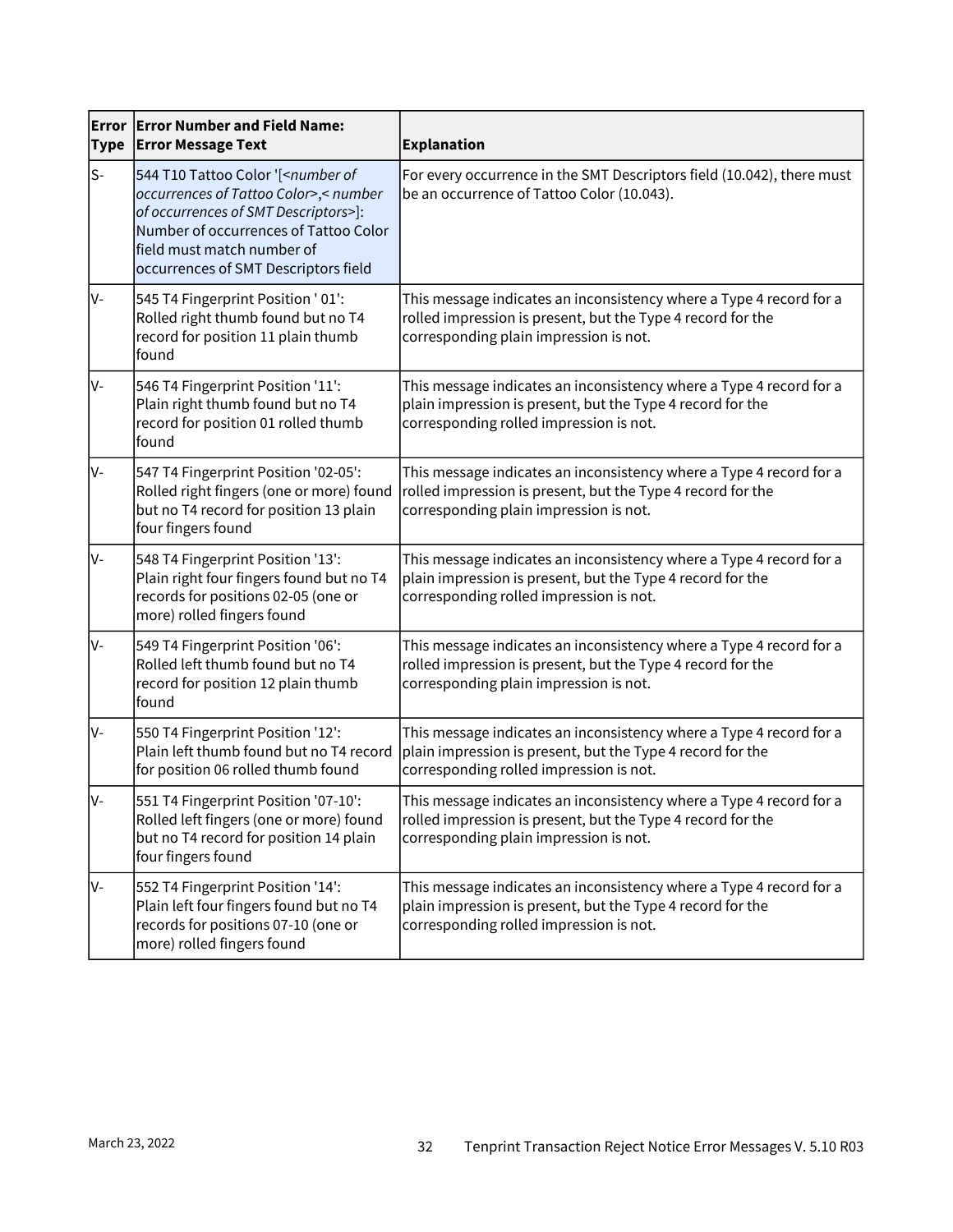| <b>Type</b> | <b>Error Error Number and Field Name:</b><br><b>Error Message Text</b> | <b>Explanation</b>                                 |                           |
|-------------|------------------------------------------------------------------------|----------------------------------------------------|---------------------------|
| F-          | 553 T10 <field name=""> '<value>':</value></field>                     | The Facial field value is outside the valid range: |                           |
|             | Value must be in the range < low value><br>to <high value=""></high>   | <b>Field Name</b>                                  | <b>Valid Value Ranges</b> |
|             |                                                                        | T10 Scale Units (10.008)                           | $0 - 2$                   |
|             |                                                                        | T10 Transmitted Horizontal Pixel Scale<br>(10.009) | 1 - 99999                 |
|             |                                                                        | T10 Transmitted Vertical Pixel<br>Scale(10.010)    | 1 - 99999                 |
|             |                                                                        | T10 Subject Acquisition Profile (10.013)           | 30, 32, 40, 42            |
|             |                                                                        | T10 Scanned Horizontal Pixel Scale<br>(10.016)     | 1 - 99999                 |
|             |                                                                        | T10 Scanned Vertical Pixel Scale<br>(10.017)       | 1 - 99999                 |
|             |                                                                        | T10 Pose Offset Angle (10.021)                     | $-180 - +180$             |
|             |                                                                        | T10 Subject Quality Scores (10.024):               |                           |
|             |                                                                        | T10 Quality Value                                  | $0 - 255$                 |
|             |                                                                        | T10 Algorithm Product<br>Identification            | $1 - 65535$               |
|             |                                                                        | T10 Subject Pose Angles (10.025):                  |                           |
|             |                                                                        | T10 Yaw Angle                                      | $-180 - +180$             |
|             |                                                                        | T10 Pitch Angle                                    | $-90 - +90$               |
|             |                                                                        | T10 Roll Angle                                     | $-180 - +180$             |
|             |                                                                        | T10 Uncertainty in Degrees for<br>Yaw              | $0 - 90$                  |
|             |                                                                        | T10 Uncertainty in Degrees for<br>Pitch            | $0 - 90$                  |
|             |                                                                        | T10 Uncertainty in Degrees for<br>Roll             | $0 - 90$                  |
|             |                                                                        | T10 2D Facial Feature Points (10.029):             |                           |
|             |                                                                        | T10 X Coordinate                                   | 1 - 99999                 |
|             |                                                                        | T10 Y Coordinate                                   | $1 - 99999$               |
|             |                                                                        | T10 Tiered Markup Collection (10.031)              | $1 - 5$                   |
|             |                                                                        | T10 Feature Contours (10.033):                     |                           |
|             |                                                                        | T10 Number of Points                               | $3-99$                    |
|             |                                                                        | T10 Horizontal Point Offset)                       | 0 - HLL (10.006           |
|             |                                                                        | T10 Vertical Point Offset                          | $0 - VLL (10.007)$        |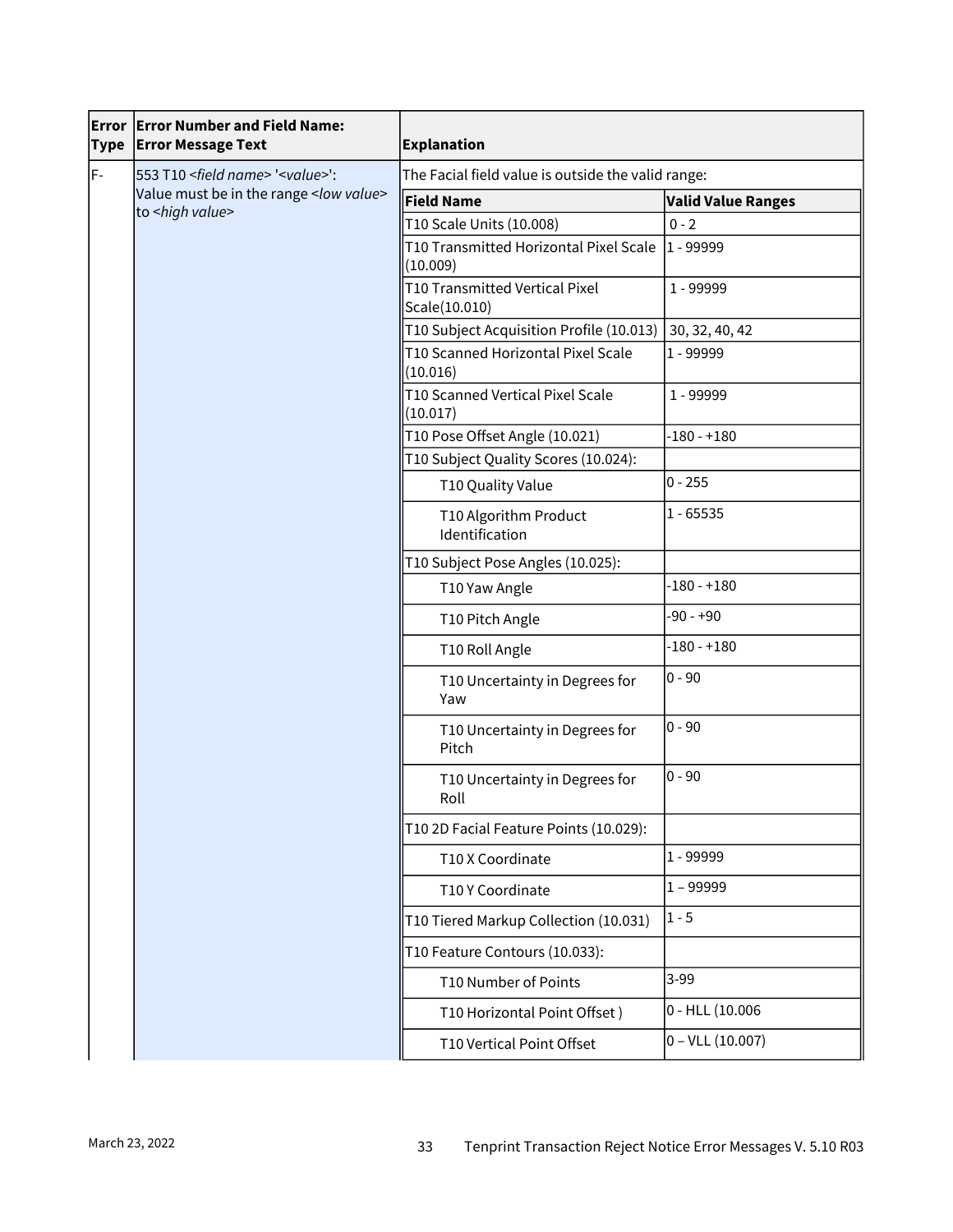| Type | <b>Error Error Number and Field Name:</b><br><b>Error Message Text</b>                                                               | <b>Explanation</b>                                 |                           |
|------|--------------------------------------------------------------------------------------------------------------------------------------|----------------------------------------------------|---------------------------|
|      |                                                                                                                                      | <b>Field Name</b>                                  | <b>Valid Value Ranges</b> |
|      |                                                                                                                                      | T10 Type-10 Reference Number<br>(10.039)           | $0 - 255$                 |
|      |                                                                                                                                      | T10 Occlusions (10.045):                           |                           |
|      |                                                                                                                                      | T10 Number of Points                               | $3-99$                    |
|      |                                                                                                                                      | T10 Horizontal Point Offset                        | $0 - HLL (10.006)$        |
|      |                                                                                                                                      | T10 Vertical Point Offset                          | $0 - VLL (10.007)$        |
| ls-  | 553 T10 <field name=""> '<value>':<br/>Value must be in the range <low value=""><br/>to <high value=""></high></low></value></field> | The SMT field value is outside the valid range:    |                           |
|      |                                                                                                                                      | <b>Field Name</b>                                  | <b>Valid Value Ranges</b> |
|      |                                                                                                                                      | T10 Scale Units (10.008)                           | $0 - 2$                   |
|      |                                                                                                                                      | T10 Transmitted Horizontal Pixel Scale<br>(10.009) | l1 - 99999                |
|      |                                                                                                                                      | T10 Transmitted Vertical Pixel<br>Scale(10.010)    | 1 - 99999                 |
|      |                                                                                                                                      | T10 Scanned Horizontal Pixel Scale<br>(10.016)     | 1 - 99999                 |
|      |                                                                                                                                      | T10 Scanned Vertical Pixel Scale<br>(10.017)       | 1 - 99999                 |
|      |                                                                                                                                      | T10 Type-10 Reference Number<br>(10.039)           | $0 - 255$                 |
|      |                                                                                                                                      | T10 SMT Size (10.041):                             |                           |
|      |                                                                                                                                      | T10 Height                                         | $1 - 999$                 |
|      |                                                                                                                                      | T10 Width                                          | $1 - 999$                 |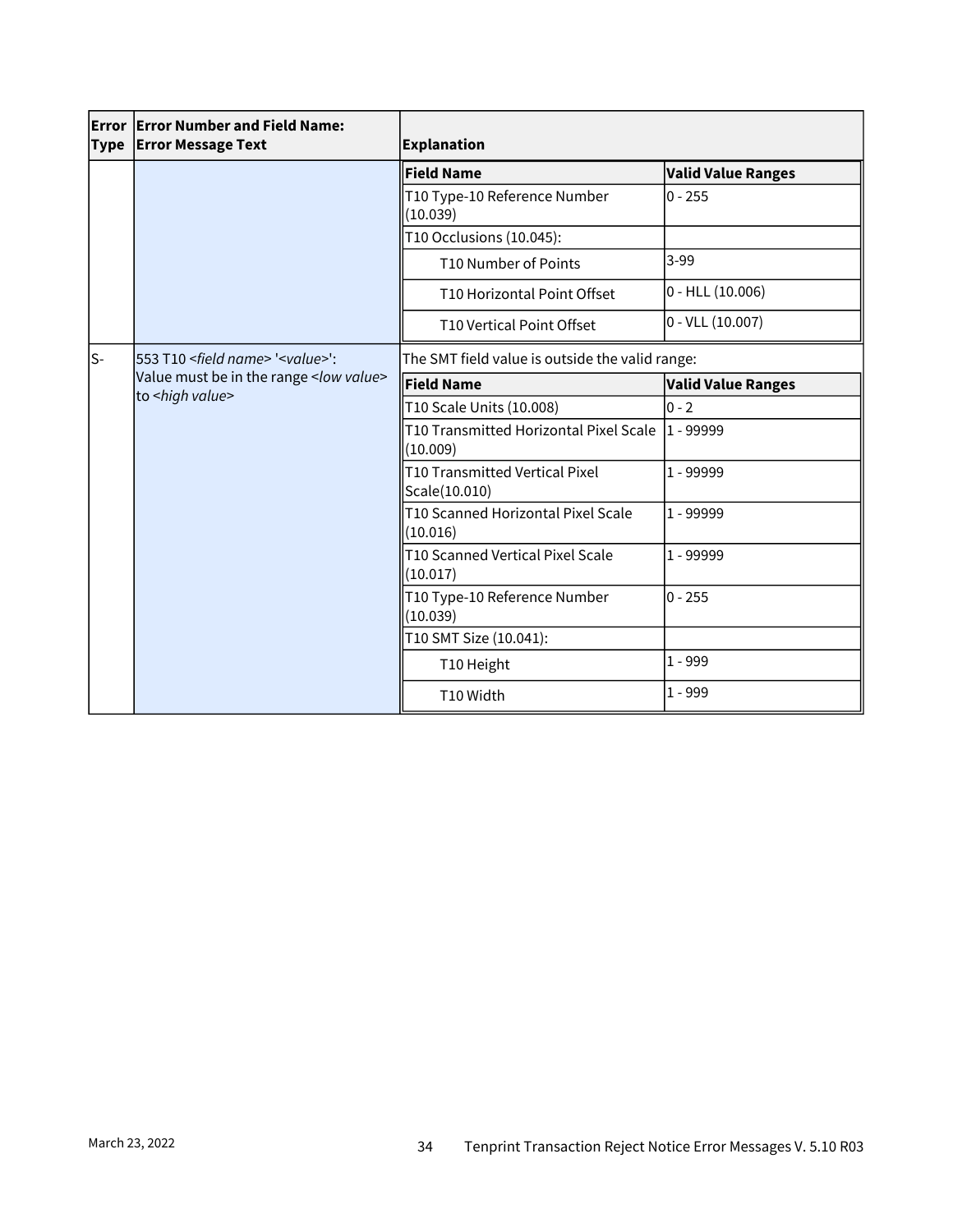| Type | <b>Error Error Number and Field Name:</b><br><b>Error Message Text</b>                                                      | <b>Explanation</b>                                                                                                                                                                                                         |                |             |                           |
|------|-----------------------------------------------------------------------------------------------------------------------------|----------------------------------------------------------------------------------------------------------------------------------------------------------------------------------------------------------------------------|----------------|-------------|---------------------------|
| P-   | 553 T15 <field name=""> '<value>':</value></field>                                                                          | The field value is outside the valid range:                                                                                                                                                                                |                |             |                           |
|      | Value must be in the range <low value=""><br/>to <high value=""></high></low>                                               | <b>Field Name</b>                                                                                                                                                                                                          |                |             | <b>Valid Value Ranges</b> |
|      |                                                                                                                             | T15 Impression Type (15.003)                                                                                                                                                                                               |                | $10 - 11$   |                           |
|      |                                                                                                                             | T15 Scale Units (15.008)                                                                                                                                                                                                   |                | $1 - 2$     |                           |
|      |                                                                                                                             | T15 Transmitted Horizontal Pixel Scale<br>(10.009)                                                                                                                                                                         |                | $1 - 99999$ |                           |
|      |                                                                                                                             | <b>T15 Transmitted Vertical Pixel</b><br>Scale(15.010)                                                                                                                                                                     |                | 1 - 99999   |                           |
|      |                                                                                                                             | T15 Bits per Pixel(15.012)                                                                                                                                                                                                 |                | 8 - 99      |                           |
|      |                                                                                                                             | T15 Friction Ridge Generalized Position<br>(15.013)                                                                                                                                                                        |                | $ 21 - 28$  |                           |
|      |                                                                                                                             | T15 Scanned Horizontal Pixel Scale<br>(15.016)                                                                                                                                                                             |                | 1 - 99999   |                           |
|      |                                                                                                                             | T15 Scanned Vertical Pixel Scale<br>(15.017)                                                                                                                                                                               |                | $1 - 99999$ |                           |
|      |                                                                                                                             | T15 Amputated or Bandaged (15.018):                                                                                                                                                                                        |                |             |                           |
|      | T15 Friction Ridge Amputated or<br><b>Bandaged Position</b>                                                                 |                                                                                                                                                                                                                            |                | $21 - 28$   |                           |
|      |                                                                                                                             | T15 Palmprint Quality Metric(15.024):                                                                                                                                                                                      |                |             |                           |
|      |                                                                                                                             | T15 Friction Ridge Metric Position                                                                                                                                                                                         |                | $ 21 - 28$  |                           |
|      |                                                                                                                             | T15 Quality Value                                                                                                                                                                                                          |                | $0 - 255$   |                           |
|      |                                                                                                                             | T15 Algorithm Product<br>Identification                                                                                                                                                                                    |                | 1 - 65535   |                           |
| lF-  | 553 T10 Body Part Image ' <size>':<br/>Value must be in the range <low value=""><br/>to <high value=""></high></low></size> | The T10 Body Part Image size is outside the valid range allowed by the<br>CIC. The min and max sizes depend on the Subject Acquisition Profile<br>(SAP) (10.013) Level:<br>Currently, the sizes, in bytes, are as follows: |                |             |                           |
|      |                                                                                                                             | <b>SAP Level</b>                                                                                                                                                                                                           | <b>Minimum</b> |             | Maximum                   |
|      |                                                                                                                             | 30, 32                                                                                                                                                                                                                     | 20,000         |             | 120,000                   |
|      |                                                                                                                             | 40, 42                                                                                                                                                                                                                     | 56,000         |             | 384,000                   |
| ls-  | 553 T10 Body Part Image ' <size>':<br/>Value must be in the range <low value=""><br/>to <high value=""></high></low></size> | The T10 Body Part Image size is outside the valid range allowed by the<br><b>CIC</b><br>Currently, the min size is 20,000 bytes and the max size is 384,000<br>bytes.                                                      |                |             |                           |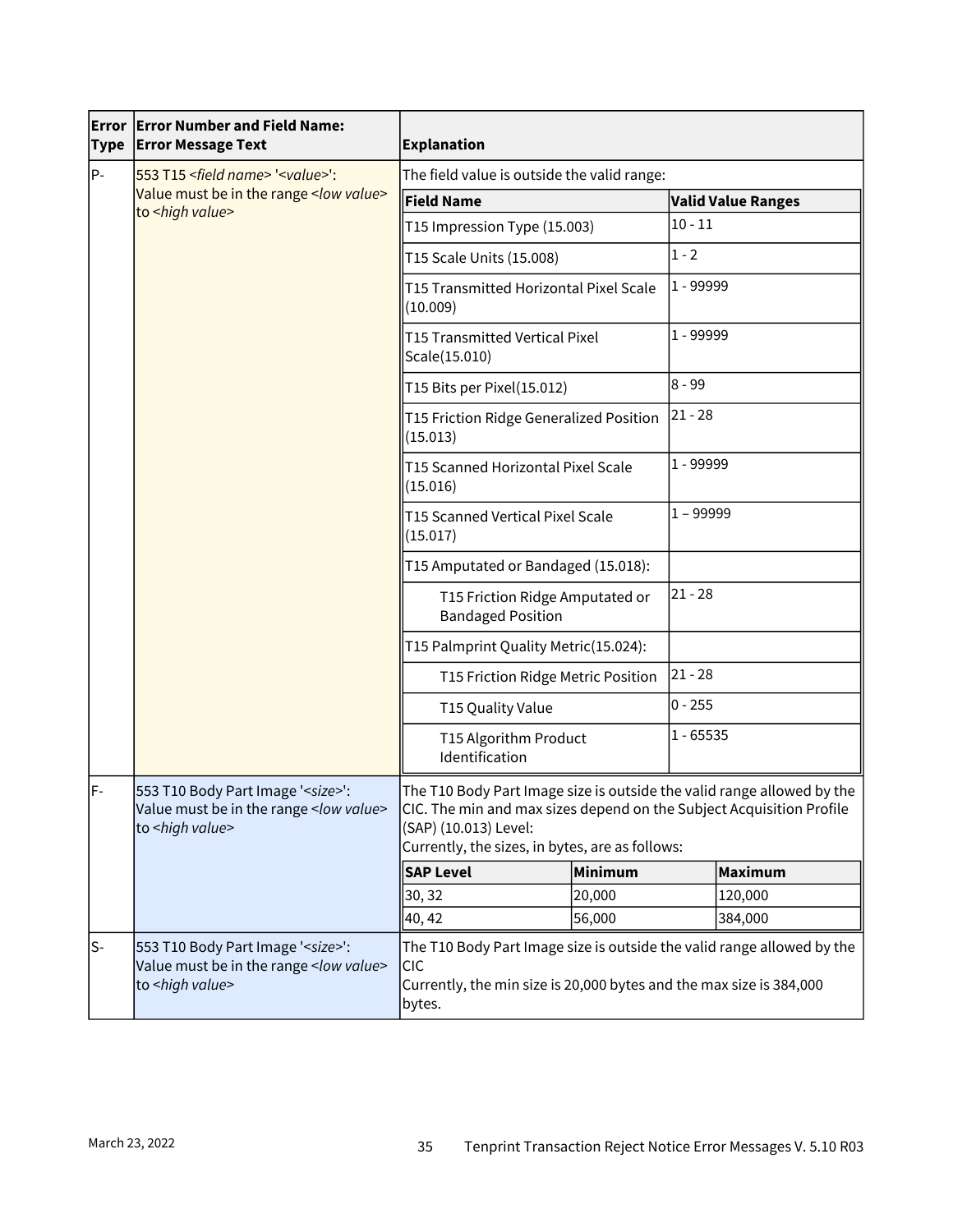| Error<br><b>Type</b> | <b>Error Number and Field Name:</b><br><b>Error Message Text</b>                                                                                                                                                                                                                                    | <b>Explanation</b>                                                                                                                                                                                                                                                                                                                                                                                                                                                                                                                                                                                                                                                                                                                                                                                                                                                                                                                      |
|----------------------|-----------------------------------------------------------------------------------------------------------------------------------------------------------------------------------------------------------------------------------------------------------------------------------------------------|-----------------------------------------------------------------------------------------------------------------------------------------------------------------------------------------------------------------------------------------------------------------------------------------------------------------------------------------------------------------------------------------------------------------------------------------------------------------------------------------------------------------------------------------------------------------------------------------------------------------------------------------------------------------------------------------------------------------------------------------------------------------------------------------------------------------------------------------------------------------------------------------------------------------------------------------|
| $P -$                | 553 T15 Palm Print Image ' <size>':<br/>Value must be in the range &lt; low value&gt;<br/>to <high value=""></high></size>                                                                                                                                                                          | The T15 Palm Print Image size is outside the valid range allowed by the<br>CIC.<br>Currently, the min size is 5,000 bytes and max size is 2,000,000 bytes.                                                                                                                                                                                                                                                                                                                                                                                                                                                                                                                                                                                                                                                                                                                                                                              |
| lF-                  | 554 T10 <field name="">:<br/>Value must be null</field>                                                                                                                                                                                                                                             | A field which contains information about an image must not be<br>supplied because there is no image in Body Part Image (10.999) or<br>Body Part Image (10.999).                                                                                                                                                                                                                                                                                                                                                                                                                                                                                                                                                                                                                                                                                                                                                                         |
| ls-                  | 554 T10 <field name="">:<br/>Value must be null</field>                                                                                                                                                                                                                                             | A field which contains information about an image must not be<br>supplied because there is no image in Body Part Image (10.999) or<br>Body Part Image (10.999).                                                                                                                                                                                                                                                                                                                                                                                                                                                                                                                                                                                                                                                                                                                                                                         |
| P-                   | 554 T15 <field name="">:<br/>Value must be null</field>                                                                                                                                                                                                                                             | A field which contains information about an image must not be<br>supplied because there is no image in Palmprint Image (15.999) or<br>Body Part Image (10.999).                                                                                                                                                                                                                                                                                                                                                                                                                                                                                                                                                                                                                                                                                                                                                                         |
| lF-                  | 555 T10 Subject Pose:                                                                                                                                                                                                                                                                               | The transaction contains Type 10 Facial records but none of the<br>Missing valid required frontal face photo records contains a valid frontal face. A transaction with Type 10 Facial<br>records must contain at least one record with either:<br>· Subject Pose (10.020) of 'F'<br>or<br>• Subject Pose (10.020) of 'D' with Subject Pose Angles (10.021)<br>subfields Yaw, Pitch, and Roll of 0,0,0.<br>Note: To be considered a valid frontal face the Type 10 record cannot<br>contain other errors which caused it to be discarded.                                                                                                                                                                                                                                                                                                                                                                                                |
| lF-                  | 556 T10 Compression Algorithm:<br>At least one facial photo must be a<br>frontal face compressed using lossless<br>JPEG 2000 (JP2L)                                                                                                                                                                 | For Subject Acquisition Profile (SAP) (1.013) Level 40: The transaction<br>contains one or more Type 10 Facial record (see message 555 for<br>definition), but none of them is compressed using lossless JPEG 2000<br>(Compression Algorithm (15.011) value of 'JP2L').                                                                                                                                                                                                                                                                                                                                                                                                                                                                                                                                                                                                                                                                 |
| P-                   | 557 T15 Friction Ridge Metric Position:<br>Palm code does not match Palmprint<br>Position                                                                                                                                                                                                           | T15 Friction Ridge Metric Position subfield (15.024 Palmprint Quality<br>Metric) does not match the palmprint position indicated in Friction<br>Ridge Generalized Position (15.013).                                                                                                                                                                                                                                                                                                                                                                                                                                                                                                                                                                                                                                                                                                                                                    |
| lv-                  | 558 T4 Fingerprint Position ' <finger<br>position&gt;":<br/>No image is included but amputated or<br/>bandaged code 'XX' specified; code 'XX'<br/>means position has a partial<br/>If intent is to indicate an unprintable<br/>position, code must be 'UP' and do not<br/>include image</finger<br> | The transaction contains contradictory data for finger position <finger<br>position&gt;. It does not contain a Type 4 record with a fingerprint image<br/>for a finger position but the Type 2 record Amputated or Bandaged<br/>field 2.084 value 'XX' indicates that the finger has a partial amputation.<br/>('XX' cannot be used to indicate a full amputation.)<br/>amputation and image can be captured; Use of the codes 'UP' and 'XX' must be as follows:<br/>• If a finger is partially amputated and a partial fingerprint<br/>impression can be captured: Capture the impression and supply<br/>information in the Amputated or Bandaged field. Set the code to<br/>'XX' to indicate a partial amputation.<br/>If a finger cannot be captured: Supply information in the<br/>Amputated or Bandaged field. Set the code to 'UP' to indicate that<br/>a fingerprint impression cannot be captured (is unprintable).</finger<br> |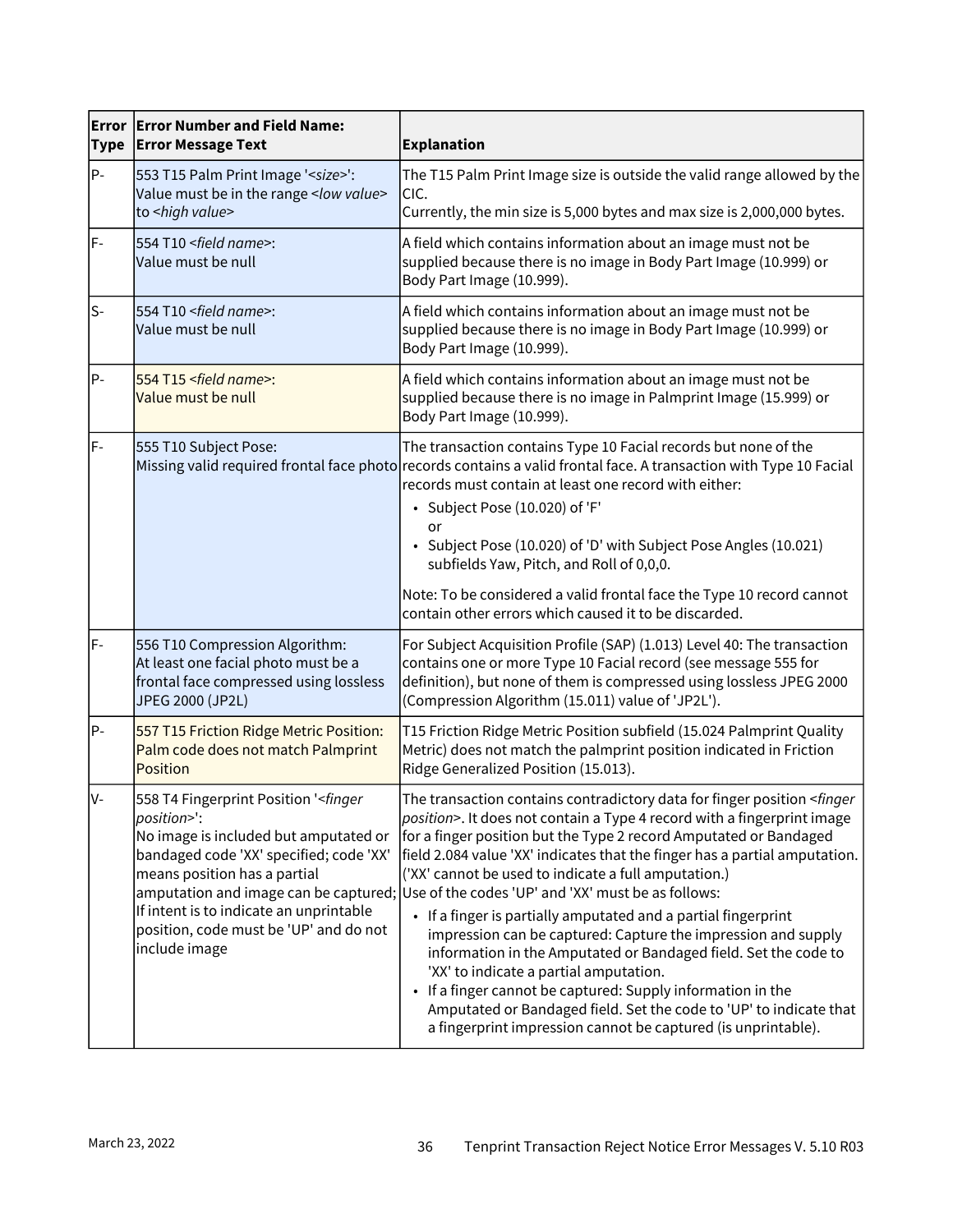| <b>Type</b> | <b>Error Error Number and Field Name:</b><br><b>Error Message Text</b>                                                                                                                                                                                                       | <b>Explanation</b>                                                                                                                                                                                                                                                                                                                                                                                                                                                                                                                                                                                                                                                                                                                                                                                                                                                                                                    |
|-------------|------------------------------------------------------------------------------------------------------------------------------------------------------------------------------------------------------------------------------------------------------------------------------|-----------------------------------------------------------------------------------------------------------------------------------------------------------------------------------------------------------------------------------------------------------------------------------------------------------------------------------------------------------------------------------------------------------------------------------------------------------------------------------------------------------------------------------------------------------------------------------------------------------------------------------------------------------------------------------------------------------------------------------------------------------------------------------------------------------------------------------------------------------------------------------------------------------------------|
| P-          | 558 T15 Palm Print Position '< palm<br>position>":<br>No image is included but amputated or<br>bandaged code 'XX' specified; code 'XX'<br>means position has a partial<br>If intent is to indicate an unprintable<br>position, code must be 'UP' and do not<br>include image | A Type 15 record contains contradictory data for palm position <palm<br>position&gt;. It does not contain a palm print image in the Type 15 record<br/>for a palm position but the Type 15 Amputated or Bandaged field<br/>15.018 value 'XX' indicates that the finger has a partial amputation.<br/>('XX' cannot be used to indicate a full amputation.)<br/>amputation and image can be captured; Use of the codes 'UP' and 'XX' must be as follows:<br/>• If a palm is partially amputated and a partial palm print<br/>impression can be captured: Capture the impression and supply<br/>information in the Amputated or Bandaged field. Set the code to<br/>'XX' to indicate a partial amputation.<br/>If a palm cannot be captured: Supply information in the<br/>Amputated or Bandaged field. Set the code to 'UP' to indicate that<br/>a palm print impression cannot be captured (is unprintable).</palm<br> |
| F-          | 559 T10 <time field="" name="">:<br/>Time is invalid</time>                                                                                                                                                                                                                  | The time portion of the specified date/time field must be in the format<br>hhmmssZ.                                                                                                                                                                                                                                                                                                                                                                                                                                                                                                                                                                                                                                                                                                                                                                                                                                   |
| ls-         | 559 T10 <time field="" name="">:<br/>Time is invalid</time>                                                                                                                                                                                                                  | The time portion of the specified date/time field must be in the format<br>hhmmssZ.                                                                                                                                                                                                                                                                                                                                                                                                                                                                                                                                                                                                                                                                                                                                                                                                                                   |
| P-          | 559 T15 <time field="" name="">:<br/>Time is invalid</time>                                                                                                                                                                                                                  | The time portion of the specified date/time field must be in the format<br>hhmmssZ.                                                                                                                                                                                                                                                                                                                                                                                                                                                                                                                                                                                                                                                                                                                                                                                                                                   |
| F-          | 560 T10 <field name="">:<br/>Duplicate field value</field>                                                                                                                                                                                                                   | The same value occurs more than once in a repeating field.                                                                                                                                                                                                                                                                                                                                                                                                                                                                                                                                                                                                                                                                                                                                                                                                                                                            |
| ls-         | 560 T10 <field name="">:<br/>Duplicate field value</field>                                                                                                                                                                                                                   | The same value occurs more than once in a repeating field.                                                                                                                                                                                                                                                                                                                                                                                                                                                                                                                                                                                                                                                                                                                                                                                                                                                            |
| F-          | 561 T10 Feature Contours:<br>Must be provided when Tiered Markup<br>Collection is '5'                                                                                                                                                                                        | Feature Contours (10.033) are not present. They must be present when<br>the value Tiered Markup Collection (10.031) is '5'.                                                                                                                                                                                                                                                                                                                                                                                                                                                                                                                                                                                                                                                                                                                                                                                           |
| lU-         | 562 NC Indicator (Trans Control Ref No)<br><number>:<br/>Value must be FBI Response TCN from<br/>an FBI Error Report</number>                                                                                                                                                | The NC Indicator (aka Transaction Control Reference Number) field in<br>a no-charge resubmit civil APP transaction is populated but the value<br>No FBI response found with given value; is not the FBI Response TCN of any FBI response.<br>The value to enter in this field is the FBI Response TCN in the FBI Error<br>Report.<br>This validation is NOT to be implemented by scanning station<br>software.<br>(If the transaction is rejected with an AFIS error, do not resubmit as a<br>no-charge resubmit. This is only used for resubmits when the FBI<br>rejects the transaction.)                                                                                                                                                                                                                                                                                                                           |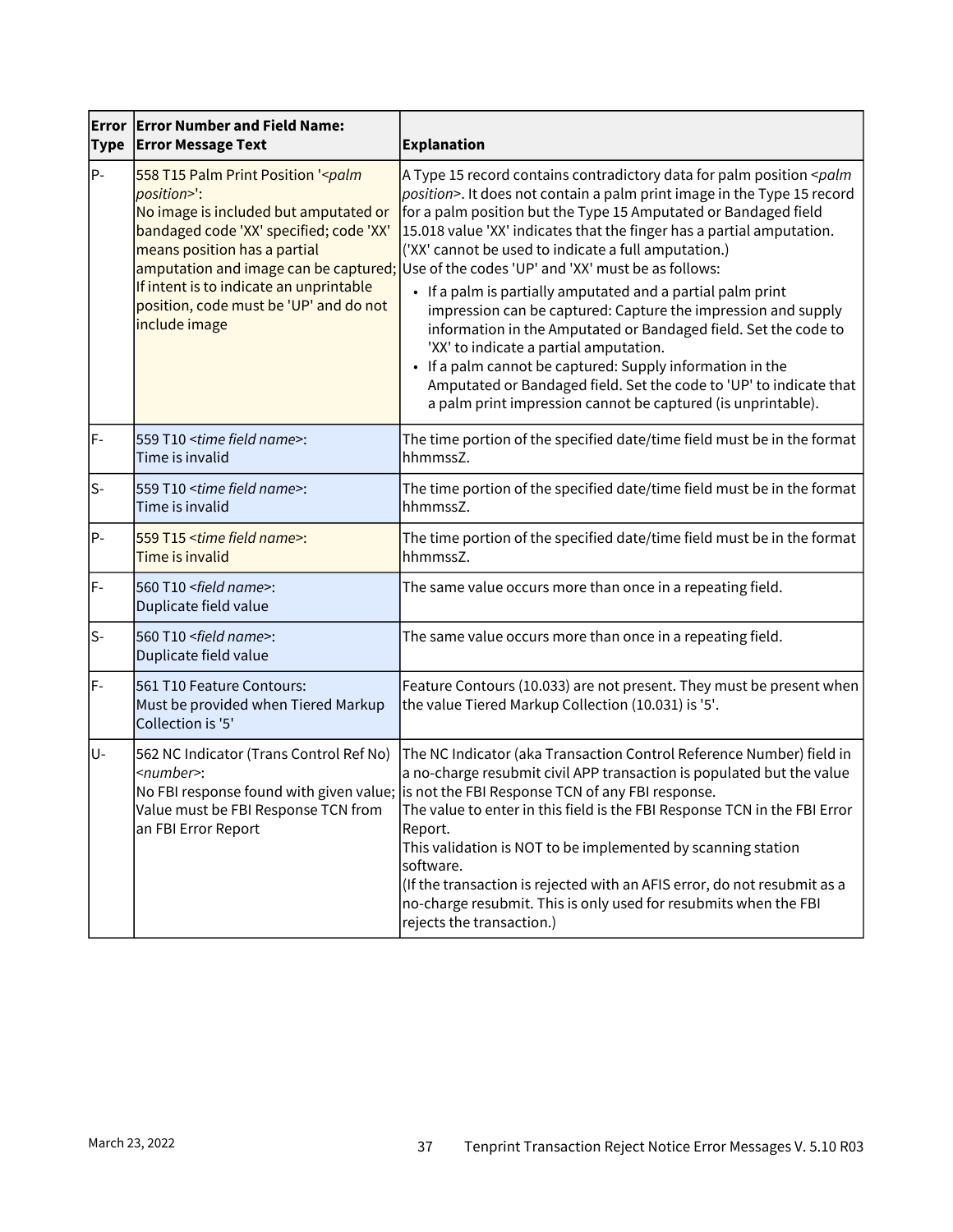| <b>Type</b> | <b>Error Error Number and Field Name:</b><br><b>Error Message Text</b>                                                                                                                                                                                                                                                                                                             | <b>Explanation</b>                                                                                                                                                                                                                                                                                                                                                                                                                                                                                                         |
|-------------|------------------------------------------------------------------------------------------------------------------------------------------------------------------------------------------------------------------------------------------------------------------------------------------------------------------------------------------------------------------------------------|----------------------------------------------------------------------------------------------------------------------------------------------------------------------------------------------------------------------------------------------------------------------------------------------------------------------------------------------------------------------------------------------------------------------------------------------------------------------------------------------------------------------------|
| U-          | 563 NC Indicator (Trans Control Ref No)<br><number>:<br/>FBI response with given value in the FBI<br/>Response TCN is not an FBI Error Report Response TCN of an FBI Rap Sheet.</number>                                                                                                                                                                                           | The NC Indicator (aka Transaction Control Reference Number) field in<br>a no-charge resubmit civil APP transaction is populated but the value<br>is not the FBI Response TCN of an FBI Error Report. Instead, it is the FBI<br>Since the FBI responded with a Rap Sheet, the transaction should not<br>have been resubmitted.<br>This validation is NOT to be implemented by scanning station<br>software.                                                                                                                 |
| U-          | 564 NC Indicator (Trans Control Ref No)<br><value app="" in="" indicator="" nc="" no<br="" of="" the="">charge resubmit transaction&gt;, <fbi<br>response tcn of an FBI Rap Sheet&gt; on<br/><date> for archive id <archive id="">:<br/>Given value is already associated with<br/>an FBI Rap Sheet with indicated FBI<br/>Response TCN and date</archive></date></fbi<br></value> | The NC Indicator (aka Transaction Control Reference Number) field in<br>a no-charge resubmit APP transaction is populated with the FBI<br>Response TCN of an FBI Error Report. However, a no-charge resubmit<br>civil APP transaction was already submitted with response that is an<br>FBI Rap Sheet.<br>Therefore, the transaction should not have been yet resubmitted again<br>since the first resubmit got an FBI Rap Sheet in response.<br>This validation is NOT to be implemented by scanning station<br>software. |
| lv-         | 591 <field name="">:<br/>Missing required field value</field>                                                                                                                                                                                                                                                                                                                      | A required field, or required subfield in a group field, is missing.<br>In some group fields, even if the field is not required, if one subfield is<br>present then others may be required. For example, in the field Driver's<br>License, if the Number is present, then the State must be present, and<br>vice versa. If text that is considered "essentially null" is entered, then it<br>is considered missing for purposes of this validation.<br>Required fields are listed in the ICD in appendix A.1 through A.4.  |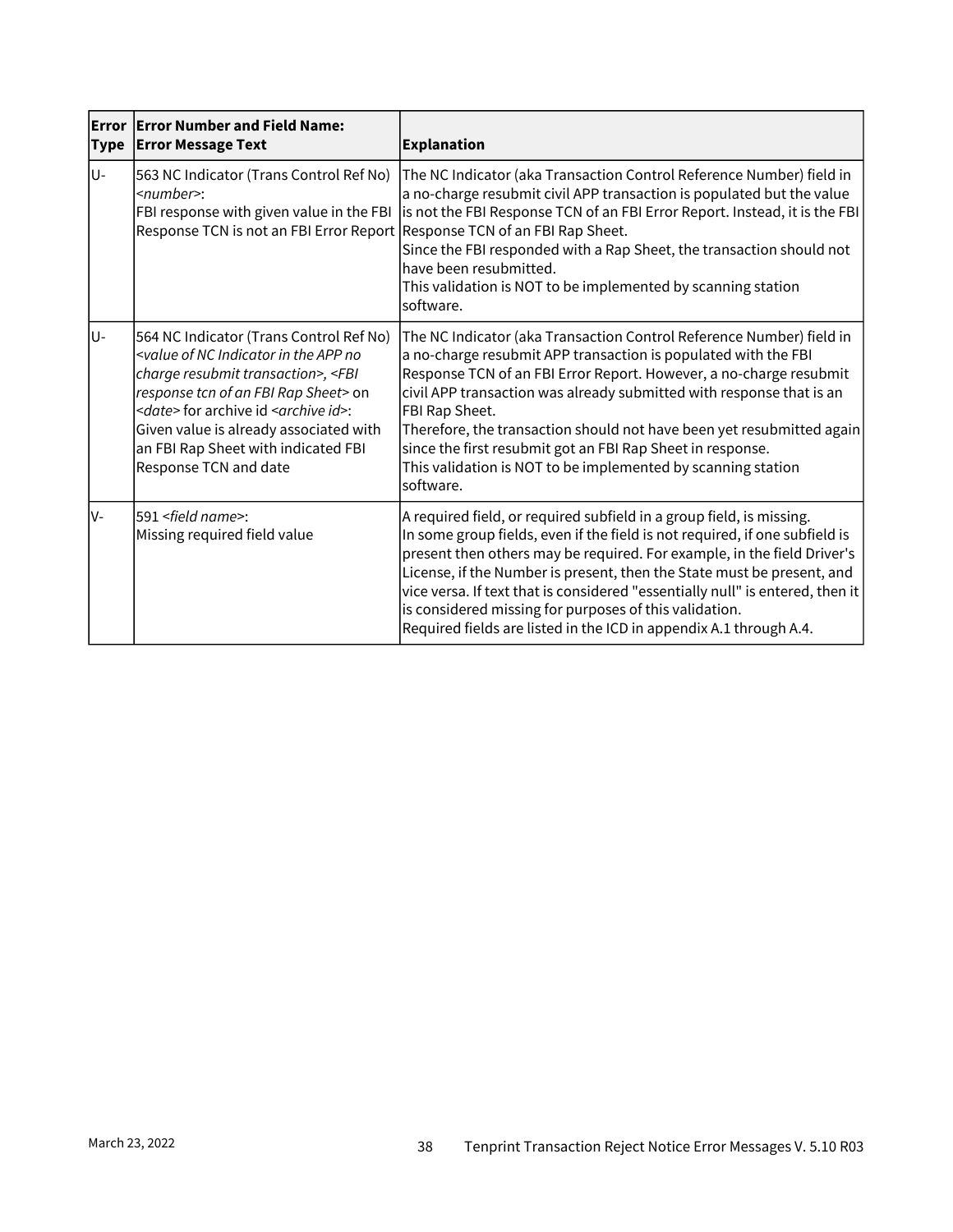| Error<br><b>Type</b> | <b>Error Number and Field Name:</b><br><b>Error Message Text</b>  | Explanation                                                                                                                                                                                                                                                                                                                                                                                                                                                                                                                                                                                                                                                                                                                          |
|----------------------|-------------------------------------------------------------------|--------------------------------------------------------------------------------------------------------------------------------------------------------------------------------------------------------------------------------------------------------------------------------------------------------------------------------------------------------------------------------------------------------------------------------------------------------------------------------------------------------------------------------------------------------------------------------------------------------------------------------------------------------------------------------------------------------------------------------------|
| lF-                  | 591 T10 <field name="">:<br/>Missing required field value</field> | A required field, or required subfield in a group field, is missing.<br>In some group fields, even if the field is not required, if one subfield is<br>present then others may be required. For example, in the field Driver's<br>License, it the Number is present, then the State must be present, and<br>vice versa. If text that is considered "essentially null" is entered, then it<br>is considered missing for purposes of this validation.<br>The following fields are required:                                                                                                                                                                                                                                            |
|                      |                                                                   | Source Agency ORI (10.004)<br>Photo Capture Date (10.005)<br>Horizontal Length (10.006)<br>Vertical Line Length (10.007)<br><b>Scale Units (10.008)</b><br>Transmitted Horizontal Pixel Scale (10.009)<br>Transmitted Vertical Pixel Scale (10.010)<br>Compression Algorithm (10.011)<br>Image Type (10.003)<br>Subject Acquisition Profile (SAP) (10.013)                                                                                                                                                                                                                                                                                                                                                                           |
|                      |                                                                   | In Make Model Serial Number (10.904): If this field is present, all<br>subfields are required.<br>If the Subject Acquisition Profile (SAP) (10.013) Level is 40, the<br>following fields are required: Photo Acquisition Source(10.023),<br>Subject Facial Description (10.026), Subject Eye Color (10.027), Subject<br>Hair Color (10.028).                                                                                                                                                                                                                                                                                                                                                                                         |
|                      |                                                                   | In T10 Subject Pose (10.020): If the value is 'A', Pose Offset Angle<br>$(10.021)$ is required.<br>In T10 Subject Pose (10.020): If the value is 'D': Subject Pose Angles<br>(10.025) is required.<br>In T10 Photo Acquisition Source (10.023): If the Photo Attribute Code<br>subfield is 'VENDOR', then the Vendor-specific Description subfield<br>must be present.<br>In T10 Subject Quality Scores (10.024): the three subfields are required.<br>In T10 Subject Pose Angles (10.025): In an occurrence, the three Angle<br>subfields must be present.<br>In T10 Subject Pose Angles (10.025): In an occurrence, the Uncertainty<br>subfields are optional, but if one Uncertainty subfield is present, all<br>must be present. |
|                      |                                                                   | In T10 2D Facial Feature Points (10.029): In an occurrence, the four<br>subfields are required.<br>In T10 Feature Contours (10.033): Must be present if Tiered Markup<br>Collection (10.031) is '5'.<br>In T10 Feature Contours (10.033): In an occurrence, Feature Contour<br>Code, Number of Points, three occurrences Horizontal Point Offset,<br>and three occurrences of Vertical Point Offset must be present.<br>In T10 Occlusions (10.045): In an occurrence, Occlusion Opacity,<br>Occlusion Type, Number of Points, three occurrences Horizontal Point<br>Offset, and three occurrences of Vertical Point Offset must be present.                                                                                          |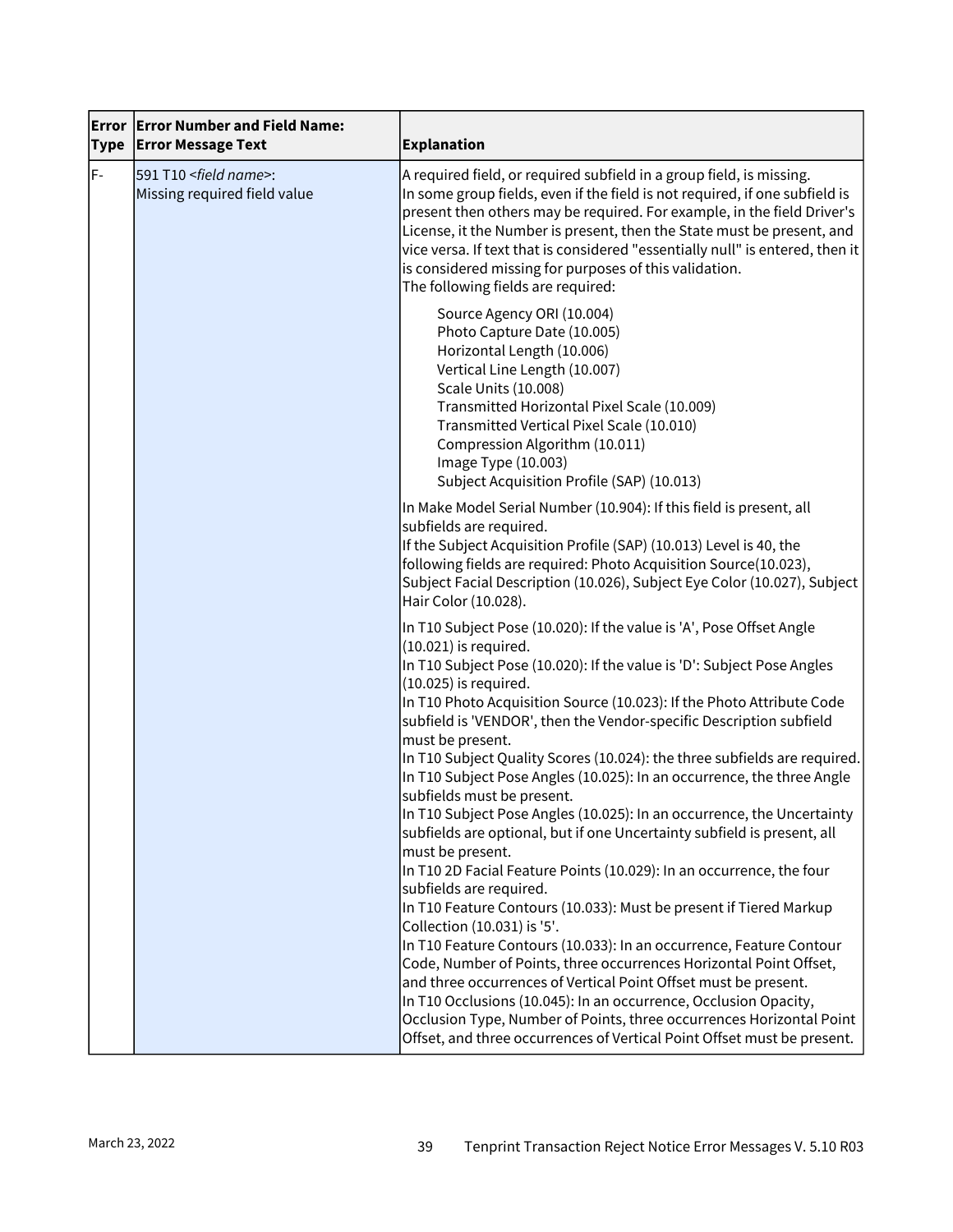| <b>Type</b> | <b>Error Error Number and Field Name:</b><br><b>Error Message Text</b> | <b>Explanation</b>                                                                                                                                                                                                                                                                                                                                                                                                                                                                                                                                                                               |
|-------------|------------------------------------------------------------------------|--------------------------------------------------------------------------------------------------------------------------------------------------------------------------------------------------------------------------------------------------------------------------------------------------------------------------------------------------------------------------------------------------------------------------------------------------------------------------------------------------------------------------------------------------------------------------------------------------|
| ls-         | 591 T10 <field name="">:<br/>Missing required field value</field>      | A required field, or required subfield in a group field, is missing.<br>In some group fields, even if the field is not required, if one subfield is<br>present then others may be required. For example, in the field Driver's<br>License, it the Number is present, then the State must be present, and<br>vice versa. If text that is considered "essentially null" is entered, then it<br>is considered missing for purposes of this validation. The following<br>fields are required:                                                                                                        |
|             |                                                                        | Source Agency ORI (10.004)<br>Photo Capture Date (10.005)<br>Horizontal Length (10.006)<br>Vertical Line Length (10.007)<br><b>Scale Units (10.008)</b><br>Transmitted Horizontal Pixel Scale (10.009)<br>Transmitted Vertical Pixel Scale (10.010)<br>Compression Algorithm (10.011)<br>NCIC SMT Code (10.040)<br>SMT Size (10.041)<br>SMT Descriptors (10.042).                                                                                                                                                                                                                                |
|             |                                                                        | In Make Model Serial Number (10.904): If this field is present, all<br>subfields are required.<br>In T10 SMT Size (10.041): Both subfields must be present.<br>In T10 SMT Descriptors (10.042): In an occurrence, if SMT Code<br>Indicator subfield is 'TATTOO', 'CHEMICAL', 'BRANDED', or 'CUT',<br>subfields Tattoo Class and Tattoo Subclass are required.<br>In T10 SMT Descriptors (10.042): In an occurrence, if SMT Code<br>Indicator subfield is 'TATTOO', Tattoo Color (10.043) is required.<br>In T10 Tattoo Color (10.043): In each occurrence, Predominant Color<br>must be present. |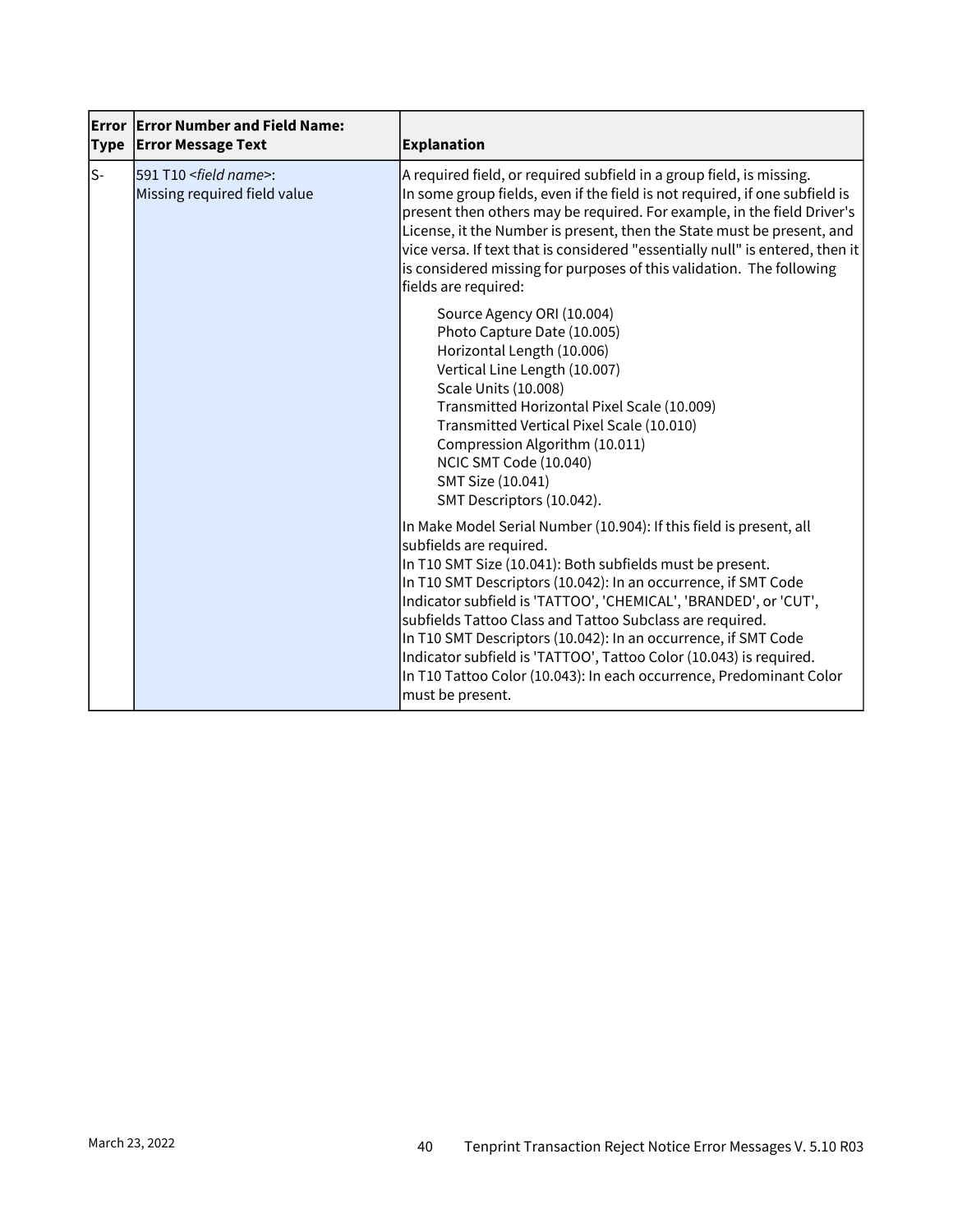| <b>Type</b> | <b>Error Error Number and Field Name:</b><br><b>Error Message Text</b> | <b>Explanation</b>                                                                                                                                                                                                                                                                                                                                                                                                                                                                                                                                                                                                            |                   |
|-------------|------------------------------------------------------------------------|-------------------------------------------------------------------------------------------------------------------------------------------------------------------------------------------------------------------------------------------------------------------------------------------------------------------------------------------------------------------------------------------------------------------------------------------------------------------------------------------------------------------------------------------------------------------------------------------------------------------------------|-------------------|
| lP-         | 591 T15 <field name:<br="">Missing required field value</field>        | A required field, or required subfield in a group field, is missing. The<br>following fields are required:<br>Palmprint Type (15.003)<br>Source Agency ORI (15.004)<br>Palmprint Capture Date (15.005)<br>Horizontal Length (15.006)<br>Vertical Line Length (15.007)<br><b>Scale Units (15.008)</b><br>Transmitted Horizontal Pixel Scale (15.009)<br>Transmitted Vertical Pixel Scale (15.010)<br>Compression Algorithm (15.011)<br>Bits per Pixel (15.012)<br>Friction Ridge Generalized Position (15.013)                                                                                                                 |                   |
|             |                                                                        |                                                                                                                                                                                                                                                                                                                                                                                                                                                                                                                                                                                                                               |                   |
|             |                                                                        | In some group fields, even if the field is not required, if one subfield is<br>present then others may be required. For example, in the field Driver's<br>License, it the Number is present, then the State must be present, and<br>vice versa.<br>Amputated or Bandaged (15.018): In an occurrence, both subfields are<br>required.<br>Friction Ridge Quality Metric (15.024): In an occurrence, all four<br>subfields are required.<br>Annotated Information (15.902): In an occurrence, all four subfields are<br>required.<br>Make Model Serial Number (15.904): If this field is present, all subfields<br>are required. |                   |
| V-          | 592 <field name="">:<br/>Too many occurrences of field</field>         | There are too many occurrences in the indicated repeating field.                                                                                                                                                                                                                                                                                                                                                                                                                                                                                                                                                              |                   |
| lF-         | 592 T10 <field name="">:<br/>Too many occurrences of field</field>     | There are too many occurrences in the indicated repeating field.<br>For Type 10 records, the following fields may have more than one<br>occurrence:                                                                                                                                                                                                                                                                                                                                                                                                                                                                           |                   |
|             |                                                                        | $ $ Field                                                                                                                                                                                                                                                                                                                                                                                                                                                                                                                                                                                                                     | <b>Max Occurs</b> |
|             |                                                                        | ∥T10 Lighting Artifacts (10.019)                                                                                                                                                                                                                                                                                                                                                                                                                                                                                                                                                                                              | 3                 |
|             |                                                                        | T10 Subject Quality Scores (10.024)                                                                                                                                                                                                                                                                                                                                                                                                                                                                                                                                                                                           | 9                 |
|             |                                                                        | T10 Subject Facial Description (10.026)                                                                                                                                                                                                                                                                                                                                                                                                                                                                                                                                                                                       | 50                |
|             |                                                                        | T10 Subject Hair Color (10.028)                                                                                                                                                                                                                                                                                                                                                                                                                                                                                                                                                                                               | $\overline{2}$    |
|             |                                                                        | T10 2D Facial Feature Points (10.029)                                                                                                                                                                                                                                                                                                                                                                                                                                                                                                                                                                                         | 88                |
|             |                                                                        | T10 Feature Contours (10.033)                                                                                                                                                                                                                                                                                                                                                                                                                                                                                                                                                                                                 | 12                |
|             |                                                                        | T10 Occlusions (10.045)<br>T10 Image Transform (10.044)                                                                                                                                                                                                                                                                                                                                                                                                                                                                                                                                                                       | 12<br>18          |
|             |                                                                        | T10 Annotation Information (10.902)                                                                                                                                                                                                                                                                                                                                                                                                                                                                                                                                                                                           | 100               |
|             |                                                                        |                                                                                                                                                                                                                                                                                                                                                                                                                                                                                                                                                                                                                               |                   |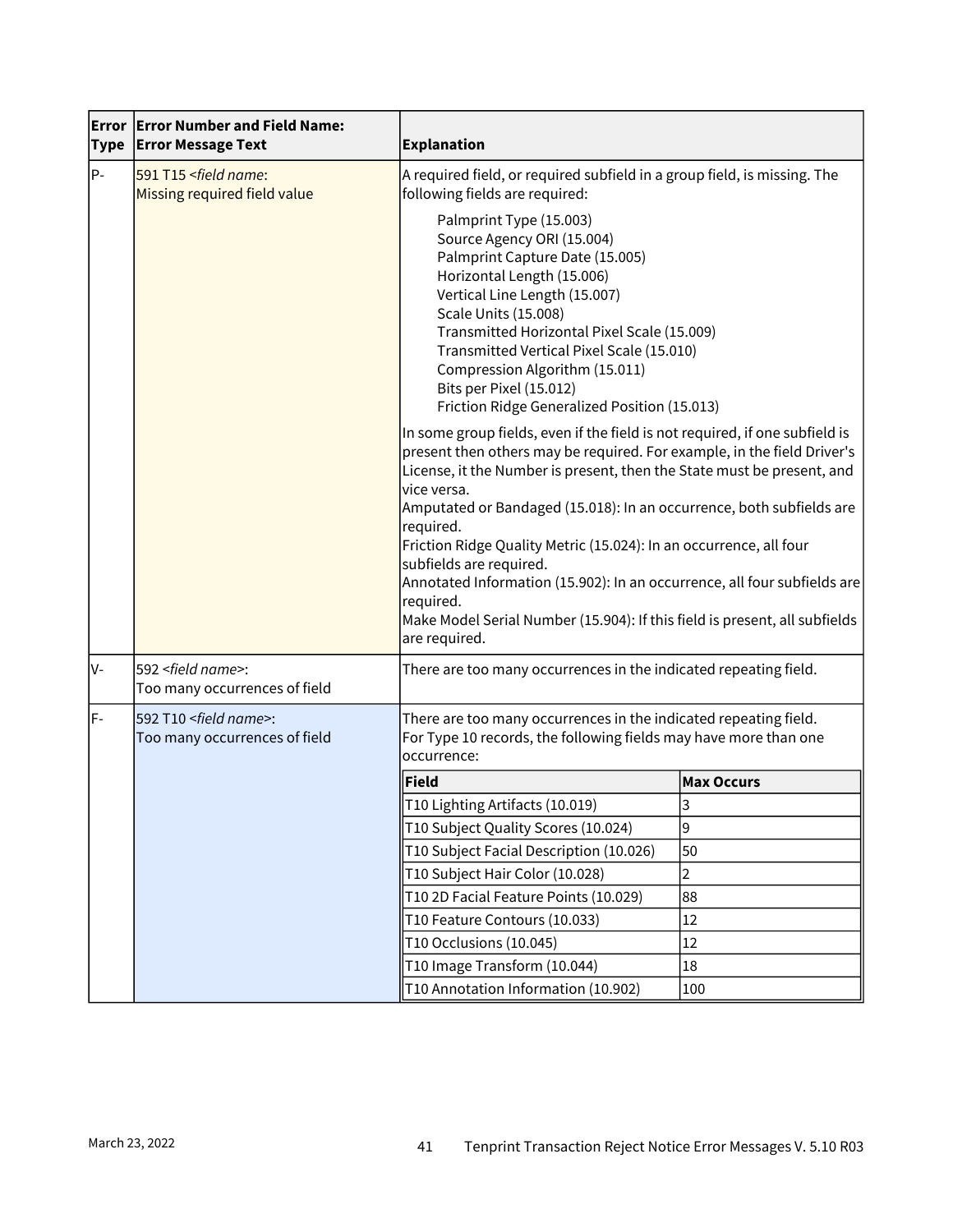| <b>Type</b> | <b>Error Error Number and Field Name:</b><br><b>Error Message Text</b>       | <b>Explanation</b>                                                                                                                                                                    |                   |
|-------------|------------------------------------------------------------------------------|---------------------------------------------------------------------------------------------------------------------------------------------------------------------------------------|-------------------|
| ls-         | 592 T10 <field name="">:<br/>Too many occurrences of field</field>           | There are too many occurrences in a field.<br>For Type 10 records, the following fields may have more than one<br>occurrence:                                                         |                   |
|             |                                                                              | Field                                                                                                                                                                                 | <b>Max Occurs</b> |
|             |                                                                              | T10 NCIC SMT Code (10.040)                                                                                                                                                            | 3                 |
|             |                                                                              | T10 SMT Descriptors (10.042)                                                                                                                                                          | 9                 |
|             |                                                                              | T10 Tattoo Color (10.043)                                                                                                                                                             | 6                 |
|             |                                                                              | T10 Image Transform (10.044)                                                                                                                                                          | 18                |
|             |                                                                              | T10 Annotation Information (10.902)                                                                                                                                                   | 100               |
|             |                                                                              | T10 SMT Descriptor Info Items: In T10 SMT<br>Descriptors (10.042), in an occurrence, the<br>maximum number of subfields is                                                            | 4                 |
|             |                                                                              | T10 Tattoo Color Info Items: In T10 Tattoo<br>Color (10.043), in an occurrence, the<br>maximum number of subfields is                                                                 | 6                 |
| lP-         | 592 T15 <field name="">:<br/>Too many occurrences of field</field>           | There are too many occurrences in a field.<br>For Type 15 records, the following fields may have more than one<br>occurrence:                                                         |                   |
|             |                                                                              | <b>Field</b>                                                                                                                                                                          | <b>Max Occurs</b> |
|             |                                                                              | T15 Palmprint Quality Metric (15.02)                                                                                                                                                  | 9                 |
|             |                                                                              | T15 Annotation Information (15.902)                                                                                                                                                   | 100               |
| lv-         | 593 <field name=""> '<value>':<br/>Field value too short</value></field>     | The number of characters in the field value is less than the minimum<br>allowed. Or, it may indicate that an occurrence in a simple repeating<br>field (e.g., Date of Birth) is null. |                   |
| lP-         | 593 T15 <field name=""> '<value>':<br/>Field value too short</value></field> | The number of characters in the field value is less than the minimum<br>allowed. Or, it may indicate that an occurrence in a simple repeating<br>field (e.g., Date of Birth) is null. |                   |
| lv-         | 594 <field name=""> '<value>':<br/>Field value too long</value></field>      | The number of characters in the field value is greater than the<br>maximum allowed.                                                                                                   |                   |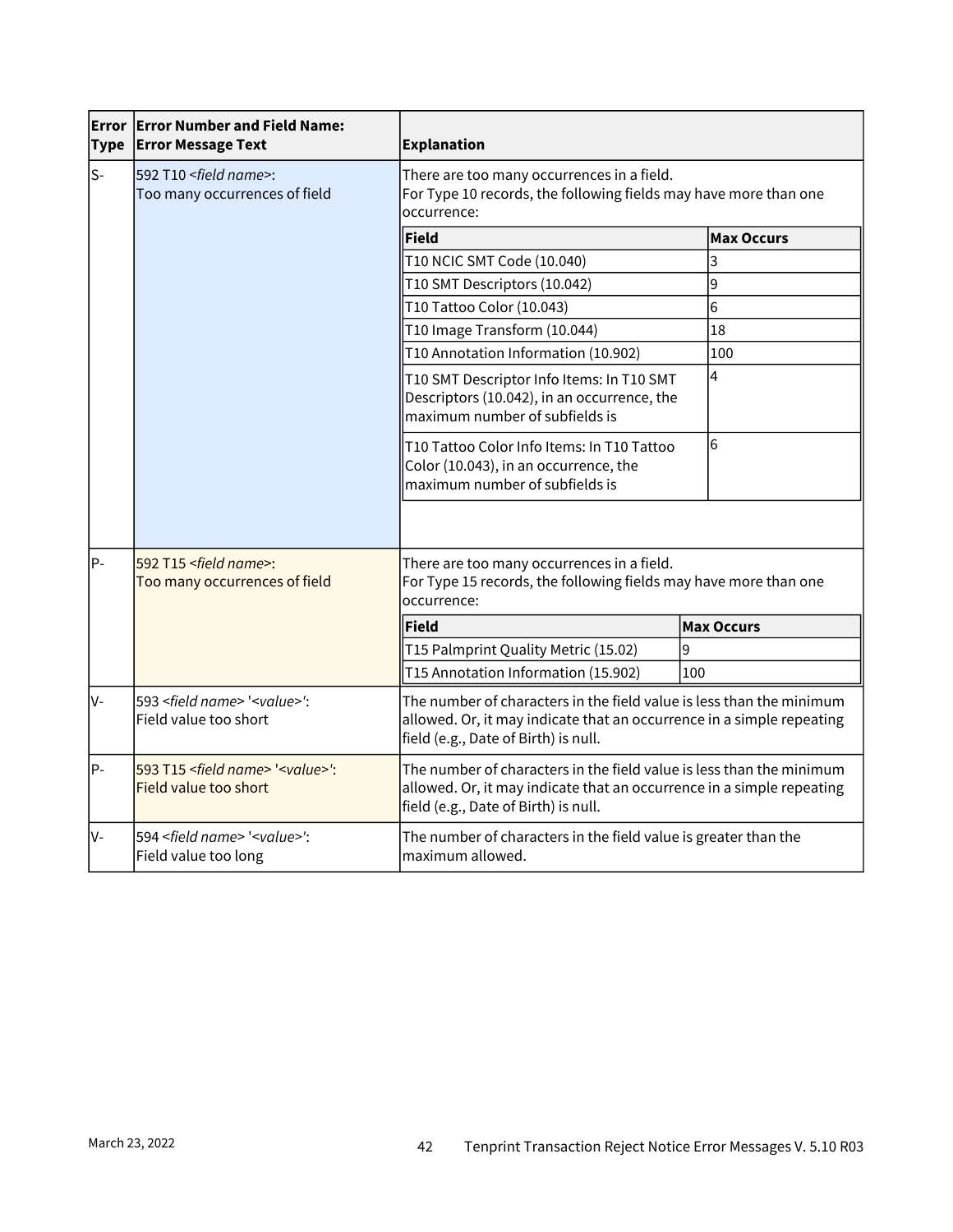| Error<br><b>Type</b> | <b>Error Number and Field Name:</b><br><b>Error Message Text</b>            | <b>Explanation</b>                                                                                                           |                   |  |
|----------------------|-----------------------------------------------------------------------------|------------------------------------------------------------------------------------------------------------------------------|-------------------|--|
| F-                   | 594 T10 <field name=""> '<value>':<br/>Field value too long</value></field> | The number of characters in the field value is greater than the<br>maximum allowed.<br>The following are for Type 10 fields: |                   |  |
|                      |                                                                             | Field                                                                                                                        | Max Length        |  |
|                      |                                                                             | T10 Photo Acquisition Source (10.023):                                                                                       |                   |  |
|                      |                                                                             | T10 Vendor-specific Description                                                                                              | 7                 |  |
|                      |                                                                             | T10 Subject Facial Description<br>(10.026)                                                                                   | 20                |  |
|                      |                                                                             | T10 Comment (10.038)                                                                                                         | 126               |  |
|                      |                                                                             | T10 Annotation Information (10.902):                                                                                         |                   |  |
|                      |                                                                             | T10 Processing Algorithm Name<br>Version                                                                                     | 64                |  |
|                      |                                                                             | T10 Algorithm Owner                                                                                                          | 64                |  |
|                      |                                                                             | T10 Process Description                                                                                                      | 64                |  |
|                      |                                                                             | T10 Make Model Serial Number (10.904):                                                                                       |                   |  |
|                      |                                                                             | T10 Make                                                                                                                     | 50                |  |
|                      |                                                                             | T10 Model                                                                                                                    | 50                |  |
|                      |                                                                             | T10 Serial Number                                                                                                            | 50                |  |
|                      |                                                                             | T10 Source Agency Name (10.993)                                                                                              | 125               |  |
| ls-                  | 594 T10 <field name=""> '<value>':<br/>Field value too long</value></field> | The number of characters in the field value is greater than the<br>maximum allowed.<br>The following are for Type 10 fields: |                   |  |
|                      |                                                                             | Field                                                                                                                        | <b>Max Length</b> |  |
|                      |                                                                             | T10 SMT Descriptors (10.042):                                                                                                |                   |  |
|                      |                                                                             | T10 Tattoo Description                                                                                                       | 256               |  |
|                      |                                                                             | T10 Annotation Information (10.902):                                                                                         |                   |  |
|                      |                                                                             | T10 Processing Algorithm Name<br>Version                                                                                     | 64                |  |
|                      |                                                                             | T10 Algorithm Owner                                                                                                          | 64                |  |
|                      |                                                                             | T10 Process Description                                                                                                      | 64                |  |
|                      |                                                                             | T10 Make Model Serial Number (10.904):                                                                                       |                   |  |
|                      |                                                                             | T10 Make                                                                                                                     | 50                |  |
|                      |                                                                             | T10 Model                                                                                                                    | 50                |  |
|                      |                                                                             | T10 Serial Number                                                                                                            | 50                |  |
|                      |                                                                             | T10 Source Agency Name (10.993)                                                                                              | 125               |  |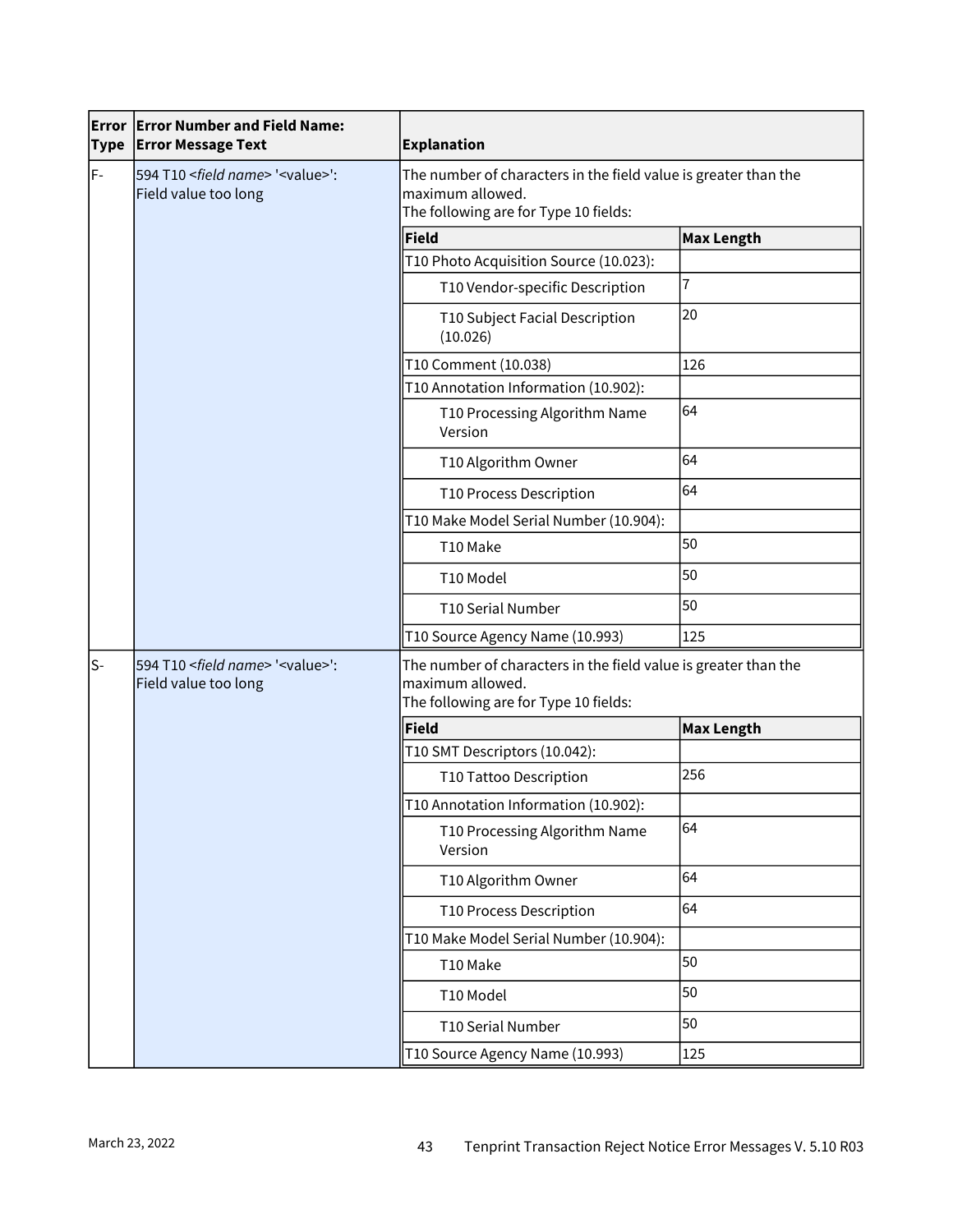| Error<br><b>Type</b> | <b>Error Number and Field Name:</b><br><b>Error Message Text</b>                                                                                                                | <b>Explanation</b>                                                                                                                                                                                                                                                                                                   |                   |
|----------------------|---------------------------------------------------------------------------------------------------------------------------------------------------------------------------------|----------------------------------------------------------------------------------------------------------------------------------------------------------------------------------------------------------------------------------------------------------------------------------------------------------------------|-------------------|
| P-                   | 594 T15 <field name=""> '<value>':<br/>Field value too long</value></field>                                                                                                     | The number of characters in the field value is greater than the<br>maximum allowed.<br>The following are for Type 15 fields:                                                                                                                                                                                         |                   |
|                      |                                                                                                                                                                                 | <b>Field</b>                                                                                                                                                                                                                                                                                                         | <b>Max Length</b> |
|                      |                                                                                                                                                                                 | T15 Comment (15.020)                                                                                                                                                                                                                                                                                                 | 126               |
|                      |                                                                                                                                                                                 | T15 Annotation Information (15.902):                                                                                                                                                                                                                                                                                 |                   |
|                      |                                                                                                                                                                                 | T15 Processing Algorithm Name<br>Version                                                                                                                                                                                                                                                                             | 64                |
|                      |                                                                                                                                                                                 | T15 Algorithm Owner                                                                                                                                                                                                                                                                                                  | 64                |
|                      |                                                                                                                                                                                 | T15 Process Description                                                                                                                                                                                                                                                                                              | 64                |
|                      |                                                                                                                                                                                 | T15 Make Model Serial Number (15.904):                                                                                                                                                                                                                                                                               |                   |
|                      |                                                                                                                                                                                 | T15 Make                                                                                                                                                                                                                                                                                                             | 50                |
|                      |                                                                                                                                                                                 | T15 Model                                                                                                                                                                                                                                                                                                            | 50                |
|                      |                                                                                                                                                                                 | T15 Serial Number                                                                                                                                                                                                                                                                                                    | 50                |
|                      |                                                                                                                                                                                 | T15 Source Agency Name (15.993)                                                                                                                                                                                                                                                                                      | 125               |
|                      | 596 T15 Make, Model, Serial #<br>' <t15 value="">, <t2 value="">':<br/>Make, Model, Serial Number does not<br/>match Type 2<br/>Equipment Make, Model, Serial Number</t2></t15> | If field 15.904 is present, the values of the make, model and serial<br>number subfields must be the same as in Type 2 field 2.067 Image<br>Capture Equipment.                                                                                                                                                       |                   |
| lv-                  | 602 Invalid Record Types:<br>( <record type="">, <record number="">)</record></record>                                                                                          | One or more unrecognized record types (other than a Type 1, 2, 4, 10,<br>or 15) was encountered in a transaction.<br>The record type is followed by the record number which indicates that<br>it was the nth record in the transaction. All invalid record types that<br>are detected are listed in one 602 message. |                   |
| Iv-                  | 603 <field name="">:<br/>ANSI/NIST format exception: <nist<br>parser message&gt;</nist<br></field>                                                                              | The record contains the indicated ANSI/NIST format error making it<br>impossible to correctly parse the fields.                                                                                                                                                                                                      |                   |
| F-                   | 603 T10 <field name="">:<br/>ANSI/NIST format exception: <nist<br>parser message&gt;</nist<br></field>                                                                          | The record contains the indicated ANSI/NIST format error making it<br>impossible to correctly parse the fields.                                                                                                                                                                                                      |                   |
| $S-$                 | 603 T10 <field name="">:<br/>ANSI/NIST format exception: <nist<br>parser message&gt;</nist<br></field>                                                                          | The record contains the indicated ANSI/NIST format error making it<br>impossible to correctly parse the fields.                                                                                                                                                                                                      |                   |
| P-                   | 603 T15 <field name="">:<br/><b>ANSI/NIST format exception: <nist< b=""><br/>parser message&gt;</nist<></b></field>                                                             | The record contains the indicated ANSI/NIST format error making it<br>impossible to correctly parse the fields.                                                                                                                                                                                                      |                   |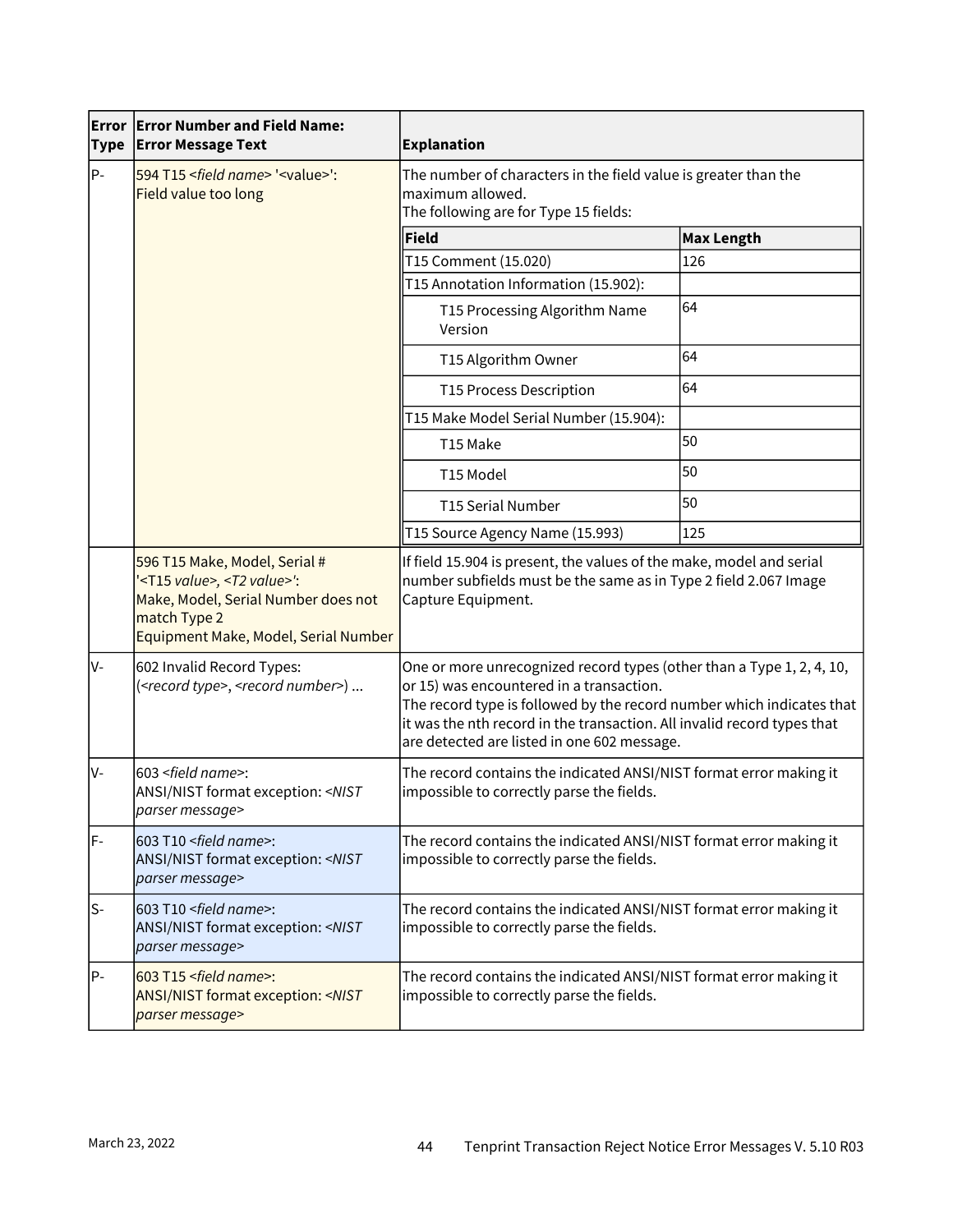| <b>Error</b><br><b>Type</b> | <b>Error Number and Field Name:</b><br><b>Error Message Text</b>                                                      | <b>Explanation</b>                                                                                                                                                                                                                                                                                                                                                                                                |                                                                                                                                |  |
|-----------------------------|-----------------------------------------------------------------------------------------------------------------------|-------------------------------------------------------------------------------------------------------------------------------------------------------------------------------------------------------------------------------------------------------------------------------------------------------------------------------------------------------------------------------------------------------------------|--------------------------------------------------------------------------------------------------------------------------------|--|
| V-                          | 609 Arrest Tracking # ' <value>':<br/>Invalid ATN - check digit error</value>                                         | In a transaction from a livescan:<br>The check digit on the ATN is different than the check digit calculated<br>for the 9 digit number that precedes the check digit.<br>The number is automatically assigned and the check digit is<br>automatically calculated by the livescan software (using the block of<br>numbers downloaded from MCHS).<br>The error may be in the check digit algorithm on the livescan. |                                                                                                                                |  |
| lv-                         | 609 Arrest Tracking # ' <value>':<br/>Invalid ATN - check digit error</value>                                         | In a transaction from a cardscan:<br>The check digit on the ATN is different than the check digit calculated<br>for the 9 digit number that precedes the check digit.<br>The ATN, including the check digit, is keyed in on cardscans.<br>The error may either be in the check digit algorithm on the cardscan or<br>the cardscan did not validate the ATN entered by the cardscan<br>operator.                   |                                                                                                                                |  |
| lv-                         | 610 Type 1 Arr/App/DOC Agency ORI<br>' <value>':<br/>Agency does not match Type 2 Arrest<br/>Agency ORI field</value> | Applicant/Arrest/DOC Agency (field 1.08) has an Arrest Agency value<br>that is different than Arrest Agency ORI (field 2.072).<br>The scanning station software should set this field automatically from<br>the Arrest Agency ORI field.                                                                                                                                                                          |                                                                                                                                |  |
| lv-                         | 612 Transaction Control No ' <value>':<br/>Date portion invalid or in the future</value>                              | Transaction Control Number (TCN) (field 1.09) is invalid. Specifically,<br>the date, according to the MCHS server system clock is greater than<br>today's date.<br>The scanning station software should set this field automatically<br>according to the required format of <station id="">-<date>-<sequence<br>number&gt;.</sequence<br></date></station>                                                        |                                                                                                                                |  |
| lv-                         | 613 Transaction Control No ' <value>':<br/>of range</value>                                                           | Transaction Control Number (TCN) (field 1.09) is invalid. Specifically,<br>Sequence number portion invalid or out the sequence number portion must be a four digit integer 0001<br>through 9999.<br>The scanning station software should set this field automatically<br>according to the required format of <station id="">-<date>-<sequence<br>number&gt;.</sequence<br></date></station>                       |                                                                                                                                |  |
| V-                          | 614 Transaction Control No ' <value>':<br/>Field does not have correct format</value>                                 | Transaction Control Number (TCN) (field 1.09) is invalid.<br>The scanning station software should set this field automatically<br>according to the required format of <station id="">-<date>-<sequence<br>number&gt;.</sequence<br></date></station>                                                                                                                                                              |                                                                                                                                |  |
| IV-                         | 615 Transaction Control No ' <value>':<br/>Station Id in TCN does not follow</value>                                  |                                                                                                                                                                                                                                                                                                                                                                                                                   | The first two characters of the Station Id in the Transaction Control<br>Number do not follow the following naming convention: |  |
|                             | naming convention                                                                                                     | <b>First Two</b><br><b>Characters</b>                                                                                                                                                                                                                                                                                                                                                                             | <b>Meaning</b>                                                                                                                 |  |
|                             |                                                                                                                       | ls                                                                                                                                                                                                                                                                                                                                                                                                                | Local agency livescan using station id                                                                                         |  |
|                             |                                                                                                                       | lc                                                                                                                                                                                                                                                                                                                                                                                                                | Local agency cardscan using station id                                                                                         |  |
|                             |                                                                                                                       | <b>CS</b>                                                                                                                                                                                                                                                                                                                                                                                                         | CIC livescan using station id                                                                                                  |  |
|                             |                                                                                                                       | cc                                                                                                                                                                                                                                                                                                                                                                                                                | CIC cardscan using station id                                                                                                  |  |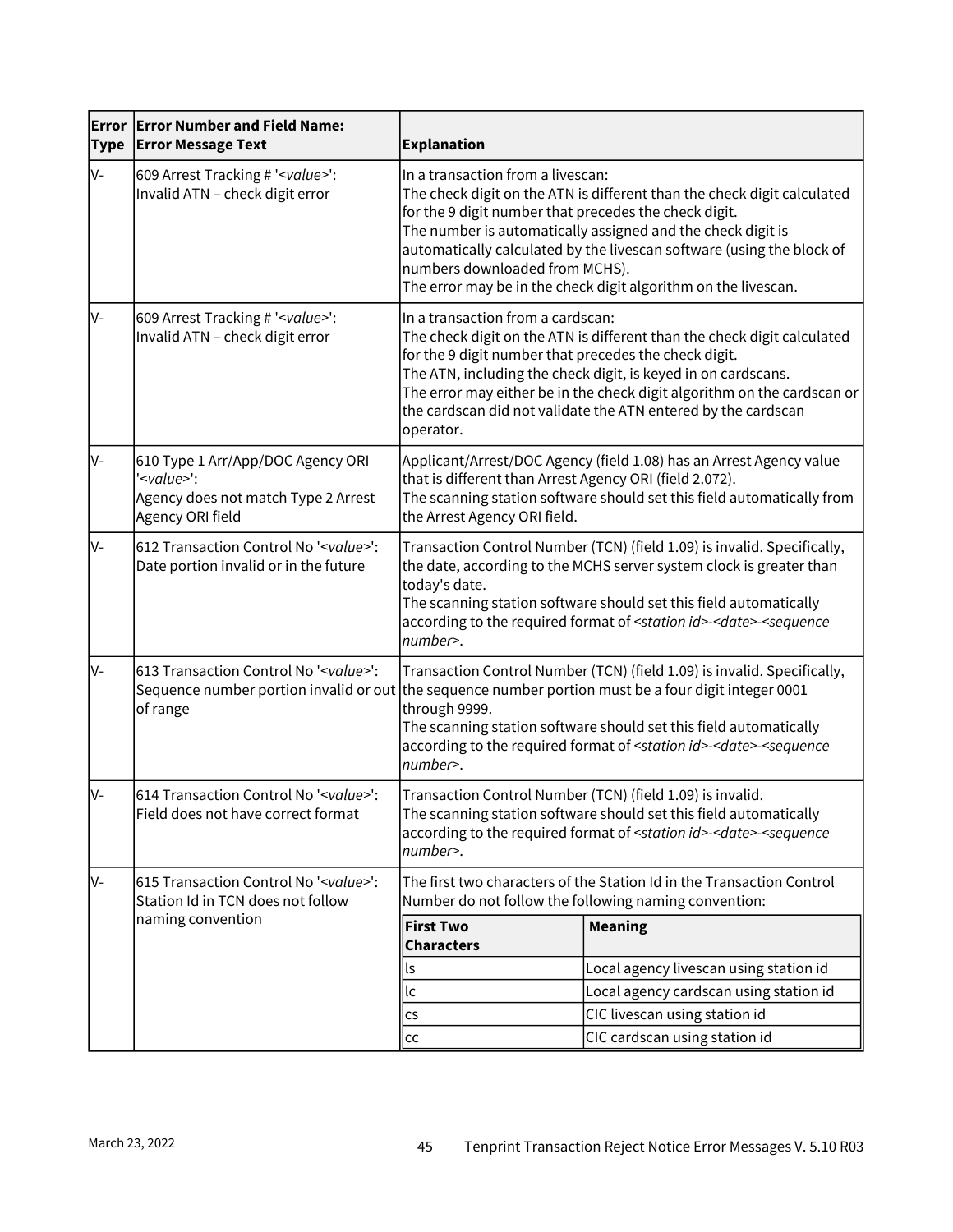| <b>Type</b> | <b>Error Error Number and Field Name:</b><br><b>Error Message Text</b>                                                                                                                   | <b>Explanation</b>                                                                                                                                                                                                                                                                                          |
|-------------|------------------------------------------------------------------------------------------------------------------------------------------------------------------------------------------|-------------------------------------------------------------------------------------------------------------------------------------------------------------------------------------------------------------------------------------------------------------------------------------------------------------|
| V-          | 616 Transaction Control No ' <station<br><math>id</math>&gt;':<br/>Station Id in TCN does not match<br/>station id in Email From Line</station<br>                                       | The station id at the beginning of the TCN and the from station/<br>operator id in the Email From line are different.<br>The scanning station software is incorrectly setting one of the values.<br>They must both be correct in order to properly route the reject notices<br>and the rap sheet responses. |
| F-          | 617 T10 Source Agency ORI ' <value>':<br/>Agency does not match Type 1 Print<br/>Agency</value>                                                                                          | Source Agency ORI (field 10.004) has an ORI value that is different than<br>Print Agency ORI (field 1.07).<br>The scanning station software should set the value from the Print<br>Agency ORI field.                                                                                                        |
| ls-         | 617 T10 Source Agency ORI ' <value>':<br/>Agency does not match Type 1 Print<br/>Agency</value>                                                                                          | Source Agency ORI (field 10.004) has an ORI value that is different than<br>Print Agency ORI (field 1.07).<br>The scanning station software should set the value from the Print<br>Agency ORI field.                                                                                                        |
| $P -$       | 617 T15 Source Agency ORI ' <value>':<br/>Agency does not match Type 1 Print<br/>Agency</value>                                                                                          | Source Agency ORI (field 15.004) has an ORI value that is different than<br>Print Agency ORI (field 1.07).<br>The scanning station software should set the value from the Print<br>Agency ORI field.                                                                                                        |
| V-          | 621 Type 1 Contents:<br>Transaction file ended before all records $ 1$ Contents field.<br>identified in Type 1 have been read                                                            | The file content is inconsistent with the structure indicated in the Type                                                                                                                                                                                                                                   |
| V-          | 622 Type 1 Contents:<br>Transaction file has additional data<br>after last record identified in Type 1                                                                                   | The file content is inconsistent with the structure indicated in the Type<br>1 Contents field.                                                                                                                                                                                                              |
| IV-         | 623 Type 1 Contents ' <value>:<br/>Type <record type=""> record has IDC <idc<br>value&gt; but should have IDC <idc value=""><br/>as identified in Type 1</idc></idc<br></record></value> | The Type 4 records in the transaction are inconsistent with the<br>structure indicated in the Type 1 Contents field.                                                                                                                                                                                        |
| F-          | 623 Type 1 Contents ' <value>:<br/>Type <record type=""> record has IDC <idc<br>value&gt; but should have IDC <idc value=""><br/>as identified in Type 1</idc></idc<br></record></value> | The Type 10 records in the transaction are inconsistent with the<br>structure indicated in the Type 1 Contents field.<br>One of only a couple errors in Type 10 that will result in the entire<br>transaction being rejected.                                                                               |
| $S-$        | 623 Type 1 Contents ' <value>:<br/>Type <record type=""> record has IDC <idc<br>value&gt; but should have IDC <idc value=""><br/>as identified in Type 1</idc></idc<br></record></value> | The Type 10 records in the transaction are inconsistent with the<br>structure indicated in the Type 1 Contents field.<br>One of only a couple errors in Type 10 that will result in the entire<br>transaction being rejected.                                                                               |
| P-          | 623 Type 1 Contents ' <value>:<br/>Type <record type=""> record has IDC <idc<br>value&gt; but should have IDC <idc value=""><br/>as identified in Type 1</idc></idc<br></record></value> | The Type 15 records in the transaction are inconsistent with the<br>structure indicated in the Type 1 Contents field.<br>One of only a couple errors in Type 15 that will result in the entire<br>transaction being rejected.                                                                               |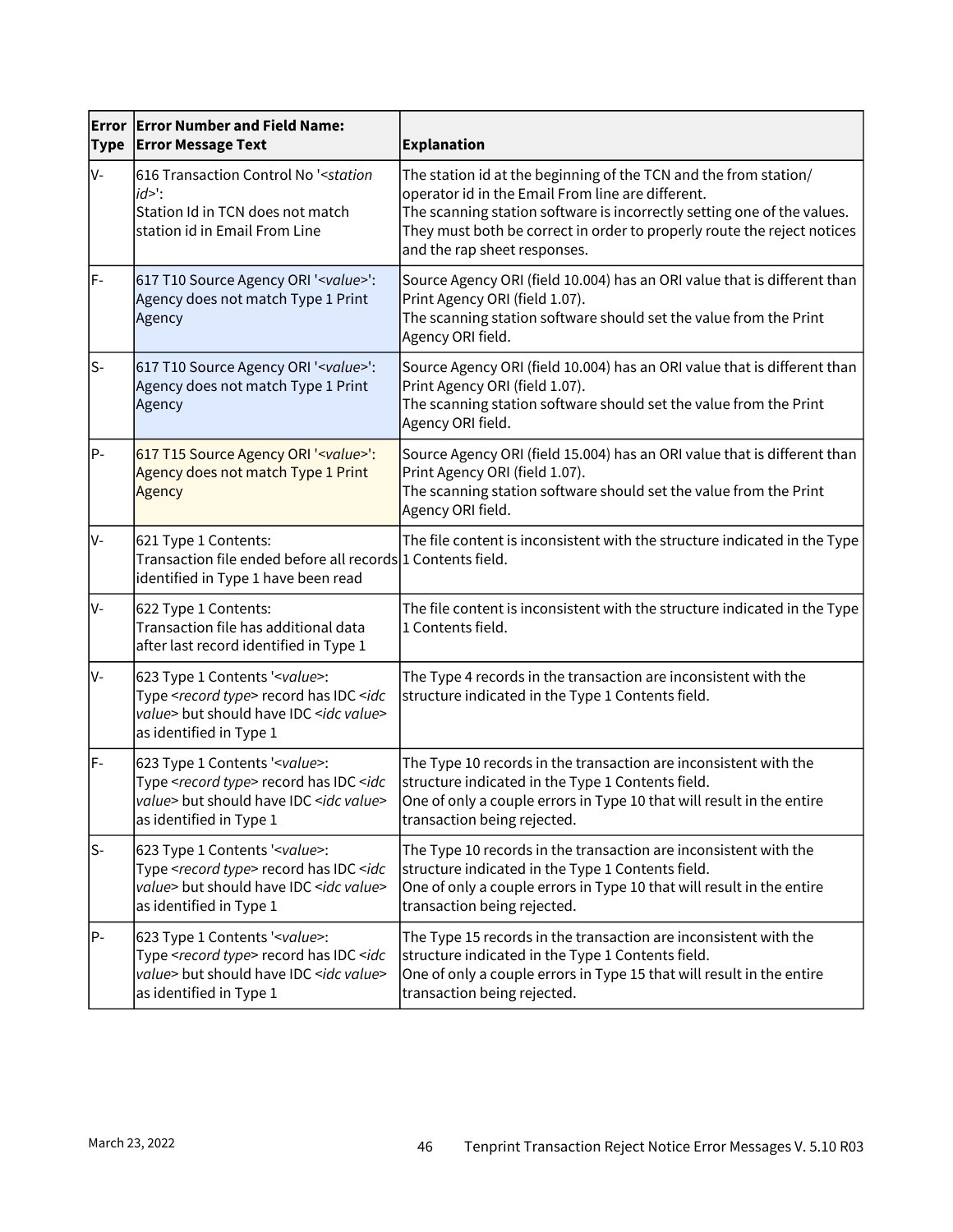| Error<br><b>Type</b> | <b>Error Number and Field Name:</b><br><b>Error Message Text</b>                                                                                                                                   | <b>Explanation</b>                                                                                                                                                                                                                                                                           |                                                    |                      |  |
|----------------------|----------------------------------------------------------------------------------------------------------------------------------------------------------------------------------------------------|----------------------------------------------------------------------------------------------------------------------------------------------------------------------------------------------------------------------------------------------------------------------------------------------|----------------------------------------------------|----------------------|--|
| lv-                  | 624 Type 1 Contents '[ <idc<br>value&gt;,<number occurrences="" of="">]':<br/>Type 1 IDC occurrence 0 is not equal to<br/>number of additional occurrences of<br/>Contents field</number></idc<br> | The value in the IDC subfield in the 0th occurrence of the Contents<br>field should indicate the number of occurrences (and therefore the<br>number of non-Type 1 records in the file) that follow. Value in the field<br>is inconsistent with the number of occurrences that are populated. |                                                    |                      |  |
| V-                   | 651 T4 Image Scanning Resolution<br><value>':Value must be binary 0 or 1</value>                                                                                                                   |                                                                                                                                                                                                                                                                                              | T4 Image Scanning Resolution must be binary 0 or 1 |                      |  |
| lv-                  | 651 T4 Compression Algorithm<br>' <value>':<br/>Value must be binary 1</value>                                                                                                                     |                                                                                                                                                                                                                                                                                              | T4 Compression Algorithm must be binary 1          |                      |  |
| lv-                  | 652 T4 Fingerprint Position [ <byte><br/>'<value>']:<br/>Value must be binary 255</value></byte>                                                                                                   | Each of the second through sixth bytes of this Type 4 field must be set<br>to binary 255.                                                                                                                                                                                                    |                                                    |                      |  |
| IV-                  | Value must be in the range 1 to 14                                                                                                                                                                 | 653 T4 Fingerprint Position [0] ' <value>': The first byte of the Type 4 field must be in the range 1 to 14.</value>                                                                                                                                                                         |                                                    |                      |  |
| lv-                  | 654 T4 Horizontal Line Length [' <value>,<br/><finger position="">']:</finger></value>                                                                                                             | The value in the field is larger than the maximum allowed.<br>The maximum value varies depending on the Finger Position.                                                                                                                                                                     |                                                    |                      |  |
|                      | Value larger than maximum allowed for<br>finger position                                                                                                                                           | Position                                                                                                                                                                                                                                                                                     | <b>Description</b>                                 | <b>Maximum Value</b> |  |
|                      |                                                                                                                                                                                                    | $1 - 10$                                                                                                                                                                                                                                                                                     | <b>Rolled Impressions Fingers</b>                  | 800                  |  |
|                      | 654 T4 Vertical Line Length [' <value>,<br/><finger position="">']:<br/>Value larger than maximum allowed for<br/>finger position</finger></value>                                                 | $11 - 12$                                                                                                                                                                                                                                                                                    | <b>Plain Thumb Impressions</b>                     | 500                  |  |
|                      |                                                                                                                                                                                                    | $13 - 14$                                                                                                                                                                                                                                                                                    | Four Finger Plain<br>Impressions                   | 1600                 |  |
|                      |                                                                                                                                                                                                    | T4 Vertical Line Length: The maximum value varies depending on the<br>Finger Position.                                                                                                                                                                                                       |                                                    |                      |  |
|                      |                                                                                                                                                                                                    | <b>Position</b>                                                                                                                                                                                                                                                                              | <b>Description</b>                                 | <b>Maximum Value</b> |  |
|                      |                                                                                                                                                                                                    | $1 - 10$                                                                                                                                                                                                                                                                                     | <b>Rolled Impressions Fingers</b>                  | 750                  |  |
|                      |                                                                                                                                                                                                    | $11 - 12$                                                                                                                                                                                                                                                                                    | <b>Plain Thumb Impressions</b>                     | 1500                 |  |
|                      |                                                                                                                                                                                                    | $13 - 14$                                                                                                                                                                                                                                                                                    | Four Finger Plain<br>Impressions                   | 1500                 |  |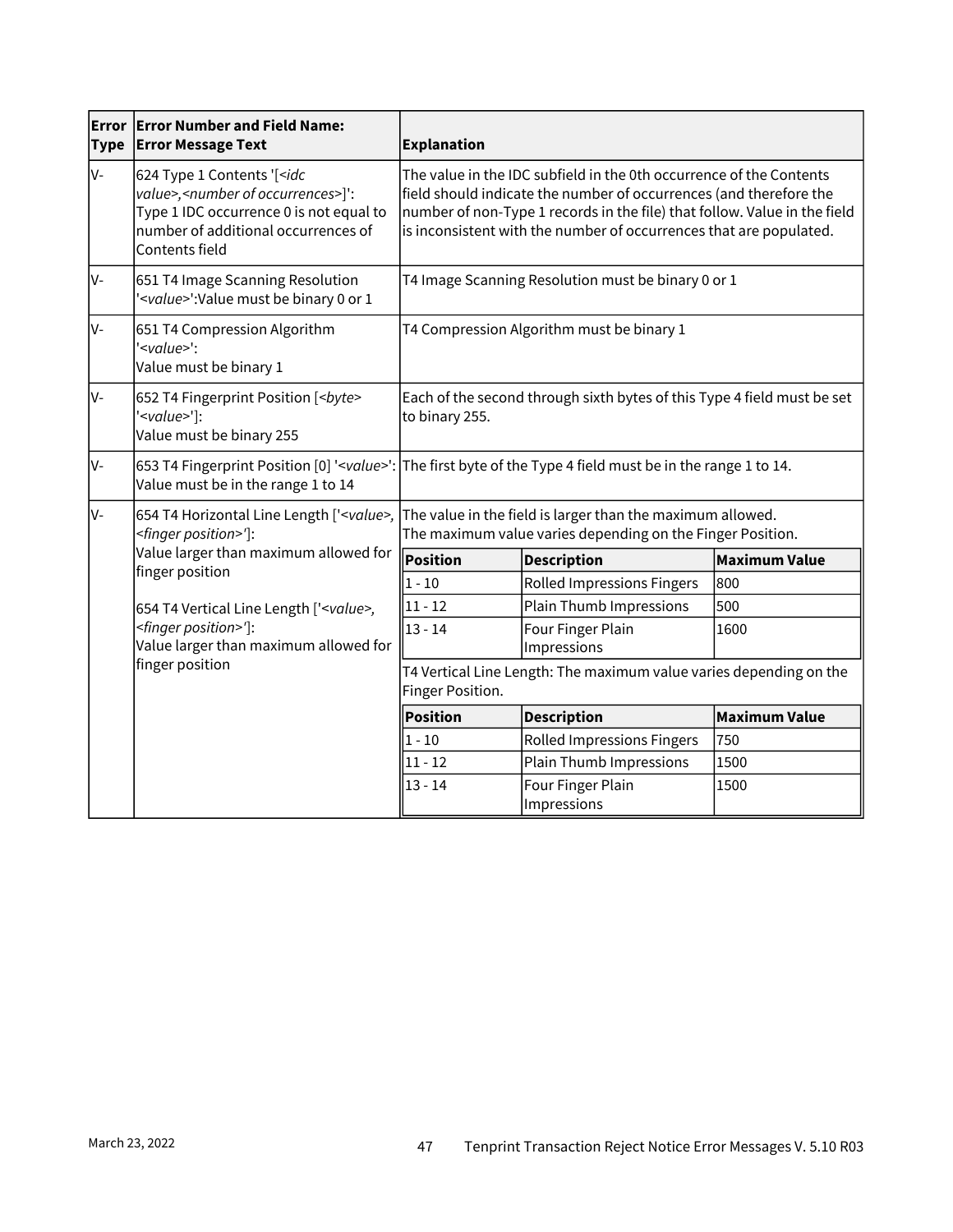| <b>Type</b> | <b>Error Error Number and Field Name:</b><br><b>Error Message Text</b>                                                       | <b>Explanation</b>                                                                                                                                            |                        |                        |                                                                       |  |
|-------------|------------------------------------------------------------------------------------------------------------------------------|---------------------------------------------------------------------------------------------------------------------------------------------------------------|------------------------|------------------------|-----------------------------------------------------------------------|--|
| $P -$       | 654 T15 Horizontal Line Length<br>[' <value>, <palm position="">']:<br/>Value larger than maximum allowed for</palm></value> | The value in the field is larger than the maximum allowed.<br>The maximum value is determined based on the Palm codes and<br>dimensions Table 8 in NIST-2011. |                        |                        |                                                                       |  |
|             | finger position                                                                                                              | <b>Palm Position</b>                                                                                                                                          |                        | <b>Maximum Value</b>   |                                                                       |  |
|             | 654 T15 Vertical Line Length [' <value>,</value>                                                                             | 21                                                                                                                                                            |                        | 2750                   |                                                                       |  |
|             | <palm position="">']:<br/>Value larger than maximum allowed for</palm>                                                       | 22                                                                                                                                                            |                        | 900                    |                                                                       |  |
|             | finger position                                                                                                              | 23                                                                                                                                                            |                        | 2750                   |                                                                       |  |
|             |                                                                                                                              | 24                                                                                                                                                            |                        | 900                    |                                                                       |  |
|             |                                                                                                                              | 25                                                                                                                                                            |                        | 2750                   |                                                                       |  |
|             |                                                                                                                              | 26                                                                                                                                                            |                        | 2750                   |                                                                       |  |
|             |                                                                                                                              | 27                                                                                                                                                            |                        | 2750                   |                                                                       |  |
|             |                                                                                                                              | 28                                                                                                                                                            |                        | 2750                   |                                                                       |  |
|             |                                                                                                                              | T15 Vertical Line Length (10.007): The maximum value is determined<br>based on the palm codes and dimensions Table 8 in NIST-2011.                            |                        |                        |                                                                       |  |
|             |                                                                                                                              | <b>Palm Position</b>                                                                                                                                          |                        | <b>Maximum Value</b>   |                                                                       |  |
|             |                                                                                                                              | 21                                                                                                                                                            |                        | 4250                   |                                                                       |  |
|             |                                                                                                                              | 22                                                                                                                                                            |                        | 2500                   |                                                                       |  |
|             |                                                                                                                              | 23                                                                                                                                                            |                        | 4250                   |                                                                       |  |
|             |                                                                                                                              | 24                                                                                                                                                            |                        | 2500                   |                                                                       |  |
|             |                                                                                                                              | 25                                                                                                                                                            |                        | 2750                   |                                                                       |  |
|             |                                                                                                                              | 26                                                                                                                                                            |                        | 2750                   |                                                                       |  |
|             |                                                                                                                              | 27                                                                                                                                                            |                        | 2750                   |                                                                       |  |
|             |                                                                                                                              | 28                                                                                                                                                            |                        | 2750                   |                                                                       |  |
| lv-         | 655 T4 Impression Type ' <value>':<br/>Invalid impression type</value>                                                       | The field value does not coincide with the station type and finger<br><b>Finger Position as follows:</b>                                                      |                        |                        | position. Valid values are based on the scanning station type and the |  |
|             |                                                                                                                              | <b>Station Type</b>                                                                                                                                           | <b>Finger Position</b> |                        | <b>Impression Type</b>                                                |  |
|             |                                                                                                                              | Livescan plain                                                                                                                                                | $11 - 14$              |                        | 0                                                                     |  |
|             |                                                                                                                              | Livescan rolled                                                                                                                                               | 1-10                   |                        | Ŧ                                                                     |  |
|             |                                                                                                                              | Cardscan plain                                                                                                                                                | $11 - 14$              |                        | $\overline{2}$                                                        |  |
|             |                                                                                                                              | Cardscan rolled                                                                                                                                               | $1 - 10$               |                        | 3                                                                     |  |
| $P -$       | 655 T15 Impression Type ' <value>':<br/>Invalid impression type</value>                                                      | The field value does not coincide with the station type. Valid values are<br>based on the scanning station type and the Finger Position as follows:           |                        |                        |                                                                       |  |
|             |                                                                                                                              | <b>Station Type</b>                                                                                                                                           |                        | <b>Impression Type</b> |                                                                       |  |
|             |                                                                                                                              | Livescan palm                                                                                                                                                 |                        | 10                     |                                                                       |  |
|             |                                                                                                                              | Non-livescan palm                                                                                                                                             |                        | 11                     |                                                                       |  |
|             | 657, 658, 659, 660, 661                                                                                                      | Obsolete. Type 7 record messages.                                                                                                                             |                        |                        |                                                                       |  |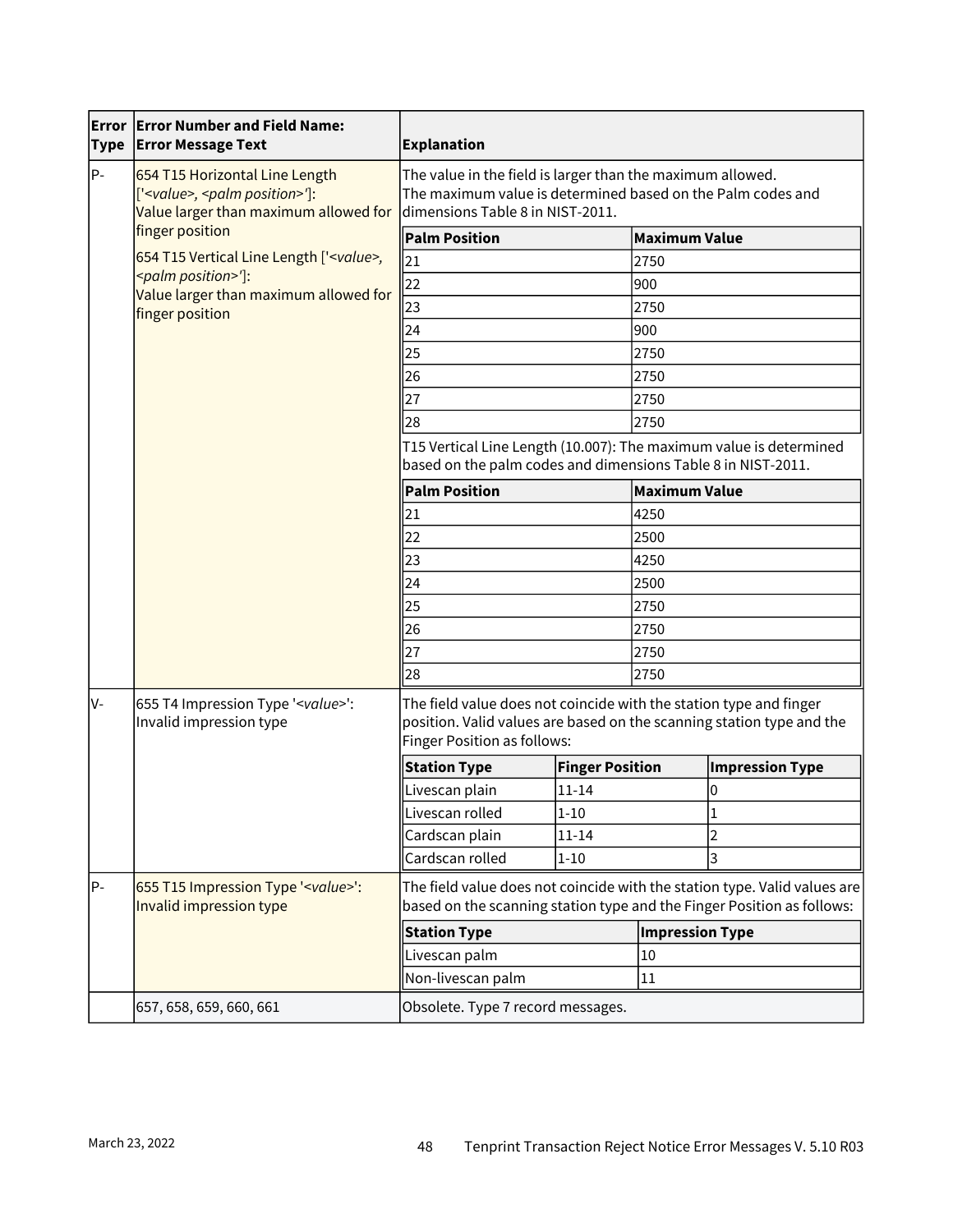| <b>Type</b> | <b>Error Error Number and Field Name:</b><br><b>Error Message Text</b>                                                     | <b>Explanation</b>                                                                                                                                                                                                          |                                                                                                            |                  |
|-------------|----------------------------------------------------------------------------------------------------------------------------|-----------------------------------------------------------------------------------------------------------------------------------------------------------------------------------------------------------------------------|------------------------------------------------------------------------------------------------------------|------------------|
| F-          | 665 Type 10 Facial:<br>Transaction may not contain more than<br>three facial photos. Excess facial<br>record(s) discarded. |                                                                                                                                                                                                                             | The CIC limits the number of images due to storage space<br>considerations. Excess images must be removed. |                  |
| ls-         | 666 Type 10 SMT:<br>Transaction may not contain more than<br>three SMT photos                                              | The CIC limits the number of images due to storage space<br>considerations. Excess images must be removed.                                                                                                                  |                                                                                                            |                  |
| lF-         | 667 T10 <field value=""> '<value>':<br/>Value smaller than minimum</value></field>                                         | The value of the field is less than the minimum allowed by the CIC.<br>T10 Horizontal Line Length (10.006): The minimum value varies<br>depending on the Subject Acquisition Profile (SAP) (10.013) Level.                  |                                                                                                            |                  |
|             |                                                                                                                            | <b>SAP Level</b>                                                                                                                                                                                                            | <b>Minimum Value</b>                                                                                       |                  |
|             |                                                                                                                            | 30, 32                                                                                                                                                                                                                      | 480                                                                                                        |                  |
|             |                                                                                                                            | 40, 42                                                                                                                                                                                                                      | 768                                                                                                        |                  |
|             |                                                                                                                            | T10 Vertical Line Length (10.007): The minimum value varies<br>depending on the Subject Acquisition Profile (SAP) (10.013) Level.                                                                                           |                                                                                                            |                  |
|             |                                                                                                                            | <b>SAP Level</b>                                                                                                                                                                                                            | <b>Minimum Value</b>                                                                                       |                  |
|             |                                                                                                                            | 30, 32                                                                                                                                                                                                                      | 600                                                                                                        |                  |
|             |                                                                                                                            | 40, 42                                                                                                                                                                                                                      | 1024                                                                                                       |                  |
| ls-         | 667 T10 <field value=""> '<value>': Value<br/>smaller than minimum</value></field>                                         | The value of the Type 10 field is less than the minimum allowed by the<br>CIC.                                                                                                                                              |                                                                                                            |                  |
|             |                                                                                                                            | Field                                                                                                                                                                                                                       |                                                                                                            | <b>Min Value</b> |
|             |                                                                                                                            | T10 Horizontal Line Length (10.006)                                                                                                                                                                                         |                                                                                                            | 100              |
|             |                                                                                                                            | T10 Vertical Line Length (10.007)                                                                                                                                                                                           |                                                                                                            | 100              |
|             |                                                                                                                            | The minimum values for HLL and VLL are set in the properties file in<br>the Photo. <sap level="">.<field> and SMT.<field>.Min fields.</field></field></sap>                                                                 |                                                                                                            |                  |
| lF-         | 668 T10 HLL and VLL ' <value>': Image<br/>has wrong aspect ratio</value>                                                   | This applies to Subject Acquisition Profile (SAP) (10.013) Levels 30 and<br>40. The image aspect ratio is the Horizontal Line Length (10.006)<br>divided by the Vertical Line Length (10.007) and must be:                  |                                                                                                            |                  |
|             |                                                                                                                            | <b>SAP Level</b>                                                                                                                                                                                                            | Aspect Ratio                                                                                               |                  |
|             |                                                                                                                            | 30, 32                                                                                                                                                                                                                      | 4:5(0.8)                                                                                                   |                  |
|             |                                                                                                                            | 40, 42                                                                                                                                                                                                                      | 3:4(0.75)                                                                                                  |                  |
| lF-         | 669 T10 HLL and VLL ' <value>': Image<br/>has aspect ratio that is out of range</value>                                    | This applies to Subject Acquisition Profile (SAP) (10.013). The image<br>aspect ratio is the Horizontal Line Length divided by the Vertical Line<br>Length. It must be in the range indicated by the ICD for the SAP level. |                                                                                                            |                  |
| F-          | 670 T10 HPS and VPS ' <value>': Pixel<br/>aspect ratio must be 1.0</value>                                                 | The pixel aspect ratio is the Transmitted Horizontal Pixel Scale<br>(10.009) divided by the Transmitted Vertical Pixel Scale (10.010). It<br>must always be 1.00 (ratio 1:1).                                               |                                                                                                            |                  |
| ls-         | 670 T10 HPS and VPS ' <value>': Pixel<br/>aspect ratio must be 1.0</value>                                                 | The pixel aspect ratio is the Transmitted Horizontal Pixel Scale<br>(10.009) divided by the Transmitted Vertical Pixel Scale (10.010). It<br>must always be 1.00 (ratio 1:1).                                               |                                                                                                            |                  |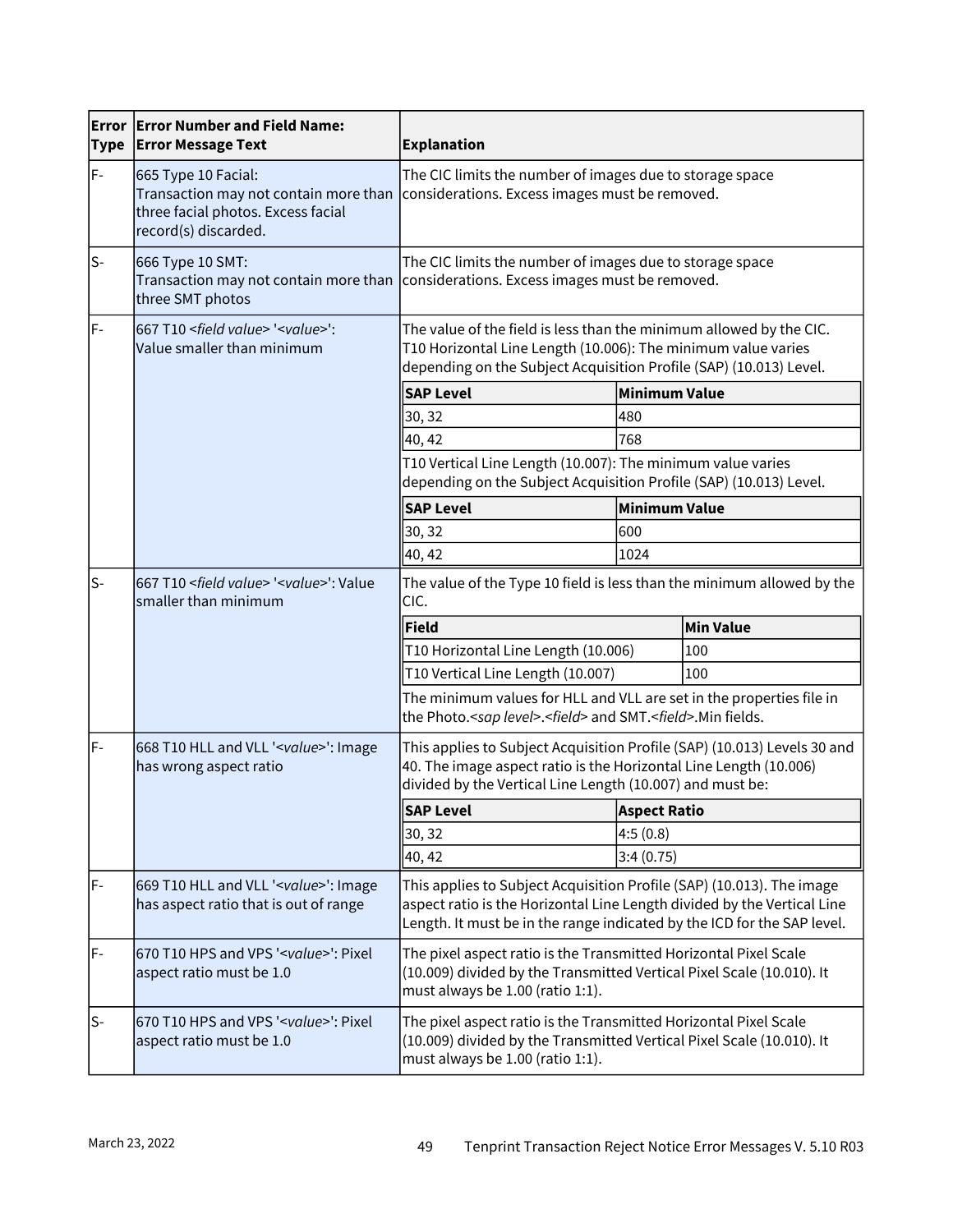| <b>Type</b> | <b>Error Error Number and Field Name:</b><br><b>Error Message Text</b>                                                                                                                                                                                                                                                                                                                                                                                            | <b>Explanation</b>                                                                                                                                                                                                                                                                                                                                                                                   |                   |  |
|-------------|-------------------------------------------------------------------------------------------------------------------------------------------------------------------------------------------------------------------------------------------------------------------------------------------------------------------------------------------------------------------------------------------------------------------------------------------------------------------|------------------------------------------------------------------------------------------------------------------------------------------------------------------------------------------------------------------------------------------------------------------------------------------------------------------------------------------------------------------------------------------------------|-------------------|--|
| $P -$       | 671 Type 15 Palm Print:<br>Transaction may not contain more than<br>six palm print images                                                                                                                                                                                                                                                                                                                                                                         | The CIC limits the number of images due to storage space<br>considerations. Excess images must be removed.                                                                                                                                                                                                                                                                                           |                   |  |
| P-          | 672 T15 Friction Ridge Generalized<br>Records for both the full palm and one or both palm positions in an<br>upper/lower pair were included in the transaction. Either the full palm<br>Position '[21, 25/26]':<br>Cannot supply both full palm and<br>or the left/right palm pair can be included, but not both.<br>upper/lower palm pair<br>The Friction Ridge Generalized Positions (15.013) in brackets indicate<br>which palm contains both types of images: |                                                                                                                                                                                                                                                                                                                                                                                                      |                   |  |
|             | 672 T15 Friction Ridge Generalized<br>Position '[23, 27/28]':                                                                                                                                                                                                                                                                                                                                                                                                     | <b>Palm Code</b>                                                                                                                                                                                                                                                                                                                                                                                     | Hand              |  |
|             | Cannot supply both full palm and                                                                                                                                                                                                                                                                                                                                                                                                                                  | 21, 25/26                                                                                                                                                                                                                                                                                                                                                                                            | <b>Right Hand</b> |  |
|             | upper/lower palm pair                                                                                                                                                                                                                                                                                                                                                                                                                                             | 23, 27/28                                                                                                                                                                                                                                                                                                                                                                                            | Left Hand         |  |
| $P -$       | 673 T15 Friction Ridge Generalized<br>Position '[25/26]':<br>Missing one of upper/lower palm pair<br>for right hand<br>673 T15 Friction Ridge Generalized<br>Position '[27/28]':<br>Missing one of upper/lower palm pair<br>for left hand                                                                                                                                                                                                                         | If Type 15 Palm Print records are included in the transaction and<br>upper/lower palm pairs are included then a Type 15 record for both<br>the upper and lower palm position is required.<br>The Friction Ridge Generalized Positions (15.013) in brackets indicate<br>which palm is missing an image:                                                                                               |                   |  |
|             |                                                                                                                                                                                                                                                                                                                                                                                                                                                                   | <b>Palm Code</b>                                                                                                                                                                                                                                                                                                                                                                                     | Hand              |  |
|             |                                                                                                                                                                                                                                                                                                                                                                                                                                                                   | 25/26                                                                                                                                                                                                                                                                                                                                                                                                | <b>Right Hand</b> |  |
|             |                                                                                                                                                                                                                                                                                                                                                                                                                                                                   | 27/28                                                                                                                                                                                                                                                                                                                                                                                                | Left Hand         |  |
| P-          | 674 T15 Friction Ridge Generalized<br>Position ' <value>':<br/>More than one palm print for the same<br/>position</value>                                                                                                                                                                                                                                                                                                                                         | More than one Type 15 Palm Print record for the same palm position<br>was included in a transaction. Only one record per palm position is<br>allowed.                                                                                                                                                                                                                                                |                   |  |
| F-          | 675 T10 Subject Acquisition Profile<br>[ <sap in="" previous="" record="">, <sap in<br="">current record&gt;]': SAP must be the same<br/>in all facial photo records</sap></sap>                                                                                                                                                                                                                                                                                  | In a single transaction, the Subject Acquisition Profile (SAP) (10.013)<br>level must be the same in all facial image records.                                                                                                                                                                                                                                                                       |                   |  |
| P-          | right hand<br>676 T15 Palmprint Position '[23, 27/28]':                                                                                                                                                                                                                                                                                                                                                                                                           | 676 T15 Palmprint Position '[21 25/26]':  If Type 15 Palm Print records are included in the transaction, a Type 15<br>Missing full or upper/lower palm pair for record for each hand is required - either on record with a full palm or<br>and or two records for the upper/lower pair.<br>The Friction Ridge Generalized Positions (15.013) in brackets indicate<br>which palm is missing an image: |                   |  |
|             | Missing full or upper/lower palm pair for <b>Palm Code</b><br>left hand                                                                                                                                                                                                                                                                                                                                                                                           |                                                                                                                                                                                                                                                                                                                                                                                                      | Hand              |  |
|             |                                                                                                                                                                                                                                                                                                                                                                                                                                                                   | 21 or 25/26                                                                                                                                                                                                                                                                                                                                                                                          | Right Hand        |  |
|             |                                                                                                                                                                                                                                                                                                                                                                                                                                                                   | 23 or 27/28                                                                                                                                                                                                                                                                                                                                                                                          | Left Hand         |  |
|             |                                                                                                                                                                                                                                                                                                                                                                                                                                                                   | (See also message 558.)                                                                                                                                                                                                                                                                                                                                                                              |                   |  |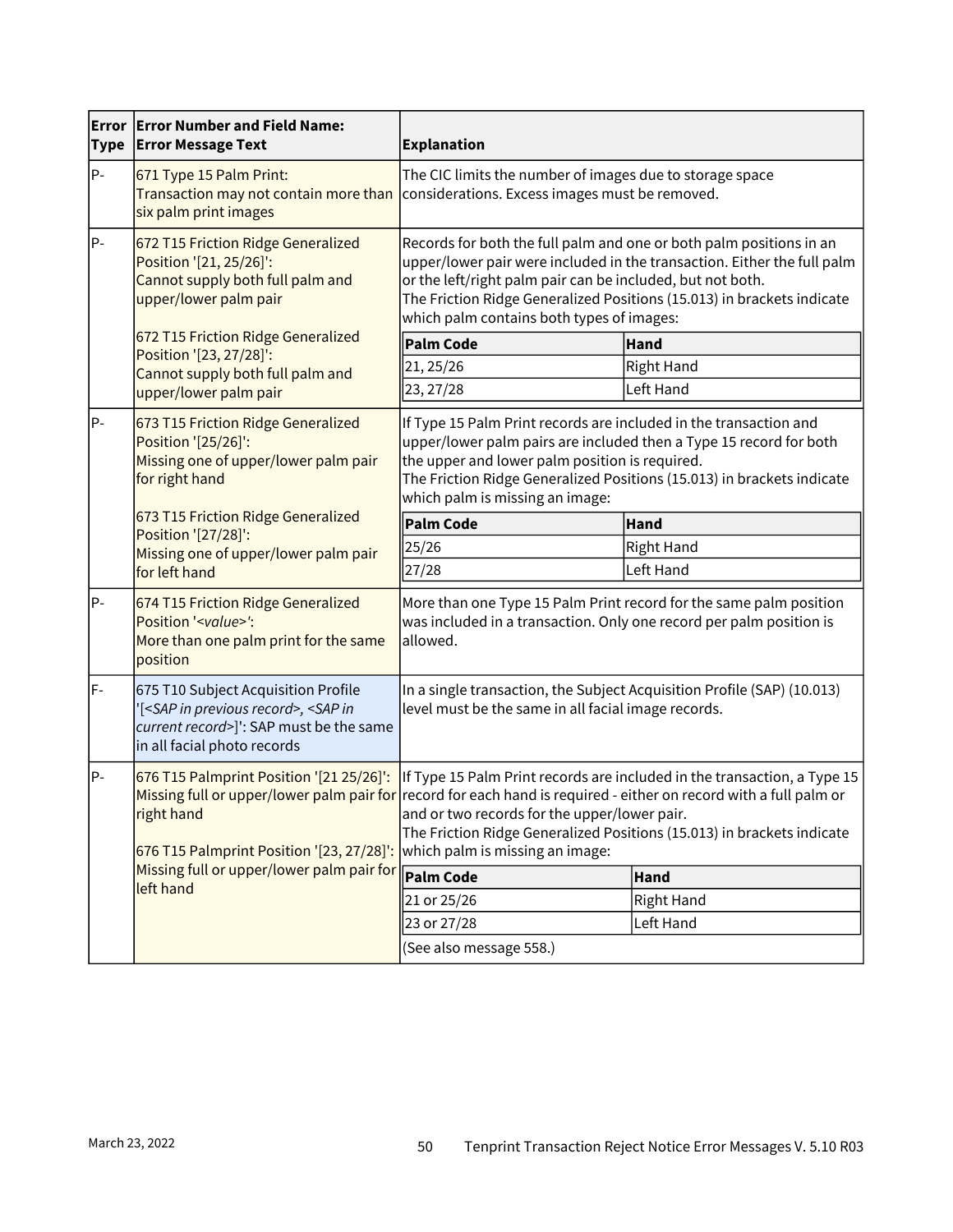| Error<br><b>Type</b> | <b>Error Number and Field Name:</b><br><b>Error Message Text</b>                                                                                                                                               | <b>Explanation</b>                                                                                                                                                                                                                                                                                                                                                                                                                                                                                                                                                                                                                                                                                                                                                                                                               |
|----------------------|----------------------------------------------------------------------------------------------------------------------------------------------------------------------------------------------------------------|----------------------------------------------------------------------------------------------------------------------------------------------------------------------------------------------------------------------------------------------------------------------------------------------------------------------------------------------------------------------------------------------------------------------------------------------------------------------------------------------------------------------------------------------------------------------------------------------------------------------------------------------------------------------------------------------------------------------------------------------------------------------------------------------------------------------------------|
| V-                   | 701 <field name=""> '<value>':<br/>Value not on MCHS edit table used for<br/><field name=""> field values; This may<br/>indicate that the latest edit tables are</field></value></field>                       | This message applies to any field that is validated against an MCHS<br>edit table. The value was not found on the specified edit table.<br>There are three possible causes of this error:<br>1. Usually this is the problem: The value is invalid because the edit                                                                                                                                                                                                                                                                                                                                                                                                                                                                                                                                                               |
|                      | not installed on your scanning station -<br>contact CIC to verify                                                                                                                                              | table on the scanning station is not current: the local agency and<br>the vendor need to ensure that the edit tables are installed. If<br>necessary, the local agency or vendor needs to request that CIC<br>send a new Edit Table Download message.<br>2. This is the second most common cause: The value is invalid<br>because the operator did not use the dropdown list to select the<br>value and it was mistyped and the scanning station software didn't<br>validate the value.<br>3. The value should be usable but is not on the edit table: The CIC<br>needs update the MCHS table, the edit tables must be refreshed in<br>Prescreening (edit tables are automatically every 10 minutes). and<br>the CIC needs to download the edit tables. Then the CIC and local<br>agency needs to verify that they are installed. |
|                      |                                                                                                                                                                                                                | (See also message 413 regarding Hair Color ZZDoNotUse.)<br>(See also message 715 regarding the Statute edit table.)                                                                                                                                                                                                                                                                                                                                                                                                                                                                                                                                                                                                                                                                                                              |
| $F -$                | 701 T10 <field name=""> '<value>':<br/>Value not on MCHS edit table used for<br/>'<field name="">' field values</field></value></field>                                                                        | This message applies to any field that is validated against an MCHS<br>edit table. The value was not found on the specified edit table.<br>See explanation above.                                                                                                                                                                                                                                                                                                                                                                                                                                                                                                                                                                                                                                                                |
| ls-                  | 701 T10 <field name=""> '<value>':<br/>Value not on MCHS edit table used for<br/>'<field name="">' field values</field></value></field>                                                                        | This message applies to any field that is validated against an MCHS<br>edit table. The value was not found on the specified edit table.<br>See explanation above.                                                                                                                                                                                                                                                                                                                                                                                                                                                                                                                                                                                                                                                                |
| lP-                  | 701 T15 <field name=""> '<value>':<br/>Value not on MCHS edit table used for<br/>'<field name="">' field values</field></value></field>                                                                        | This message applies to any field that is validated against an MCHS<br>edit table. The value was not found on the specified edit table.<br>See explanation above.                                                                                                                                                                                                                                                                                                                                                                                                                                                                                                                                                                                                                                                                |
| M-                   | 702 <field name=""> '<value>':<br/>Value does not have efts_code on table<br/>'<edit name="" table="">'</edit></value></field>                                                                                 | This message applies to any field that is validated against an MCHS<br>edit table. The value was found on the specified edit table but the<br>required EFTS code is not on the edit table.<br>The EFTS value must be added to the MCHS table.<br>This validation is NOT implemented by scanning station software.                                                                                                                                                                                                                                                                                                                                                                                                                                                                                                                |
| N-                   | 703 Arrest Tracking No ' <value>':<br/>No ATN block for livescan (If Station Id<br/>Number" is not the Station Id assigned<br/>to your station, this is a station software<br/>or configuration error)</value> | This message applies only to livescans.<br>No record was found on the Livescan ATN Blocks table for the livescan.<br>at the beginning of "Transaction Control This error will occur if the wrong station id is in the TCN field.                                                                                                                                                                                                                                                                                                                                                                                                                                                                                                                                                                                                 |
| IV-                  | 704 Arrest Tracking No ' <value>': Invalid<br/>ATN - not in authorized<br/>range for livescan</value>                                                                                                          | This message applies only to livescans.<br>A record was found on the Livescan ATN Blocks table for the livescan<br>but the ATN number is outside the authorized range.<br>This error will occur if the wrong station id is in the TCN field.                                                                                                                                                                                                                                                                                                                                                                                                                                                                                                                                                                                     |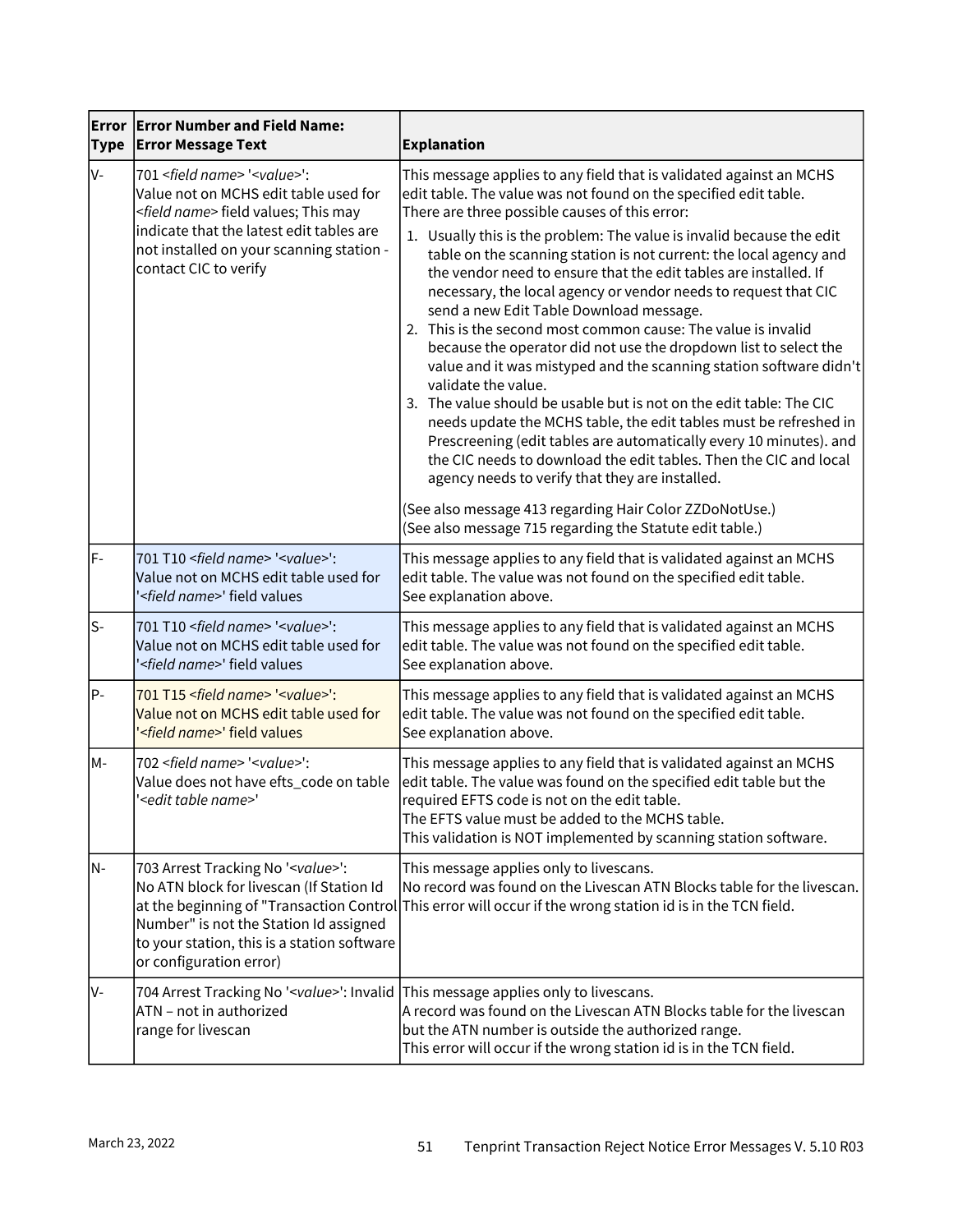| <b>Type</b> | <b>Error Error Number and Field Name:</b><br><b>Error Message Text</b>                                                                                                                                                                                                                                                                                                     | <b>Explanation</b>                                                                                                                                                                                                                                                                                                                                                                      |
|-------------|----------------------------------------------------------------------------------------------------------------------------------------------------------------------------------------------------------------------------------------------------------------------------------------------------------------------------------------------------------------------------|-----------------------------------------------------------------------------------------------------------------------------------------------------------------------------------------------------------------------------------------------------------------------------------------------------------------------------------------------------------------------------------------|
| N-          | 705 Email From Line ' <from <br="" station="">operator id&gt;':<br/>Station/Operator not authorized to<br/>submit '<transaction type="">' transactions<br/>(If Station Id at the beginning of<br/>"Station/Operator Id (Email "From")" is<br/>not the Station Id assigned to your<br/>station, this is a station software or<br/>configuration error)</transaction></from> | The local agency station or the CIC operator in the email 'from' line is<br>not authorized to transmit the type of tenprint transaction indicated.<br>This is based on the Allowed Image Types indicated in the Users table.<br>This message indicates that the station/operator is on the Users table,<br>but the record is not set to allow them to transmit the transaction<br>type. |
| lv-         | 706 Print Agency ORI ' <value>, <ori of<br="">station id in tcn&gt;':<br/>Print Agency ORI does not match ORI<br/>from livescan station id in TCN</ori></value>                                                                                                                                                                                                            | This applies to livescans only.<br>The ORI in the Print Agency (field 1.07) does not match the ORI on the<br>Users table for the station id in the TCN.<br>On a livescan, the Print Agency ORI value is set during installation and<br>is the same in all transactions created on the livescan.                                                                                         |
| V-          | 707 Print Agency ORI ' <value>, <ori for<br="">station/operator in email From line&gt;':<br/>Print Agency ORI does not match<br/>Agency ORI for station/operator in email<br/>From line</ori></value>                                                                                                                                                                      | This applies to livescans only.<br>The ORI in the Print Agency (field 1.07) does not match the ORI on the<br>Users table for the station operator in the email From Line.<br>On a livescan, the Print Agency ORI value is set during installation and<br>is the same in all transactions created on the livescan.                                                                       |
| N-          | 708 Transaction Control No ' <station<br><math>id</math>&gt;':<br/>Station Id in TCN is not on MCHS Table<br/>'Users' (If Station Id at the beginning of<br/>"Transaction Control Number" is not<br/>the Station Id assigned to your station,<br/>this is a station software or<br/>configuration error)</station<br>                                                      | The station id at the beginning of the TCN was not found on the Users<br>table.<br>Either the scanning station software is not using the assigned station<br>id or is not in the Users table.                                                                                                                                                                                           |
| N-          | 710 Email From Line ' <from <br="" station="">operator id&gt;':<br/>Station/Operator is not on MCHS Table<br/>'Users' (If Station Id at the beginning of<br/>"Station/Operator Id (Email "From")" is<br/>not the Station Id assigned to your<br/>station, this is a station software or<br/>configuration error)</from>                                                    | The station/operator id in the email 'from' line is not authorized to<br>transmit the type of tenprint transaction indicated. This is based on<br>the authorizations indicated in the users table.<br>Either the scanning station software is not using the assigned station<br>id in the email From Line or the station id is not in the MCHS Users<br>table.                          |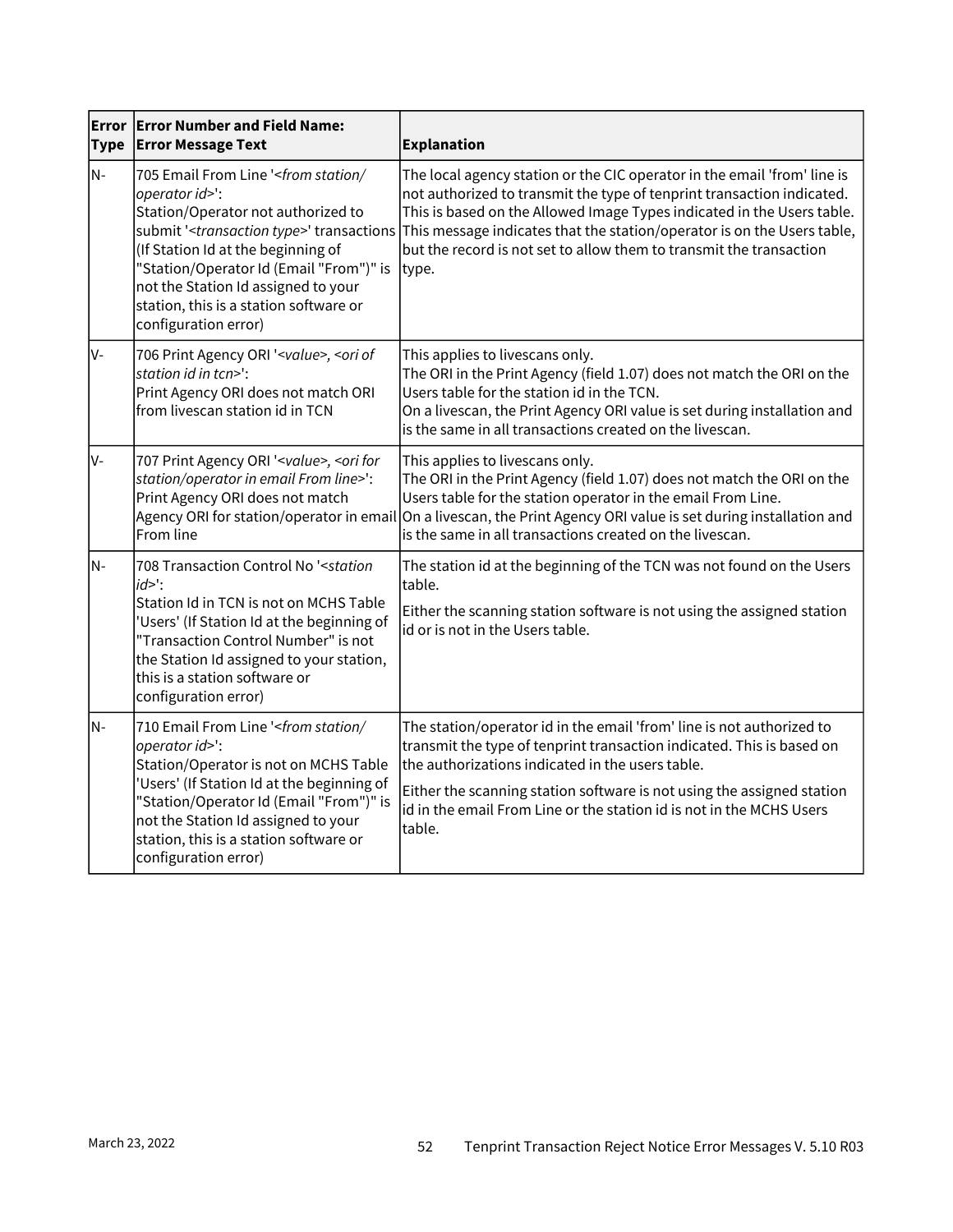| <b>Type</b> | <b>Error Error Number and Field Name:</b><br><b>Error Message Text</b>                                                                                                                                                                                                                          | <b>Explanation</b>                                                                                                                                                                                                                                                                                                                                                                                                                                                                                                                                                                                                                                                                                                                                                                                                                                                                                                                                                                                                                                            |
|-------------|-------------------------------------------------------------------------------------------------------------------------------------------------------------------------------------------------------------------------------------------------------------------------------------------------|---------------------------------------------------------------------------------------------------------------------------------------------------------------------------------------------------------------------------------------------------------------------------------------------------------------------------------------------------------------------------------------------------------------------------------------------------------------------------------------------------------------------------------------------------------------------------------------------------------------------------------------------------------------------------------------------------------------------------------------------------------------------------------------------------------------------------------------------------------------------------------------------------------------------------------------------------------------------------------------------------------------------------------------------------------------|
| U-          | 712 Statute Citation '[ <value>, <date of<br="">arrest&gt;, &lt; date statute enacted&gt;']:<br/>Date of arrest is prior to date statute<br/>was enacted</date></value>                                                                                                                         | The date of arrest and/or the date of offense is prior to the enacted<br>date on the Statute table.<br>A statute with an enacted date in the future is not included in the Edit<br>Table Download.                                                                                                                                                                                                                                                                                                                                                                                                                                                                                                                                                                                                                                                                                                                                                                                                                                                            |
|             | 712 Statute Citation '[ <value>, <date of<br="">offense&gt;,<date enacted="" statute="">']:<br/>Date of offense is prior to date statute<br/>was enacted</date></date></value>                                                                                                                  | First, verify that the Date of Arrest/Date of Offense is correct.                                                                                                                                                                                                                                                                                                                                                                                                                                                                                                                                                                                                                                                                                                                                                                                                                                                                                                                                                                                             |
|             |                                                                                                                                                                                                                                                                                                 | If that is not the problem, verify that the scanning station has the latest<br>edit tables installed.                                                                                                                                                                                                                                                                                                                                                                                                                                                                                                                                                                                                                                                                                                                                                                                                                                                                                                                                                         |
|             |                                                                                                                                                                                                                                                                                                 | If neither of the above is the problem, one of the following may be the<br>cause:<br>• The operator overrode the dropdown list<br>• The scanning station software did not properly install the latest Edit<br><b>Table Download</b>                                                                                                                                                                                                                                                                                                                                                                                                                                                                                                                                                                                                                                                                                                                                                                                                                           |
| lv-         | 713 Statute Citation '[ <value>, <date of<br="">arrest&gt;, &lt; date statute repealed&gt;]':<br/>Date of arrest is after date statute was<br/>repealed; This may indicate that the<br/>latest statutes are not installed on your<br/>scanning station - contact CIC to verify</date></value>   | The date of arrest and/or the date of offense is after the repealed date<br>on the Statute table.<br>A statute will not be included in the next Edit Table Download after the<br>repeal date on the Statute table.                                                                                                                                                                                                                                                                                                                                                                                                                                                                                                                                                                                                                                                                                                                                                                                                                                            |
|             |                                                                                                                                                                                                                                                                                                 | First, verify that the Date of Arrest/Date of Offense is correct.                                                                                                                                                                                                                                                                                                                                                                                                                                                                                                                                                                                                                                                                                                                                                                                                                                                                                                                                                                                             |
|             | 713 Statute Citation '[ <value>, <date of<br="">offense&gt;, &lt; date statute repealed&gt;]':<br/>Date of offense is after date statute was<br/>repealed; This may indicate that the<br/>latest statutes are not installed on your<br/>scanning station - contact CIC to verify</date></value> | If that is not the problem, verify that the scanning station has the latest<br>edit tables installed.                                                                                                                                                                                                                                                                                                                                                                                                                                                                                                                                                                                                                                                                                                                                                                                                                                                                                                                                                         |
|             |                                                                                                                                                                                                                                                                                                 | If neither of the above is the problem, one of the following may be the<br>cause:<br>• The operator overrode the dropdown list<br>• The scanning station software did not properly install the latest Edit                                                                                                                                                                                                                                                                                                                                                                                                                                                                                                                                                                                                                                                                                                                                                                                                                                                    |
|             |                                                                                                                                                                                                                                                                                                 | <b>Table Download</b>                                                                                                                                                                                                                                                                                                                                                                                                                                                                                                                                                                                                                                                                                                                                                                                                                                                                                                                                                                                                                                         |
| IV-         | 714 Statute Citation'[ <value>, <date<br>statute record last updated&gt;']:<br/>Statute is no longer valid; This may<br/>indicate that the latest statutes are not<br/>installed on your scanning station -<br/>contact CIC to verify</date<br></value>                                         | The Statute is on the Statute table, but it is now marked do not use.<br>A transaction with a statute marked as no longer to be used is allowed<br>for 21 days after the Statute record was updated. After that, a<br>transaction is rejected with this message.<br>First, verify that the scanning station has the latest edit tables<br>installed.<br>If that is not the problem, verify that the scanning station has the latest<br>edit tables installed.<br>If neither of the above is the problem, one of the following may be the<br>cause:<br>• The operator overrode the dropdown list<br>• The scanning station software did not properly install the latest Edit<br><b>Table Download</b><br>Another possibility is that the transaction was held for some reason<br>and is now being submitted later than the 21 day period. If it is<br>appropriate to submit a transaction that is that old (for example,<br>because a scanning station was down for a long period of time),<br>contact the CIC. The solution may be to send a card to the CIC. |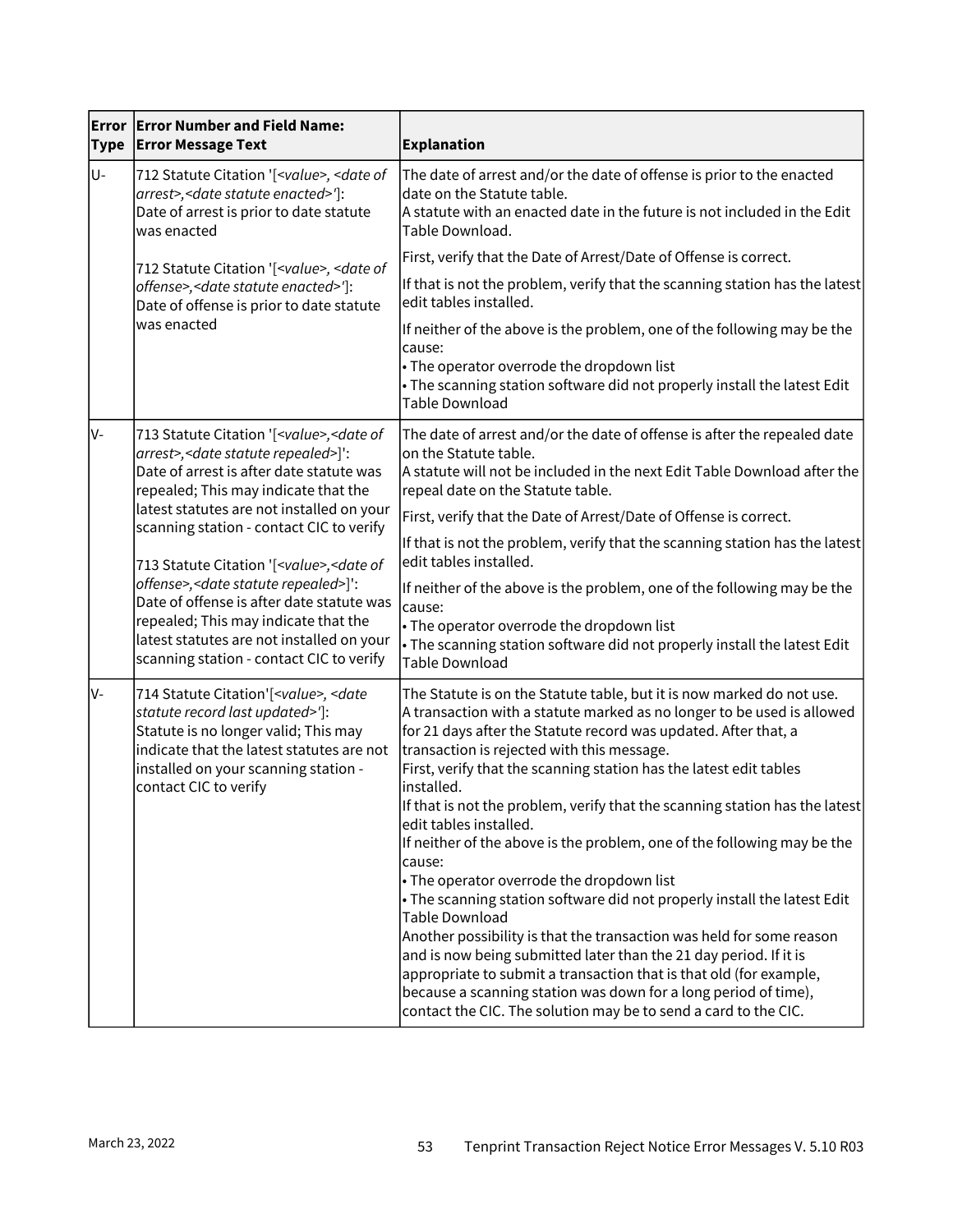| <b>Error</b><br> Type | <b>Error Number and Field Name:</b><br><b>Error Message Text</b>                                                                                                                                                                                                      | Explanation                                                                                                                                                                                                                                                                                                                                                                           |
|-----------------------|-----------------------------------------------------------------------------------------------------------------------------------------------------------------------------------------------------------------------------------------------------------------------|---------------------------------------------------------------------------------------------------------------------------------------------------------------------------------------------------------------------------------------------------------------------------------------------------------------------------------------------------------------------------------------|
| IV-                   | 715 <field name=""> '<value>':<br/>Value not on MCHS edit table used for<br/>Arrest Charge Set/Citation field values;<br/>This may indicate that the latest<br/>statutes are not installed on your<br/>scanning station - contact CIC to verify</value></field>       | This message means that the Statute was NEVER on the Statute table.<br>(See messages 712, 713, and 714 for situations where the statute is on<br>the table but can no longer be used.)<br>First, verify that the scanning station has the latest edit tables<br>linstalled.<br>If that is not the problem, verify that the scanning station has the latest<br>ledit tables installed. |
|                       | 715 <field name=""> '<value>':<br/>Value not on MCHS edit table used for<br/>Arrest Charge Set/Citation (CIC) field<br/>values; This may indicate that the latest<br/>statutes are not installed on your<br/>scanning station - contact CIC to verify</value></field> | If neither of the above is the problem, one of the following may be the<br>lcause:<br>$\cdot$ The operator overrode the dropdown list<br>$\cdot$ The scanning station software did not properly install the latest Edit<br>Table Download<br>Note that the Statute_CIC edit table is to be installed and used on CIC<br>cardscans rather than the Statute table                       |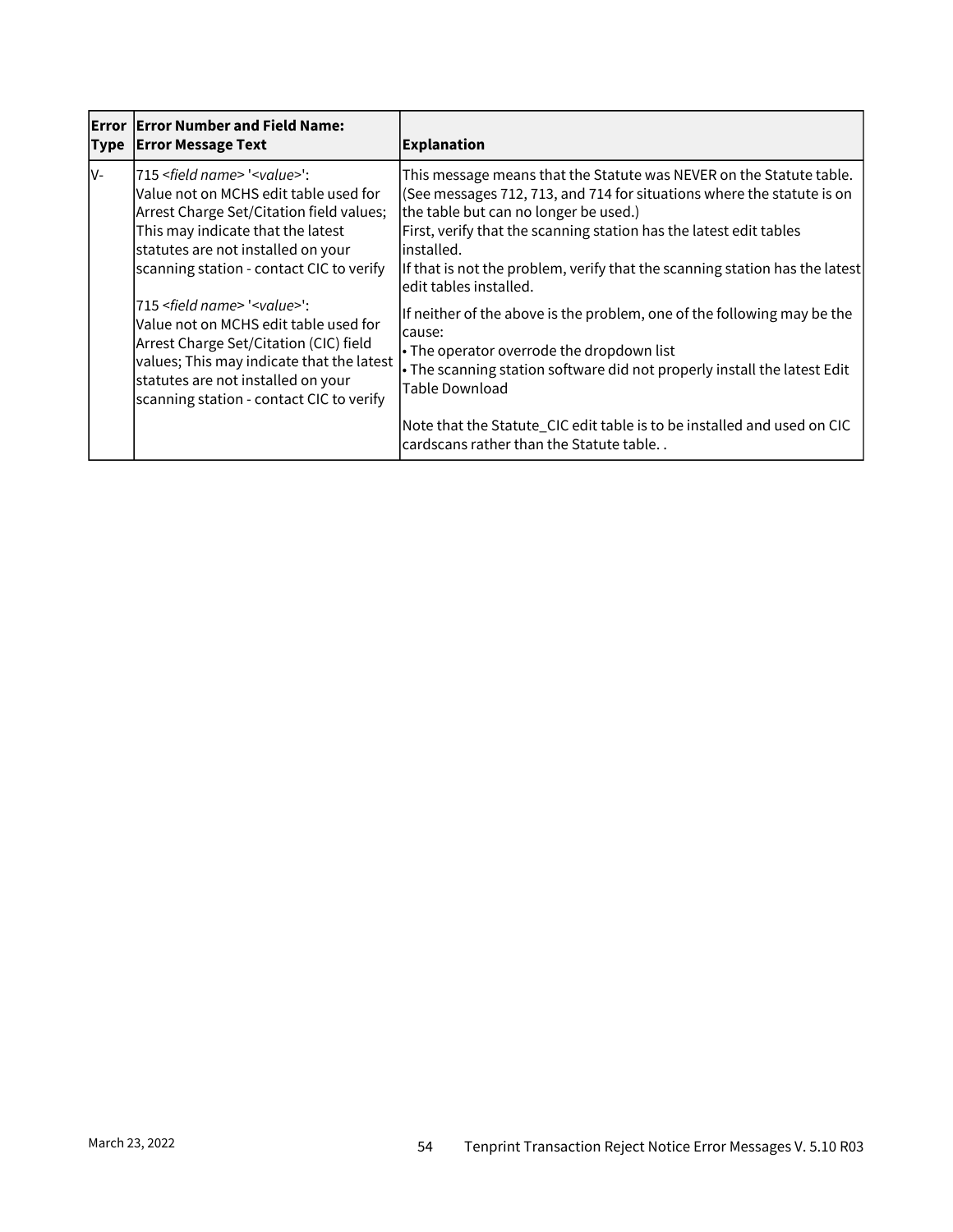| <b>Type</b> | <b>Error Error Number and Field Name:</b><br><b>Error Message Text</b>                                                      | <b>Explanation</b>                                                                       |                                                 |                                    |  |
|-------------|-----------------------------------------------------------------------------------------------------------------------------|------------------------------------------------------------------------------------------|-------------------------------------------------|------------------------------------|--|
| F-          | 716 T10 <field name=""> '<value>':<br/>Value not on standard edit table '<edit<br>table name&gt;'</edit<br></value></field> | The valid values for the field indicated must be one of those specified<br>in NIST-2011. |                                                 |                                    |  |
|             |                                                                                                                             | <b>Field Name</b>                                                                        | <b>Valid Values</b>                             |                                    |  |
|             |                                                                                                                             | T10 Image Type (10.003)                                                                  | <b>FACE</b>                                     | (Table 58 in NIST-2011)            |  |
|             |                                                                                                                             | T10 CompressionAlgorithm<br>(10.011)                                                     | Based on SAP Level (Table 15 in<br>NIST-2011)): |                                    |  |
|             |                                                                                                                             |                                                                                          | <b>SAP Level</b>                                | <b>Valid Values</b>                |  |
|             |                                                                                                                             |                                                                                          | 30, 32                                          | <b>JPEGB</b>                       |  |
|             |                                                                                                                             |                                                                                          | 40, 42                                          | JP2, JP2L                          |  |
|             |                                                                                                                             | T10 Color Space (10.012)                                                                 | Based on SAP Level (Table 16 in<br>NIST-2011):  |                                    |  |
|             |                                                                                                                             |                                                                                          | <b>SAP Level</b>                                | <b>Valid Values</b>                |  |
|             |                                                                                                                             |                                                                                          | 30, 32                                          | RGB, SRGB                          |  |
|             |                                                                                                                             |                                                                                          | 40, 42                                          | <b>SRGB</b>                        |  |
|             |                                                                                                                             | T10 Subject Acquisition Profile<br>(10.013)                                              | 30, 32, 40, 42                                  |                                    |  |
|             |                                                                                                                             | T10 Distortion (10.018):                                                                 |                                                 |                                    |  |
|             |                                                                                                                             | T10 Distortion Code                                                                      | Barrel, Inflated, Pincushion                    |                                    |  |
|             |                                                                                                                             | T10 Distortion Severity Code Mild, Moderate, Severe                                      |                                                 |                                    |  |
|             |                                                                                                                             | T10 Subject Pose (10.020)                                                                | See Appx A (Table 60 - NIST-2011)               |                                    |  |
|             |                                                                                                                             | T10 Photo Acquisition Source<br>(10.023):                                                |                                                 |                                    |  |
|             |                                                                                                                             | T10 Photo Attribute Code                                                                 | See Appx A (Table 61 in NIST-2011)              |                                    |  |
|             |                                                                                                                             | T10 Eye Color (10.027)                                                                   | See Appx A (Table 17 in NIST-2011)              |                                    |  |
|             |                                                                                                                             | T10 Hair Color (10.028)                                                                  | See Appx A (Table 63 in NIST-2011)              |                                    |  |
|             |                                                                                                                             | T10 Device Monitoring Mode<br>(10.030)                                                   | See Appx A (Table 5 in NIST-2011)               |                                    |  |
|             |                                                                                                                             | T10 Feature Contours (10.033):                                                           |                                                 |                                    |  |
|             |                                                                                                                             | T10 Feature Contour Code                                                                 |                                                 | See Appx A (Table 18 in NIST-2011) |  |
|             |                                                                                                                             | T10 Image Transform (10.044)                                                             |                                                 | See Appx A (Table 20 in NIST-2011) |  |
|             |                                                                                                                             | T10 Occlusions (10.045):                                                                 |                                                 |                                    |  |
|             |                                                                                                                             | T10 Occlusion Opacity                                                                    |                                                 | See Appx A (Table 20 in NIST-2011) |  |
|             |                                                                                                                             | T10 Occlusion Type                                                                       |                                                 | See Appx A (Table 21 in NIST-2011) |  |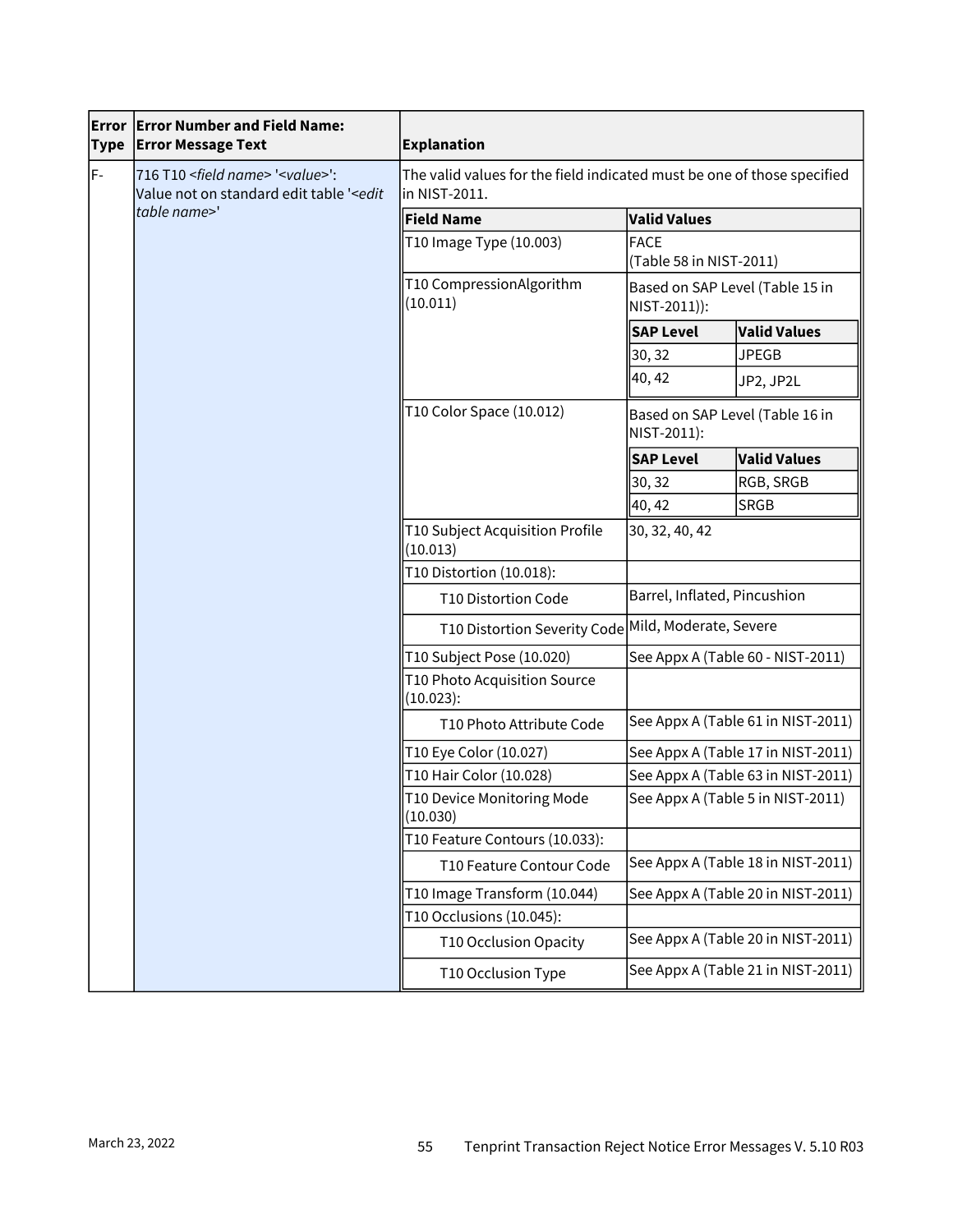| Error<br><b>Type</b> | <b>Error Number and Field Name:</b><br><b>Error Message Text</b>                                                                                                                                                                                                                                                     | <b>Explanation</b>                                                                                                                                               |                                                                          |  |
|----------------------|----------------------------------------------------------------------------------------------------------------------------------------------------------------------------------------------------------------------------------------------------------------------------------------------------------------------|------------------------------------------------------------------------------------------------------------------------------------------------------------------|--------------------------------------------------------------------------|--|
| ls-                  | 716 T10 <field name=""> '<value>':<br/>Value not on standard edit table '<edit< td=""><td colspan="3">The valid values for the field indicated must be one of those specified<br/>in NIST-2011.</td></edit<></value></field>                                                                                         | The valid values for the field indicated must be one of those specified<br>in NIST-2011.                                                                         |                                                                          |  |
|                      | table name>'                                                                                                                                                                                                                                                                                                         | <b>Field Name</b>                                                                                                                                                | <b>Valid Values</b>                                                      |  |
|                      |                                                                                                                                                                                                                                                                                                                      | T10 Image Type (10.003)                                                                                                                                          | SCAR, MARK, or TATTOO<br>(Table 58 in NIST-2011)                         |  |
|                      |                                                                                                                                                                                                                                                                                                                      | T10 Compression Algorithm<br>(10.011)                                                                                                                            | JPEGB, JPEGL, JP2, JP2L, PNG<br>(Table 15 in NIST-2011)                  |  |
|                      |                                                                                                                                                                                                                                                                                                                      | T10 Color Space (10.012)                                                                                                                                         | RGB, SRGB, SYCC, YCC, GRAY<br>(Table 16)                                 |  |
|                      |                                                                                                                                                                                                                                                                                                                      | T10 Device Monitoring Mode<br>(10.030)                                                                                                                           | See Appx A (Table 5 in NIST-2011)                                        |  |
|                      |                                                                                                                                                                                                                                                                                                                      | T10 Feature Contours (10.033):                                                                                                                                   |                                                                          |  |
|                      |                                                                                                                                                                                                                                                                                                                      | T10 Feature Contour Code                                                                                                                                         | See Appx A (Table 18 in NIST-2011)                                       |  |
|                      |                                                                                                                                                                                                                                                                                                                      | T10 SMT Descriptors (10.042):                                                                                                                                    |                                                                          |  |
|                      |                                                                                                                                                                                                                                                                                                                      | T10 SMT Code Indicator                                                                                                                                           | SCAR, MARK, TATTOO, CHEMICAL,<br>BRANDED, CUT (Table 58)                 |  |
|                      |                                                                                                                                                                                                                                                                                                                      | T10 Tattoo Class                                                                                                                                                 | See Appx A (Table 67 in NIST-2011)                                       |  |
|                      |                                                                                                                                                                                                                                                                                                                      | T10 Tattoo Subclass                                                                                                                                              | See Appx A (Tables 67 in NIST-2011)                                      |  |
|                      |                                                                                                                                                                                                                                                                                                                      | T10 Tattoo Color (10.043)                                                                                                                                        | See Appx A (Table 68 in NIST-2011)                                       |  |
|                      |                                                                                                                                                                                                                                                                                                                      | T10 Image Transform (.044)                                                                                                                                       | See Appx A (Table 69 in NIST-2011)                                       |  |
| P-                   | 716 T15 <field name=""> '<value>':<br/>Value not on standard edit table '<edit< td=""><td colspan="3">The valid values for the field indicated must be one of those specified<br/>in NIST-2011.</td></edit<></value></field>                                                                                         | The valid values for the field indicated must be one of those specified<br>in NIST-2011.                                                                         |                                                                          |  |
|                      | table name>'                                                                                                                                                                                                                                                                                                         | <b>Field Name</b>                                                                                                                                                | <b>Valid Values</b>                                                      |  |
|                      |                                                                                                                                                                                                                                                                                                                      | T15 Compression Algorithm<br>(15.011)                                                                                                                            | WSQ20                                                                    |  |
|                      |                                                                                                                                                                                                                                                                                                                      | T15 Device Monitoring Mode<br>(15.030)                                                                                                                           | See Appx A (Table 5 in NIST-2011)                                        |  |
| N-                   | 725 Format Version ' <value>':<br/>Transaction format version does not<br/>match format version on MCHS Table<br/>'Users' (If Station Id at the beginning of<br/>"Transaction Control Number" is not<br/>the Station Id assigned to your station,<br/>this is a station software or<br/>configuration error)</value> | The transaction indicates that it is the format version shown in the<br>message but the Users table lists the station with a different format<br>version number. |                                                                          |  |
|                      |                                                                                                                                                                                                                                                                                                                      | also possible that the Users table is in error.                                                                                                                  | The scanning station software should set this field automatically. It is |  |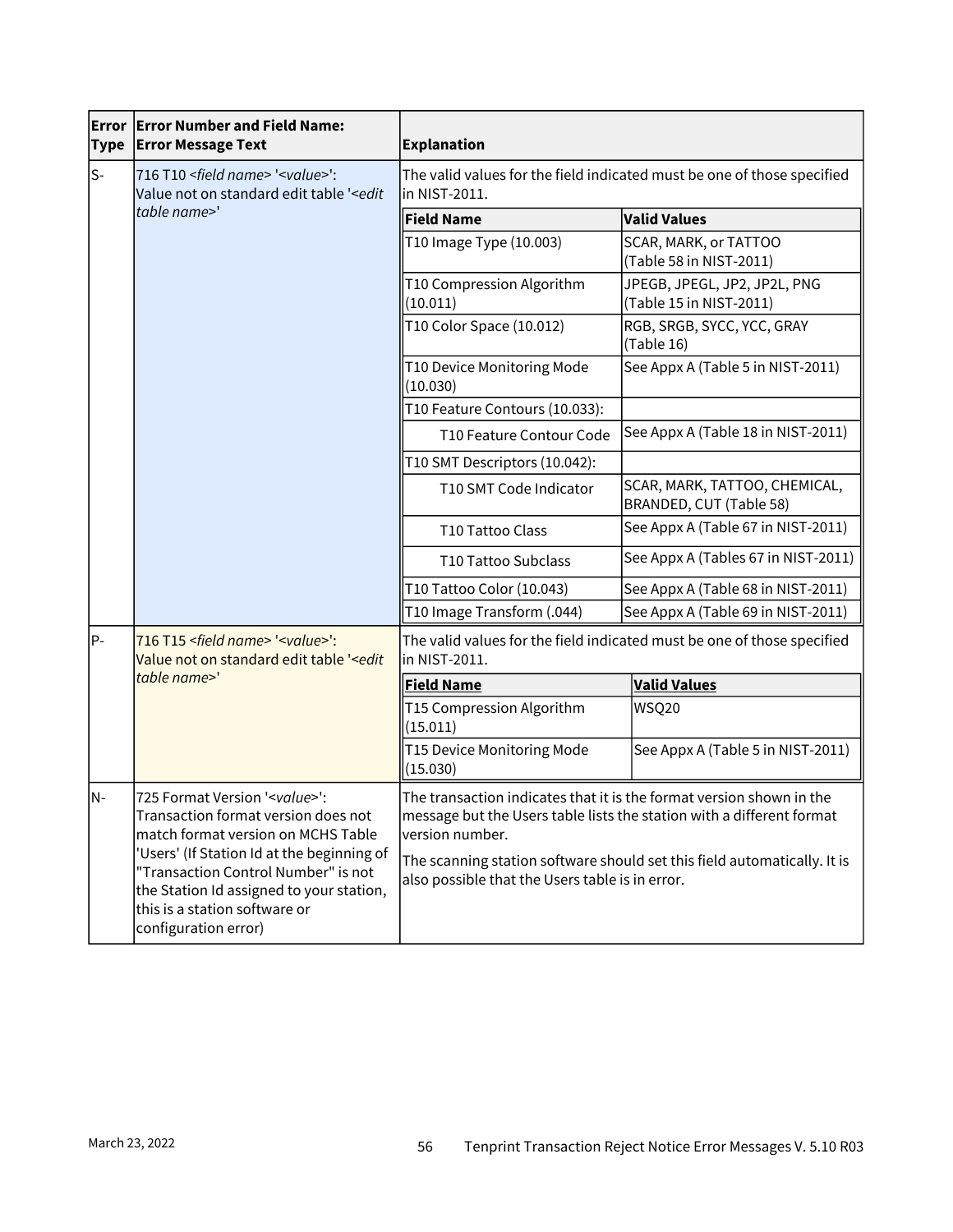| Error<br><b>Type</b> | <b>Error Number and Field Name:</b><br><b>Error Message Text</b>                                                                                                                                                                                                                                                      | <b>Explanation</b>                                                                                                                                                                                                                                                                                                                                                                                                                                                             |
|----------------------|-----------------------------------------------------------------------------------------------------------------------------------------------------------------------------------------------------------------------------------------------------------------------------------------------------------------------|--------------------------------------------------------------------------------------------------------------------------------------------------------------------------------------------------------------------------------------------------------------------------------------------------------------------------------------------------------------------------------------------------------------------------------------------------------------------------------|
| lv-                  | 736 Domain Version Number '[ <value in<br="">Type 1 field&gt;.<value in="" table="" users="">]':<br/>Value does not match value in latest<br/>edit table download to your scanning<br/>station</value></value>                                                                                                        | Field 1.013 Domain Version Number in the Type 1 record does not<br>match value in Hair Color ZZDoNotUse entry in latest edit table<br>download to the station.<br>Either:<br>• The value in the field was not properly set from the Hair Color<br>ZZDoNotUse edit table entry<br>• Or - The latest edit tables from the Edit Table Download message<br>are not installed on the scanning station.<br>(There is a grace period of 7 days to allow the scanning stations time to |
| lv-                  | 740 Equip Make/Model ' <value>':</value>                                                                                                                                                                                                                                                                              | install the latest edit tables.)<br>The values in the make and model fields were not found on the list of                                                                                                                                                                                                                                                                                                                                                                      |
|                      | Scanner specified in Equipment Make<br>and Model is not recognized (If Make<br>and Model are correct, contact CIC)                                                                                                                                                                                                    | certified scanners.<br>• Verify that the text in each field is exactly specified by the CIC.<br>If they appear to be correct, contact the CIC.                                                                                                                                                                                                                                                                                                                                 |
| lv-                  | 741 Equip Make/Model ' <value>':<br/>Vendor not certified for scanner<br/>specified in Equipment Make and Model<br/>(If Make and Model are correct, contact<br/>ClC)</value>                                                                                                                                          | The values in the make and model fields were not found on the list of<br>certified scanners for this vendor.<br>• Verify that the text in each field is exactly specified by the CIC.<br>• If they appear to be correct, contact the CIC.                                                                                                                                                                                                                                      |
| U-                   | 801 Reason Fingerprinted '[ <value>,<br/><arr agency="" app="" doc="">]':<br/>ORI not authorized to submit Applicants<br/>for the given reason (If Reason<br/>Fingerprinted and ORI in Applicant<br/>Agency are correct, contact CIC)</arr></value>                                                                   | The Arr/App/DOC agency is not authorized to submit an Applicant<br>transaction for the reason indicated in the Reason Fingerprinted field.<br>• Verify that the ORI and the Reason Fingerprinted are correct.<br>• If they appear to be correct, contact the CIC.                                                                                                                                                                                                              |
| F-                   | 802 Type 10 Facial ' <from <br="" station="">operator id&gt;':<br/>authorized to submit transactions<br/>containing Type 10 Facial records. All<br/>facial images were dropped from the<br/>transaction. (If station vendor<br/>conducted facial capture training for<br/>your station operators, contact CIC)</from> | The station/operator id in the email 'From' line is not allowed to<br>transmit tenprint transactions with Type 10 records. This is based on<br>Station/Operator in Email From Line not the allowed record types indicated in the Users table.<br>This message indicates that the station/operator is on the Users table,<br>but the record is not set to allow them to submit these image records.                                                                             |
| $S-$                 | 802 Type 10 SMT ' <from operator<br="" station=""><math>id</math><sup>-'</sup>:<br/>authorized to submit transactions<br/>images were dropped from the<br/>transaction. (If station vendor<br/>conducted SMT capture training for<br/>your station operators, contact CIC)</from>                                     | The station/operator id in the email 'From' line is not allowed to<br>transmit tenprint transactions with Type 10 records. This is based on<br>Station/Operator in Email From Line not the allowed record types indicated in the Users table.<br>This message indicates that the station/operator is on the Users table,<br>containing Type 10 SMT records. All SMT but the record is not set to allow them to submit these image records.                                     |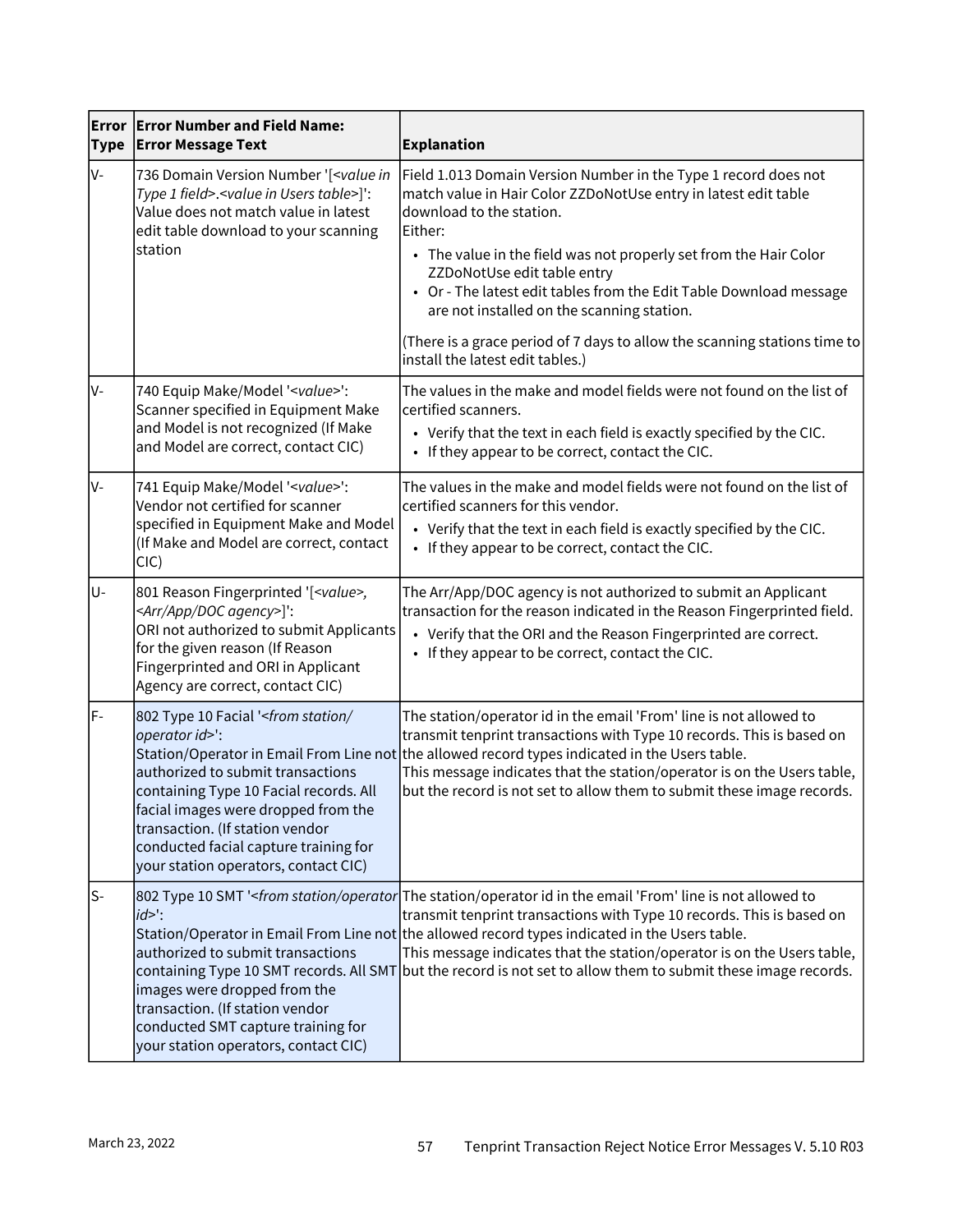| <b>Type</b> | <b>Error Error Number and Field Name:</b><br><b>Error Message Text</b>                                                                                                                          | <b>Explanation</b>                                                                                                                                                                                                                                                                                                                                                                                                                                                                                                                                                                                                                                               |
|-------------|-------------------------------------------------------------------------------------------------------------------------------------------------------------------------------------------------|------------------------------------------------------------------------------------------------------------------------------------------------------------------------------------------------------------------------------------------------------------------------------------------------------------------------------------------------------------------------------------------------------------------------------------------------------------------------------------------------------------------------------------------------------------------------------------------------------------------------------------------------------------------|
| P-          | 803 Type 15 Palm Print ' <from <br="" station="">operator id&gt;':<br/>records (If station vendor conducted<br/>palm print capture training for your<br/>station operators, contact CIC)</from> | The station/operator id in the email 'from' line is not authorized to<br>transmit tenprint transactions Type 15 image records. This is based on<br>Station/Operator in Email From Line not the authorizations indicated in the Users table. This indicates that the<br>authorized to submit Type 15 Palm Print station/operator is on the Users table, but the record is not set to allow<br>them to submit these image records.<br>Before a livescan or cardscan can submit palm prints, the vendor must<br>conduct training and the vendor and agency must coordinate with the<br>CIC to conduct palm print certification testing from the agency<br>livescan. |
| lv-         | 804 Type 10 Facial/SMT:<br>APPs may not contain Type 10 records                                                                                                                                 | The APP transaction contained one or more Type 10 records. At this<br>time, only ARR and DOC transactions may contain Type 10 records.<br>One of only a couple Type 10 errors that will result in the entire<br>transaction being rejected.                                                                                                                                                                                                                                                                                                                                                                                                                      |
| lv-         | 805 Type 15 Palm Print:<br>APPs may not contain Type 15 records                                                                                                                                 | The APP transaction contained one or more Type 15 records. At this<br>time, ARR and DOC transactions may contain Type 15 records.<br>One of only a couple Type 10 errors that will result in the entire<br>transaction being rejected.                                                                                                                                                                                                                                                                                                                                                                                                                           |
| U-          | 811 Reason Fingerprinted '[ <value>,<br/><station id="">]':<br/>Station/Operator in Email From Line not<br/>authorized to submit Applicants for the<br/>given reason</station></value>          | The specified station id is not authorized to submit an Applicant<br>transaction for the reason indicated in the Reason Fingerprinted field.<br>• Verify that Reason Fingerprinted is correct and is one that agencies<br>using the station are allowed to submit.<br>If the Reason Fingerprinted is one that should be allowed, contact the<br>CIC.                                                                                                                                                                                                                                                                                                             |
| U-          | 812 Applicant Agency ORI '[ <value>,<br/><station id="">]':<br/>Station/Operator in Email From Line<br/>cannot submit transactions for this<br/>agency ORI</station></value>                    | The specified station id is not authorized to submit an Applicant<br>transaction for the Agency ORI indicated in the Applicant Agency field.                                                                                                                                                                                                                                                                                                                                                                                                                                                                                                                     |
| U-          | 813 Arrest Agency ORI '[ <value>]':<br/>Not a valid arrest agency after <year></year></value>                                                                                                   | This validation is for ORI MSMHP0000.                                                                                                                                                                                                                                                                                                                                                                                                                                                                                                                                                                                                                            |